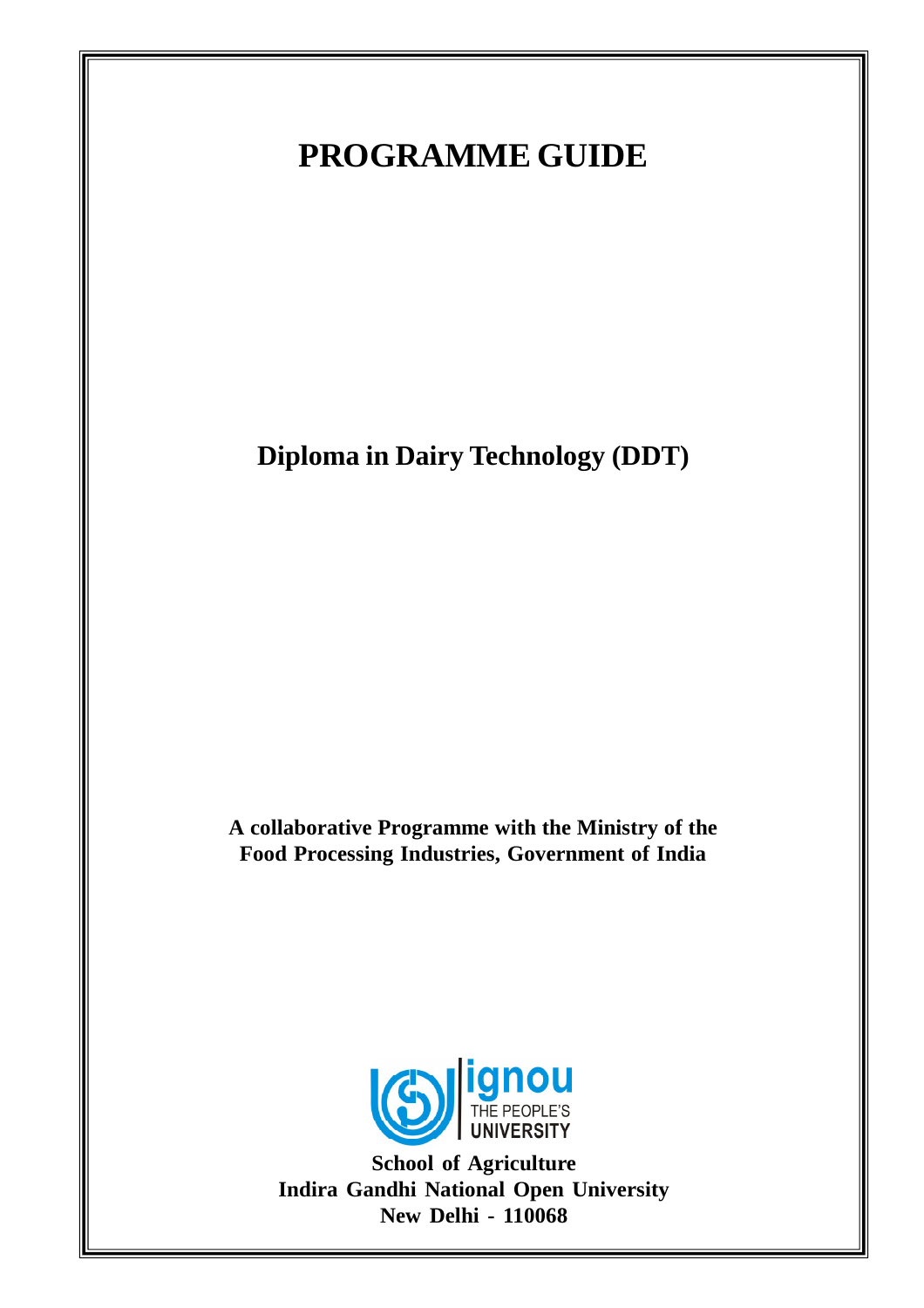**YOU ARE GOING TO BE A DISTANCE LEARNER. TRY TO DEVELOP THE HABIT OF LEARNING THINGS BY WAY OF READING RELEVANT DOCUMENTS. LET THIS PROGRAMME GUIDE MAKE THE BEGINNING OF YOUR JOURNEY OF DISTANCE LEARNING.**

**This booklet contains relevant information in brief about the Programme on "Diploma in Dairy Technology" and the entire admission and examination procedures.**

#### **RECOGNITION**

**IGNOU is a CENTRAL UNIVERSITY established by an Act of Parliament in 1985 (Act No. 50 of 1985). IGNOU Degree/Diplomas/Certificates are recognized by all the members of the Association of Indian Universities (AIU) and are at par with Degrees/ Diplomas/Certificates of all Indian Universities/Deemed Universities/Institutions vide UGC Circular No. F1-52/2000 (CPP-II) dated 5 May, 2004 & AIU Circular No. EV/ B(449)/94/176915-177115 dated January 14, 1994.**

**The Diploma programme in "Dairy Technology" has been developed by the School of Agriculture, Indira Gandhi National Open University, New Delhi under the project "Open Learning Interventions for Development of Customized Open Learning Education/ Training Packages for Development of competent and productive Human Resources for Food Processing" sponsored by the Ministry of the Food Processing Industries, Government of India.**

March, 2015

*© Indira Gandhi National Open University, 2015*

All rights reserved. No part of this work may be reproduced in any form, by mimeograph or any other means, without permission in writing from the Copyright holder.

*Further information on the Indira Gandhi National Open University courses may be obtained from the University's office at Maidan Garhi, New Delhi-110068 or the official website of IGNOU at www.ignou.ac.in.*

Printed and Published on behalf of the Indira Gandhi National Open University, New Delhi, by Director, School of Agriculture.

*Prepared by*: Dr. M.K.Salooja, SoA, IGNOU, New Delhi.

Print Production: Sh. Jitender Sethi, AR(P), SoA, IGNOU

Laser typeset by: Rajshree Computers, V-166A, Bhagwati Vihar, Uttam Nagar, New Delhi-110059

Printed at: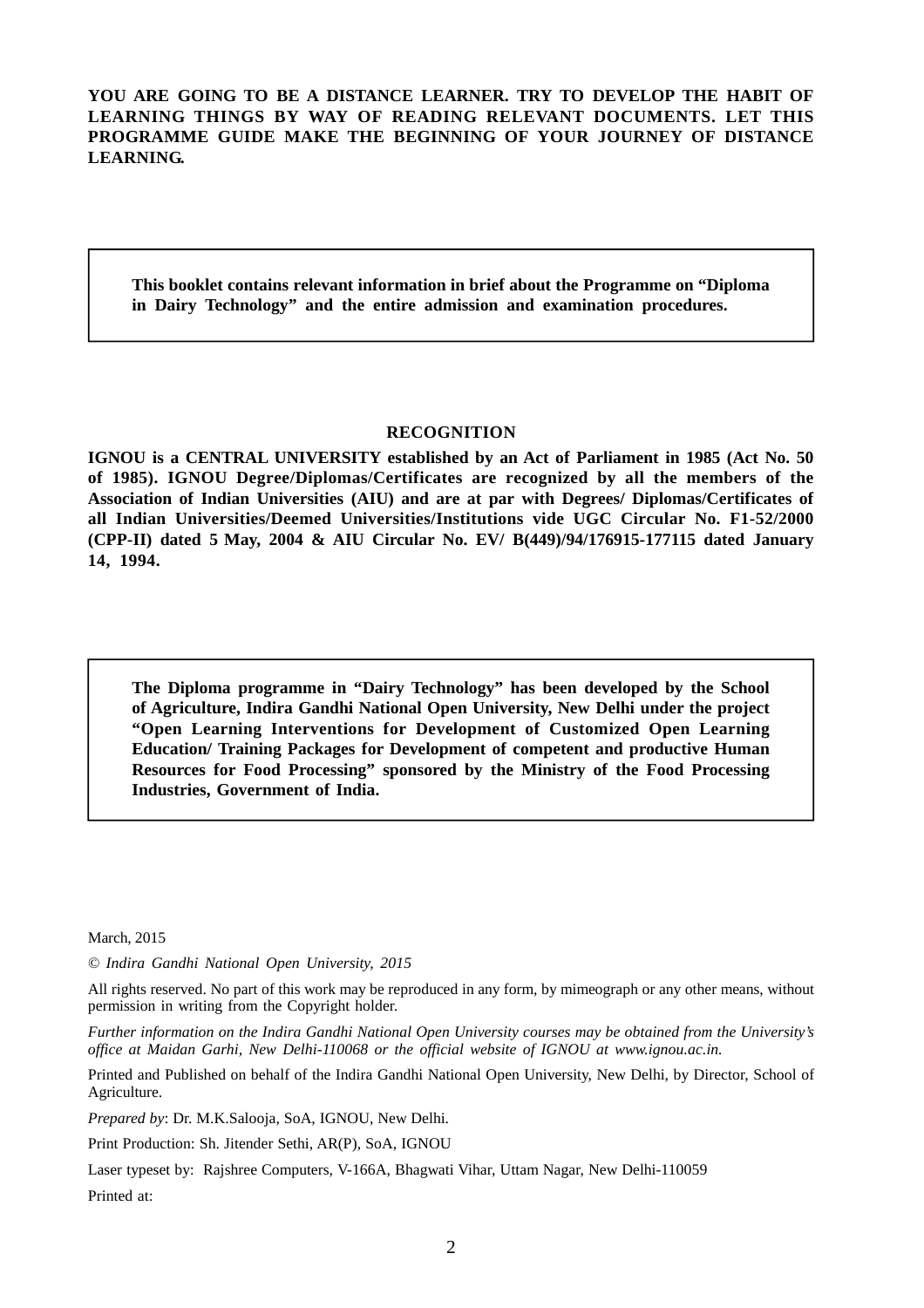## **CONTENTS**

| S.No. |            | <b>Title</b>                                                                 | Page No. |
|-------|------------|------------------------------------------------------------------------------|----------|
| 1.0   |            |                                                                              |          |
|       | 1.1        |                                                                              |          |
|       | 1.2        |                                                                              |          |
|       | 1.3        |                                                                              |          |
|       | 1.4        |                                                                              |          |
|       | 1.5        |                                                                              |          |
|       | 1.6        |                                                                              |          |
|       | 1.7        |                                                                              |          |
|       | 1.8        |                                                                              |          |
|       |            | 1.8.1 Major Functions of the Study Centres/ Programme Study Centres (PSC)  8 |          |
|       | 1.9        |                                                                              |          |
|       |            |                                                                              |          |
| 2.0   |            |                                                                              |          |
| 3.0   |            |                                                                              |          |
| 4.0   |            |                                                                              |          |
|       | 4.1        |                                                                              |          |
|       | 4.2        |                                                                              |          |
|       | 4.3        |                                                                              |          |
|       | 4.4        |                                                                              |          |
|       | 4.5        |                                                                              |          |
|       | 4.6        |                                                                              |          |
|       | 4.7        |                                                                              |          |
|       | 4.8        |                                                                              |          |
|       | 4.9        |                                                                              |          |
|       |            |                                                                              |          |
|       |            |                                                                              |          |
|       |            |                                                                              |          |
| 5.0   |            |                                                                              |          |
|       | 5.1        |                                                                              |          |
|       |            | 5.1.1                                                                        |          |
|       |            |                                                                              |          |
|       | 5.2        |                                                                              |          |
|       | 5.3<br>5.4 |                                                                              |          |
|       | 5.5        |                                                                              |          |
|       | 5.6        |                                                                              |          |
|       | 5.7        |                                                                              |          |
| 6.0   |            |                                                                              |          |
|       | 6.1        |                                                                              |          |
|       | 6.2        |                                                                              |          |
|       | 6.3        |                                                                              |          |
|       |            |                                                                              |          |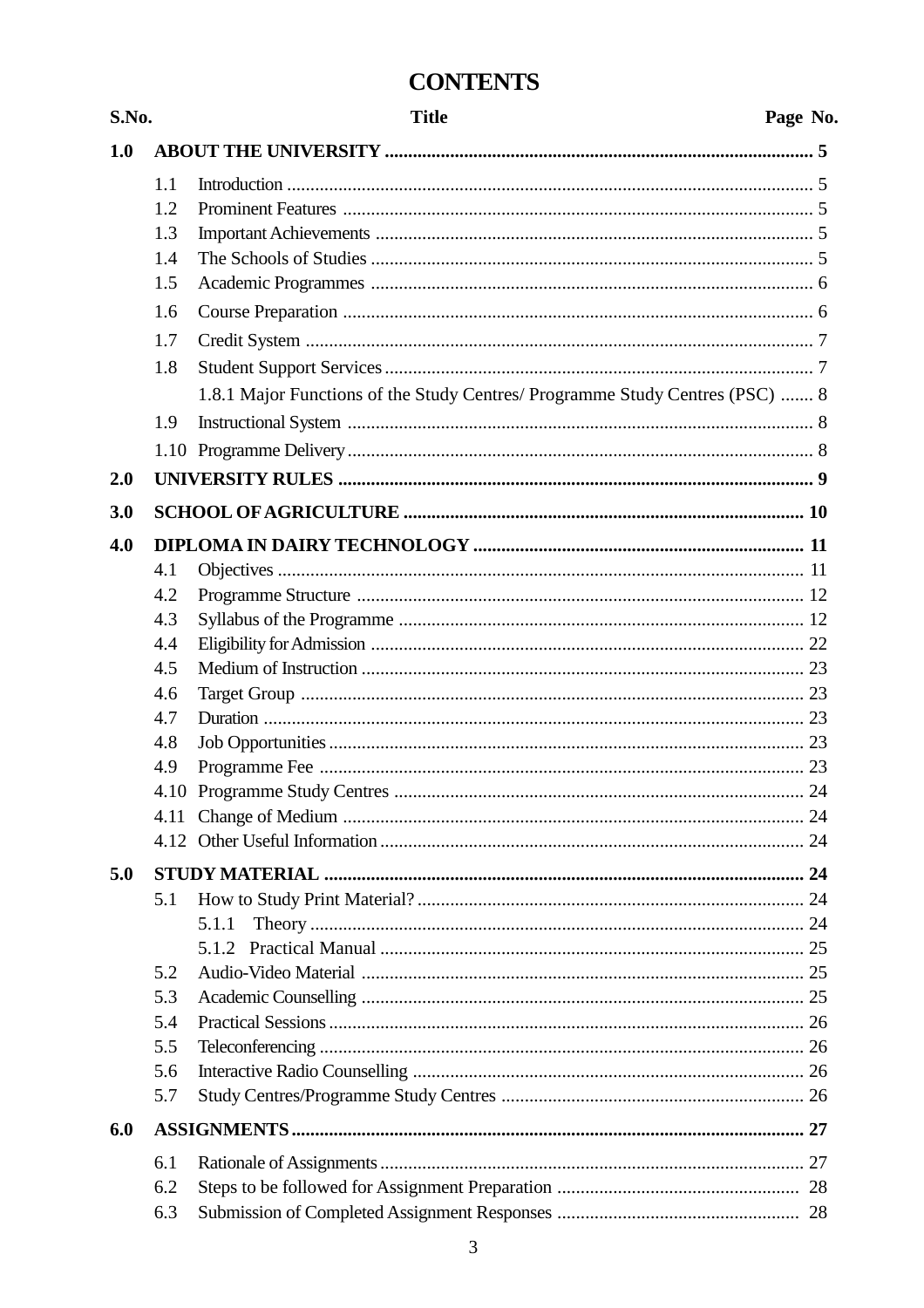| 7.0 |            |                                                                               |  |
|-----|------------|-------------------------------------------------------------------------------|--|
|     | 7.1        |                                                                               |  |
|     | 7.2        | Weightage to Term-end Examination and Continuous Evaluation (Assignments)  29 |  |
|     |            | 7.2.1                                                                         |  |
|     |            |                                                                               |  |
|     | 7.3        |                                                                               |  |
|     | 7.4        |                                                                               |  |
|     | 7.5        |                                                                               |  |
|     | 7.6        |                                                                               |  |
|     | 7.7        |                                                                               |  |
|     | 7.8<br>7.9 |                                                                               |  |
|     | 7.10       |                                                                               |  |
|     |            | 7.10.1                                                                        |  |
|     |            | 7.10.2                                                                        |  |
|     |            | 7.10.3                                                                        |  |
|     |            | 7.10.4                                                                        |  |
|     |            |                                                                               |  |
|     |            |                                                                               |  |
|     |            |                                                                               |  |
|     |            |                                                                               |  |
|     |            |                                                                               |  |
| 8.0 |            |                                                                               |  |
|     | 8.1        |                                                                               |  |
|     | 8.2        |                                                                               |  |
|     | 8.3        |                                                                               |  |
|     | 8.4        |                                                                               |  |
|     |            | <b>APPENDICES</b>                                                             |  |
|     | I.         |                                                                               |  |
|     | Π.         |                                                                               |  |
|     | III.       |                                                                               |  |
|     | IV.        |                                                                               |  |
|     | V.         |                                                                               |  |
|     | VI.        |                                                                               |  |
|     | VII.       |                                                                               |  |
|     | VIII.      |                                                                               |  |
|     | IX.        |                                                                               |  |
|     | X.         |                                                                               |  |
|     | XI.        |                                                                               |  |
|     | XII.       |                                                                               |  |
|     |            |                                                                               |  |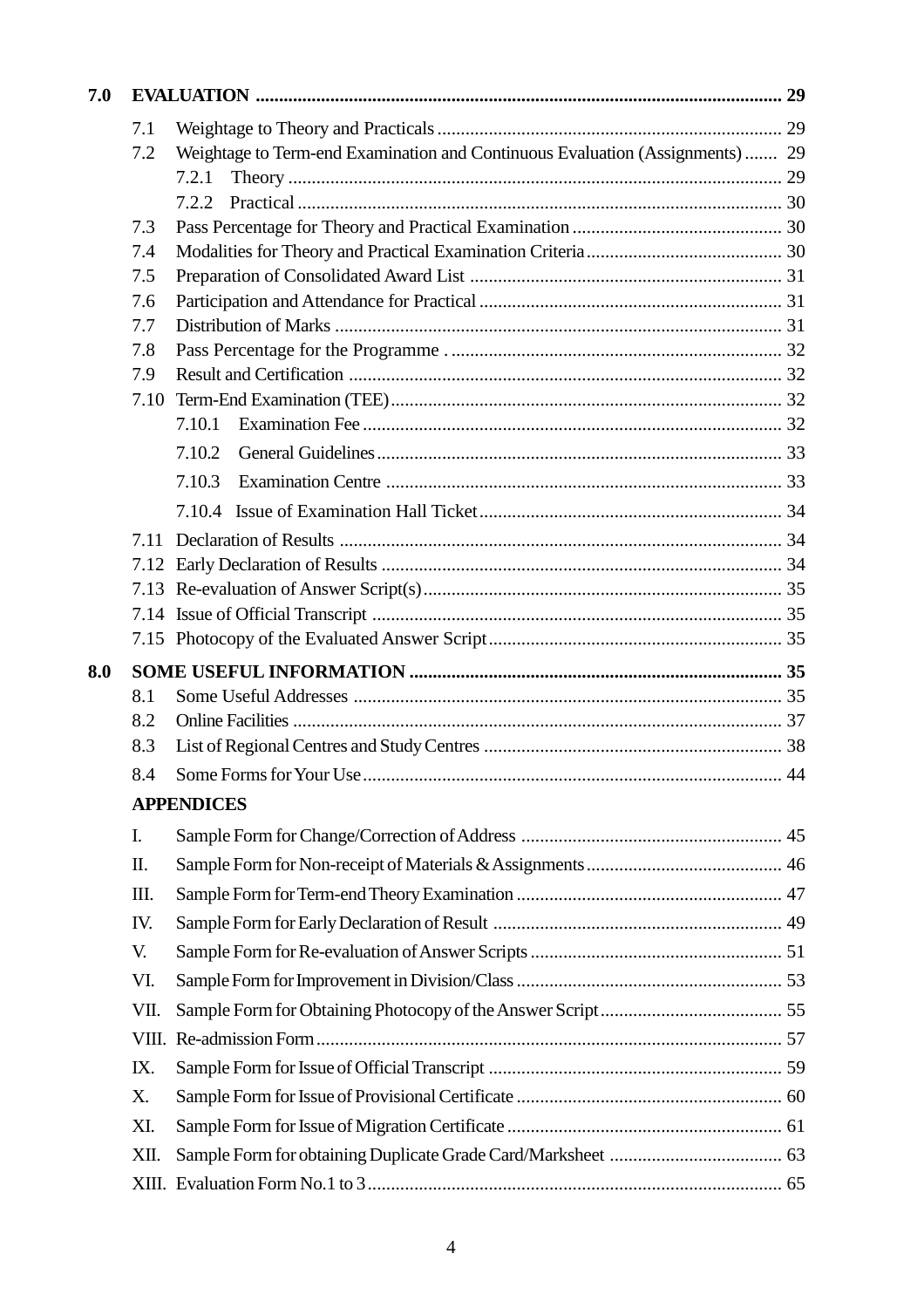## **1.0 ABOUT THE UNIVERSITY**

## **1.1 Introduction**

The Indira Gandhi National Open University has been established by an Act of Parliament in 1985 to achieve the following objectives:

- democratising higher education by taking it to the doorsteps of the learners;
- providing access to high quality education to all those who seek for it, irrespective of age, region or formal qualifications;
- offering highly quality, innovative and need-based academic programmes by giving professional and vocational orientation to the courses;
- promoting and developing distance education in India; and
- setting and maintaining standards in distance education in the country as an apex body.

## **1.2 Prominent Features**

IGNOU has certain unique features such as:

- international jurisdiction:
- flexible admission rules:
- individualized study: flexibility in terms of place, pace and duration of study;
- use of latest information and communication technologies;
- an effective and integrated nationwide student support services network;
- cost-effective programmes;
- modular programmes based on credit system;
- socially and academically relevant programmes based on student's need analysis;
- resource sharing, collaboration and networking with conventional universities, open universities and other institutes/organizations; and
- convergence of open and conventional educational systems.

## **1.3 Important Achievements**

- Emergence of IGNOU as the largest Open University in the World. UNESCO declared IGNOU as the largest institution of higher learning in the world in 2010.
- Recognition as Centre of Excellence in Distance Education by the Commonwealth of Learning (1993).
- Award of Excellence for Distance Education Materials by Commonwealth of Learning (1999).
- Nodal agency for Educational Channels 'Gyan Darshan'.
- Largest network of learners' support system.
- Declaration of Term-end examination results within 45 days.
- Respectability and Acceptability to the ODL (Open and Distance Learning) System.

## **1.4 The Schools of Studies**

The University has established twenty one Schools of Studies to plan, supervise, develop and organize its academic Programmes and courses in coordination with the different academic, administrative and service wings of the University. The emphasis is on providing a wide choice of programmes and courses at different levels. The Schools of Studies, established by the University, are as follows: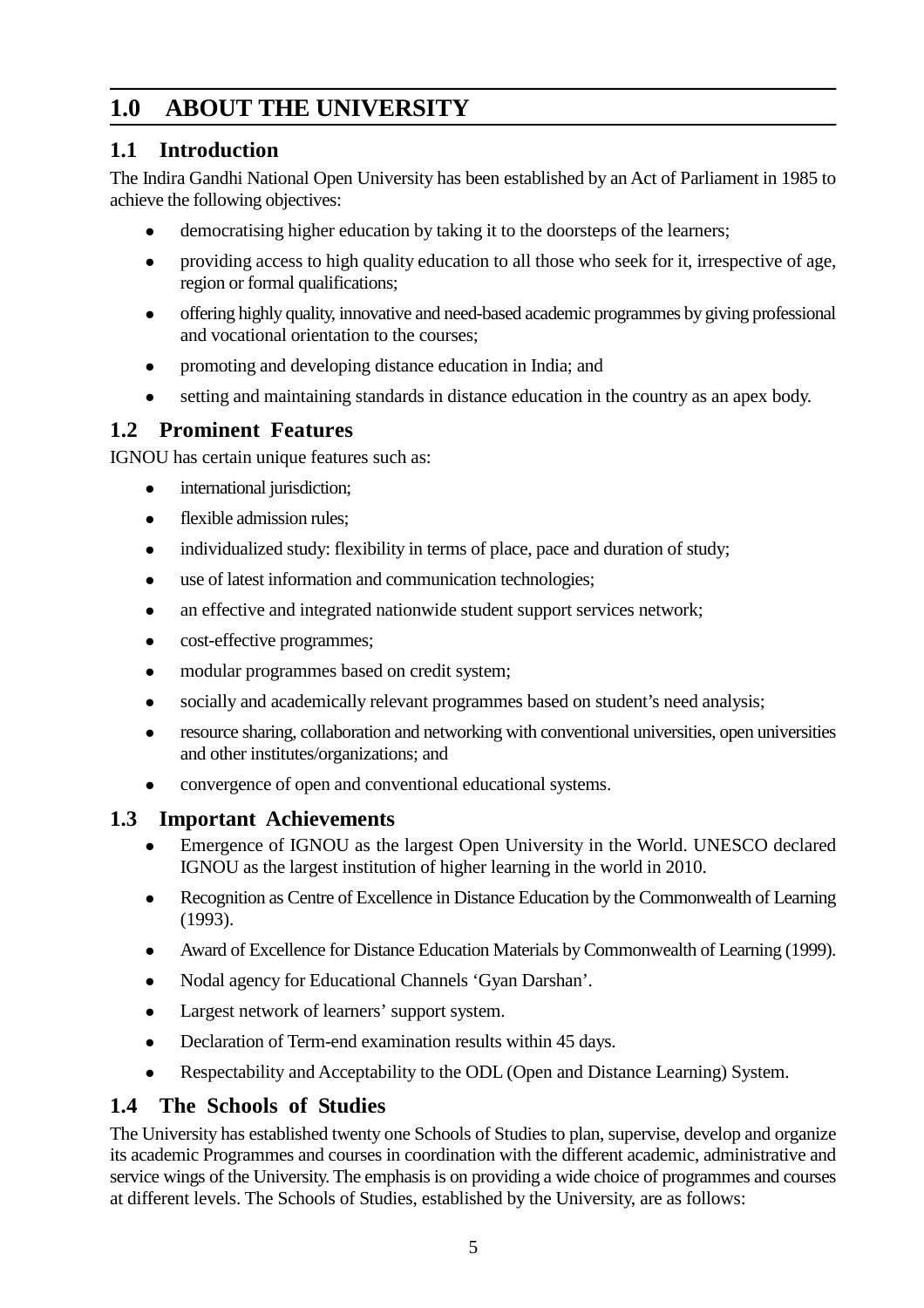- 1. School of Agriculture (SOA)
- 2. School of Computer & Information Sciences (SOCIS)
- 3. School of Continuing Education (SOCE)
- 4. School of Education (SOE)
- 5. School of Engineering and Technology (SOET)
- 6. School of Extension and Development Studies (SOEDS)
- 7. School of Foreign Languages (SOFL)
- 8. School of Gender and Development Studies (SOGDS)
- 9. School of Health Sciences (SOHS)
- 10. School of Humanities (SOH)
- 11. School of Inter-disciplinary and Trans-disciplinary Studies (SOITS)
- 12. School of Journalism and New Media Studies (SOJNMS)
- 13. School of Law (SOL)
- 14. School of Management Studies (SOMS)
- 15. School of Performing and Visual Arts (SOPVA)
- 16. School of Sciences (SOS)
- 17. School of Social Sciences (SOSS)
- 18. School of Social Work (SOSW)
- 19. School of Tourism and Hospitality Service Sectoral Management (SOTHSSM)
- 20. School of Translation Studies and Training (SOTST)
- 21. School of Vocational Education and Training (SOVET)

The University has also established few Centres/Units such as National Centre for Disability Studies (NCDS) for development of specific need based programmes.

#### **1.5 Academic Programmes**

The University offers a wide range of programmes both short-term and long-term leading to Certificates, Diplomas, Undergraduate Degrees, Postgraduate Degrees and Doctoral Degrees, which are conventional as well as innovative. Most of these programmes have been developed after an initial survey of the demand for such programmes. They are launched with a view to fulfil the learner's needs for:

- **•** certification.
- improvement of skills,
- acquisition of professional qualifications,
- continuing education and professional development at work place,
- self-enrichment,
- diversification and updating knowledge, and
- empowerment.

#### **1.6 Course Preparation**

Self Learning/Instructional Study Materials (SLMs), as we call in distance mode of education, is specially prepared by teams of experts drawn from different universities and specialized institutions in the area concerned from all over the country as well as in-house faculty. This material is scrutinized by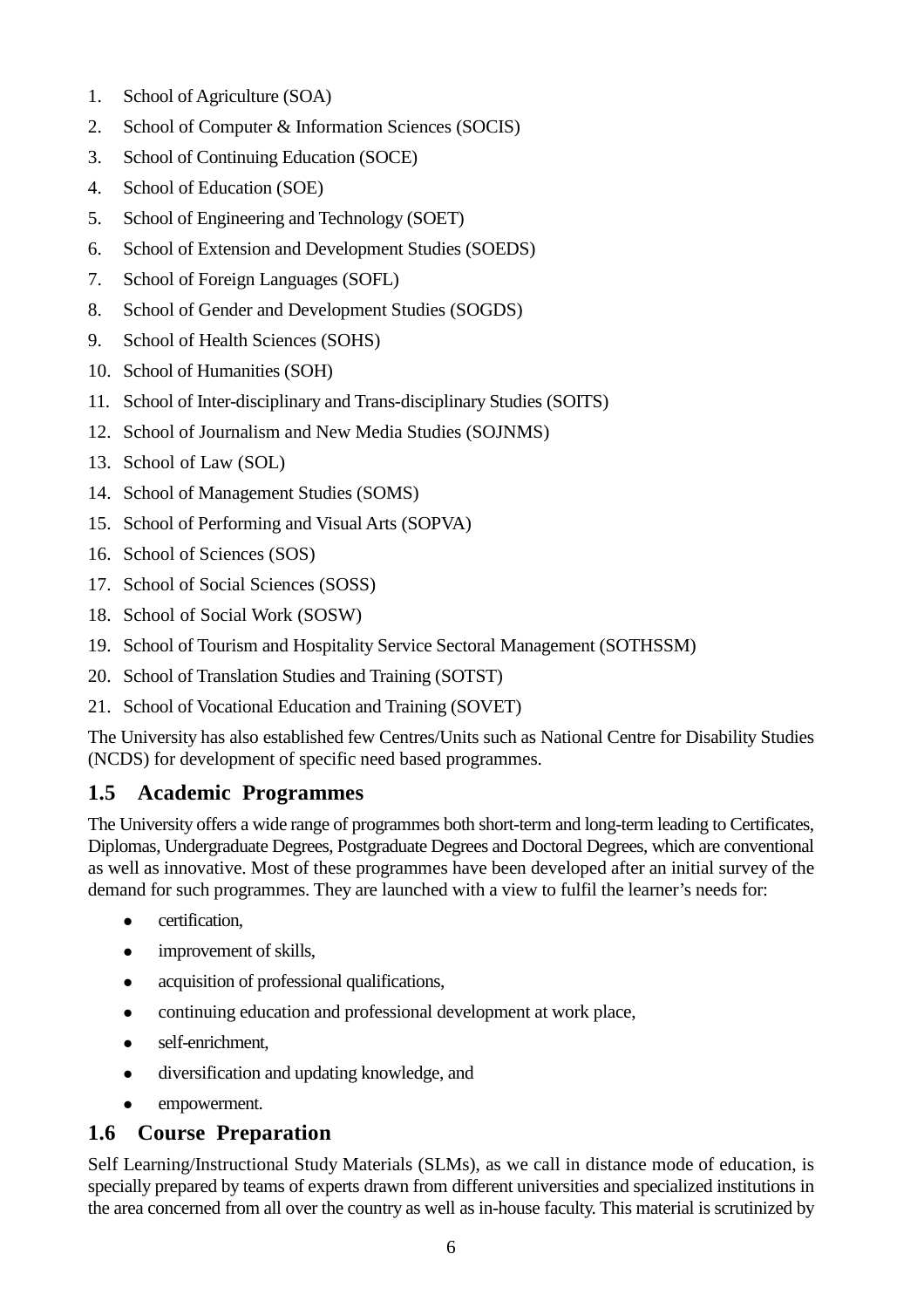the content experts, supervised by the instructors/unit designers and edited by the language experts at IGNOU before they are finally sent for printing. Similarly, audio and video cassettes are produced in consultation with the course writers, in-house faculty and producers. The material is previewed and reviewed by the faculty as well as outside media experts and edited/modified, wherever necessary, before they are finally despatched to the Study Centres and telecast through Gyan Darshan.

## **1.7 Credit System**

The University follows the 'Credit System' for most of its Programmes. Each credit is equivalent to 30 hours of learner's self study comprising all learning activities i.e. reading and comprehending the print material, listening to audio, watching video, attending to counselling sessions, teleconference and writing assignment responses. For example, a four-credit course in the Diploma in Dairy Technology involves 120 hours of study. This helps the learner to know the academic effort one has to put in, to successfully complete a course. Completion of an academic programme (Degree, Diploma or Certificate) requires successful clearing of assignments, term-end examination and practical (guided and unguided) of each course in the programme.

## **1.8 Student Support Services**

To provide support to learners and to help them gainfully initiate the learning package, the University has a broad array of support services. These are provided through Regional Centres and Study Centres/Programme Study Centres (PSC) throughout the country. At the Programme Study Centres, the learners interact with the Academic Counsellors and other learners; refer to books in the library; watch/listen to audio/video cassettes/CDs and interact with the staff of the Study Centres/PSC on administrative and academic matters.

The University's website (www.ignou.ac.in) has a special section marked as "**Student Zone**" to facilitate various student support services, from admission to results, to the students and covers - **registration details, queries about admission, re-registration, results; catalogue for print media and audio video; download facilities for assignment; library; question papers; material despatch details; address checking; registration for SMS alerts; convocation; term-end date sheet; examination form; campus placement and prospectus and application form**. The students are requested to access the Student Zone of the IGNOU website- www.ignou.ac,in. The link is http://www.ignou.ac.in/ ignou/studentzone.The learners may seek the help of following University functionaries for sorting out the problems indicated:

- i) For admission, change of centre, identity card, change of address, fee receipt and bonafide certificates, write to your Regional Centre.
- ii) For non-receipt of study material and assignments, write directly to your Regional Centre.
- iii) For SMS alert you can registered at https://admission.ignou.ac.in/changeadmdata/UpdateMobile.asp
- iv) For queries relating to assignments, examination date sheet, result grade cards, re-checking, etc., write directly to the Registrar, Student Evaluation Division (SED), IGNOU, Maidan Garhi, New Delhi-110 068.
- v) For Migration Certificate, requisition may be sent to the Regional Director along with the following documents:
	- 1) Application (can be obtained from the Head Office and Regional Centres).
	- 2) Attested copy of the Mark sheet.
	- 3) A fee of Rs. 300/- in the form of demand draft drawn in favour of IGNOU.

**Every student will select one of the Programme Study Centres (PSCs) taking into consideration his place of work or residence. However, each study centre can handle only a limited number of students, and despite our best efforts, it may not always be possible to allot the study centre of the choice to learners. The particulars regarding the Study Centre to which he is assigned will be communicated to him. The list of programme study centres (PSCs) is provided separately.**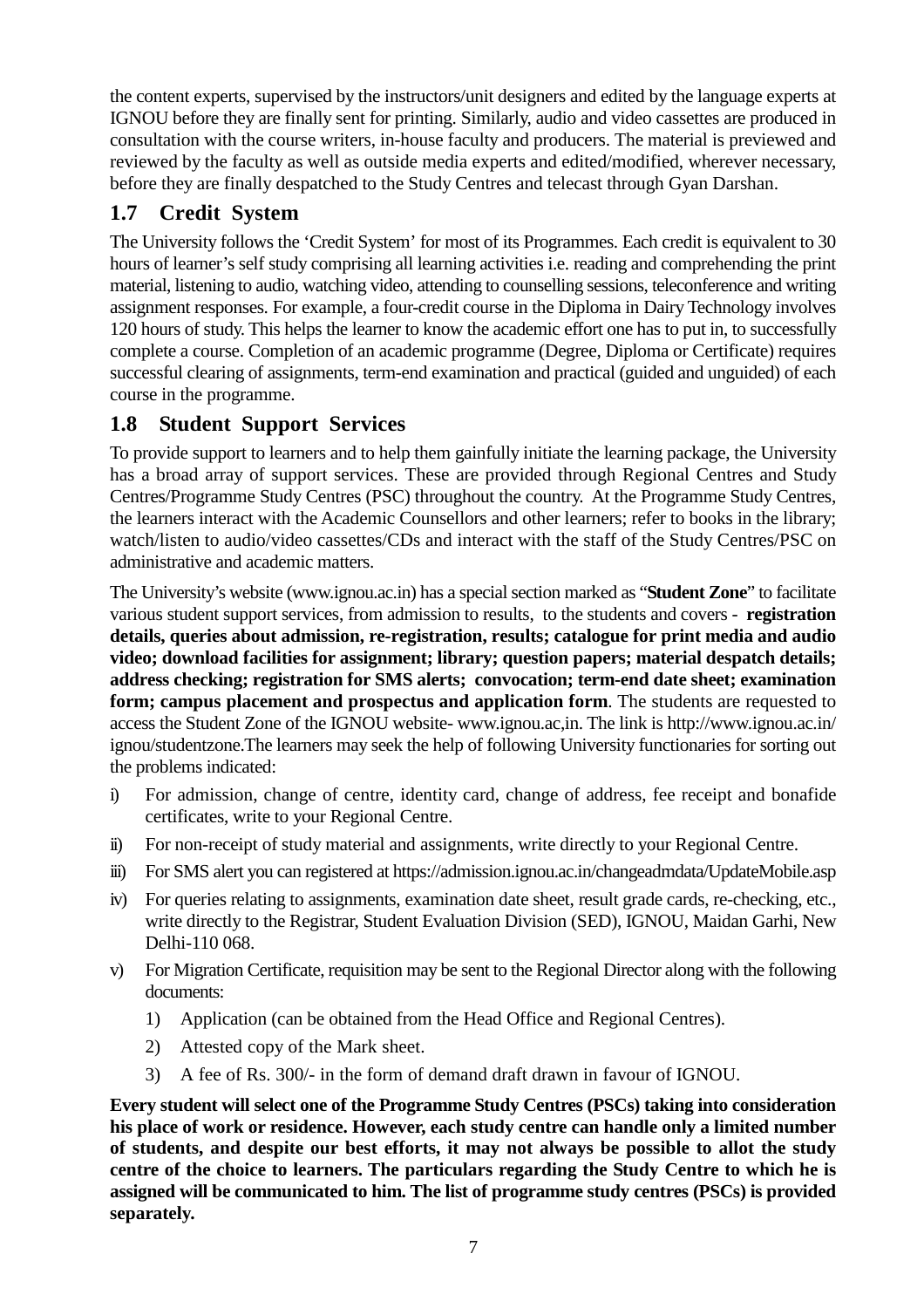**Every Study Centre has a Coordinator to coordinate different activities at the centre, an Assistant Coordinator and other supporting staff appointed on a part-time basis. There are several Academic Counsellors in different subjects to provide counselling and guidance to the students in the subjects.**

#### **1.8.1 Major Functions of the Study Centres/ Programme Study Centres (PSC)**

- 1) **Counselling:** Face-to-face counselling for the courses will be provided at the Study Centres/ Programme Study Centres. Generally there will be theory and practical counselling sessions for the entire programme at the selected Programme Study Centre. The detailed programme of the counselling sessions will be prepared by the Coordinator of the Study Centre.
- 2) **Library:** For each course a set of suggested books will be available in the Study Centre library. The students can refer these books during the working hours of the Study Centre.
- 3) **Information and Advice:** At the Study Centre, the students will get relevant information regarding the courses offered by the university, counselling schedule, examination schedule, etc. You will also get guidance in submitting various forms from time to time.
- 4) **Interaction with Fellow-Students**: In the Study Centres, the student gets an opportunity to interact with fellow students.
- **5) Tele-counselling Facility:** Some of the Programme study centres are equipped with the teleconference reception facilities. You can participate in tele-counselling session at your study centre.

#### **1.9 Instructional System**

The University follows multimedia approach in imparting instruction to its learners. It comprises:

- Self learning/Instructional study material (SLM) in print form.
- Supporting audio-video programmes.
- Face-to-face interaction with academic counsellors at Programme Study Centres and depending on programme requirement at work centres.
- Practical at designated institutions.
- Project Work in some programmes.
- Work-related field project/Functional assignments as per programme requirements.
- Telecast of video programmes on the National Network of Doordarshan and Gyandarshan.
- Broadcast of audio programmes by All India Radio (selected stations).

## **1.10 Programme Delivery**

The methodology of instruction in this University is different from that of the conventional Universities. The Open University system is more learner-oriented, and the student is an active participant in the teaching and learning process. Most of the instruction is imparted through distance rather than face-toface communication. The University follows a multimedia approach for instruction. It comprises:

- a) **Self Learning/Instructional Course Material:** The printed study material (written in selflearning style) for both theory and practical components of the Programmes is given to the students in the form of booklets called Blocks for every course. Normally, a programme consists of few courses, comprising blocks and blocks consist of units. In this Diploma in Dairy Technology programme, there are eight courses. Each course has three/four booklets with specified number of units and one practical manual.
- b) **Audio-Visual Materials:** The learning package contains audio and video cassettes which have been produced by the University for better clarification and enhancement of understanding of the course material given to the student. A video programme is normally of 25-30 minutes duration. The audio tapes are run and video cassettes are screened at the study centres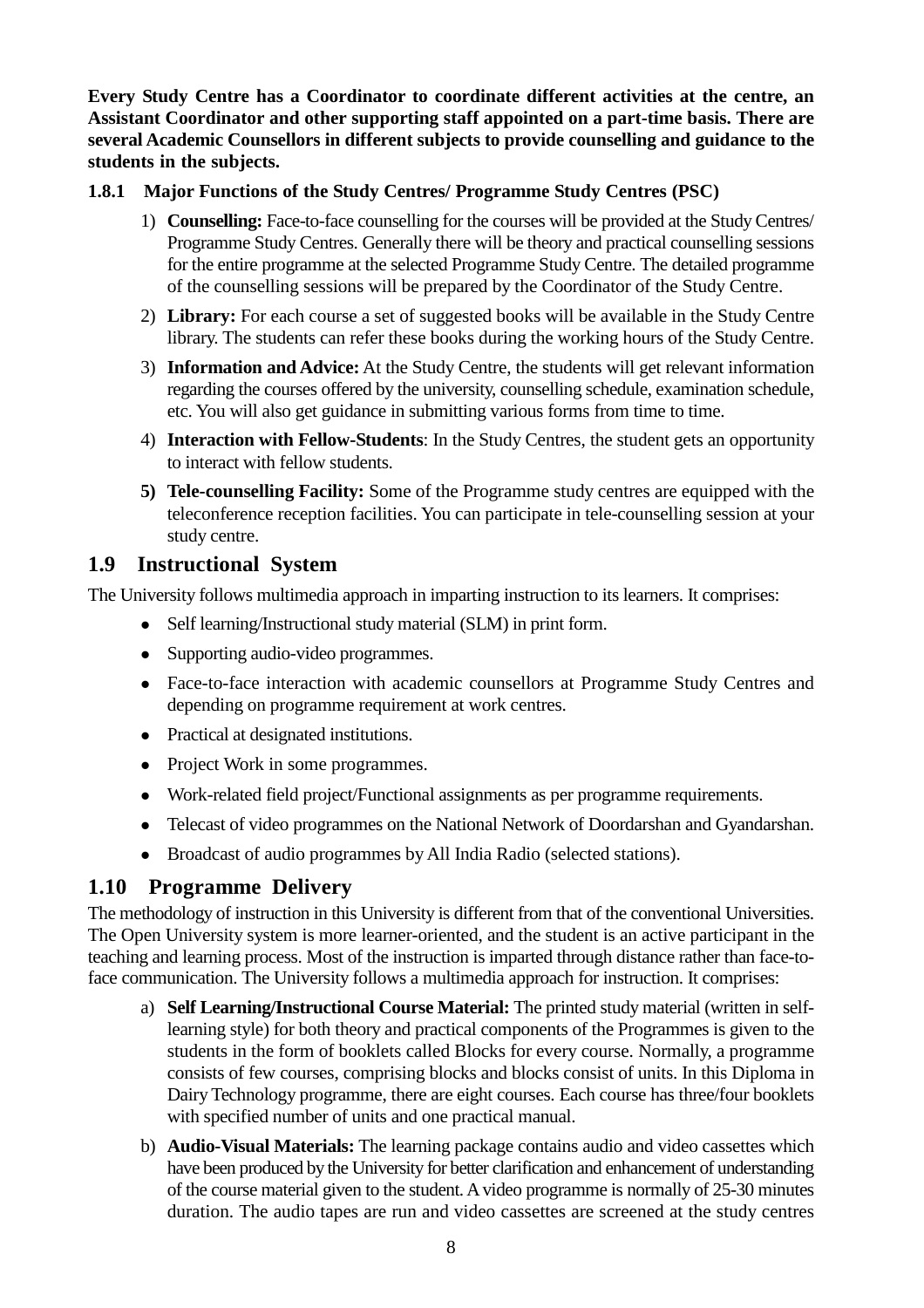during the hours of the counselling sessions. The video programmes are telecast on National Network and Enrichment Channel of Doordarshan. The video programmes can be seen at the following link https://www.youtube.com/user/ignousoa/videos

Some of the selected stations of All India Radio are also broadcasting the audio programmes. The students can confirm the scheduled dates for broadcast/ telecast of the programmes from their Study Centres/ Regional Centre/IGNOU website.

- c) **Counselling Sessions:** Normally, counselling sessions are held as per the schedule drawn before hand by the Programme In-charge of the study centre allotted to you. The counselling sessions are mostly held outside the regular working hours of the host institution where the Programme Study Centre are located. They are held on weekends, that is to say, Saturday and Sunday of the week.
- d) **Gyan Darshan Bouquet of Educational TV Channel:** A collaboration between MHRD, Information and Broadcasting Ministry, Prasar Bharti and IGNOU resulted in Gyan Darshan (GD) – the bouquet of TV Educational Channels in the country. The Gyan Darshan uses C-Bond transponder of INSAT-3C and is fully digitized. The channels are Gyan Darshan I (Educational Channel), GD II (Interactive Channel), GD III (Eklavya) and GD IV (Vyas). The Gyan Darshan signals can be accessed all over the country. The GD-I and II are available on DD Free Dish (Doordarshan's Direct-To-Home platform) and on other DTH network. The educational programmes are telecast and the schedule may be checked on IGNOU website please.
- e) **Teleconferencing Sessions:** The teleconferencing sessions are telecast from GD II channel. The current status of the channels and teleconferencing sessions are available on the IGNOU website. The toll free number is 1800112345 and other numbers are 011-29532844, 29532845, 29536134, 29573221, 29573224. The programme can also be viewed from IGNOU website http://www.ignouonline.ac.in/Broadcast/
- f) **Gyan Vani FM Radio**: Gyan Vani (GV) is an educational FM Radio channel operating through several FM stations from various cities in the country. At present, 37 FM stations are operational. The educational programmes are broadcast in English, Hindi and the regional languages by involving national and local resource experts.
- g) **Interactive Radio-Counselling (IRC):** Interactive Radio-Counselling (IRC) and other phone in programmes are being broadcast by Gyan Vani stations to enable the students to interact with the faculty, academic counsellors and students support staff. The detailed schedule can be accessed at IGNOU-EMPC website. The toll free number of the Gyan Vani studio is 1800112346 and other numbers are 011-29533103, 29536131, 29533207. Gyan Vani, Delhi is available on DD Free Dish (Direct-To-Home platform of Doordarsan), and is webcast through the University's website.
- h) **Edusat Studio:** The contact numbers for Edusat Studio are: 1800112347, 29532381, 29533581 and 29573258.

The current status and the schedule for Gyan Darshan, Gyan Vani, Teleconferencing, Radio counselling, etc. can be checked at IGNOU-EMPC website:

http://www.ignou.ac.in/ignou/aboutignou/icc/empc/introduction

## **2.0 UNIVERSITY RULES**

The rules given in the "Common Prospectus" will be applicable. The University reserves the right to change the rules from time to time. However, latest rules will be applicable to all the students irrespective of year of registration. The students are advised to check the current "Common Prospectus" for the University rules. The common prospectus is also available at IGNOU website on the link given below:

http://www.ignou.ac.in/ignou/studentzone/adminssionanouncement/1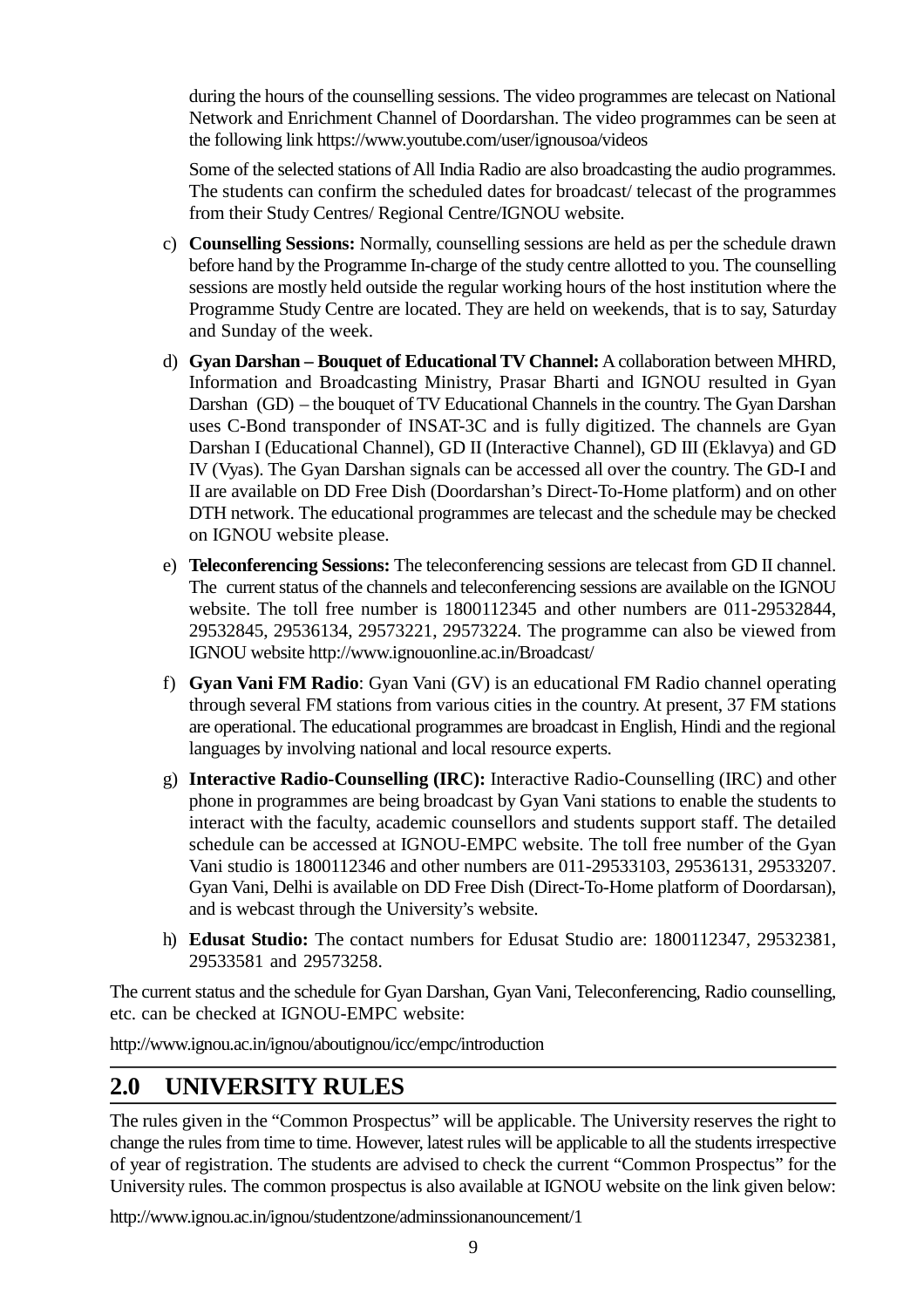## **3.0 SCHOOL OF AGRICULTURE**

The School of Agriculture (SOA) was established in 2005 with a mission to improve and sustain the quality of human life and productivity of agriculture and allied sectors through Open and Distance Learning System (ODL). It aims to improve out-reach of agriculture education for rural masses particularly in remote, ecologically and socio-economically marginalized areas through academic, continuing and extension programmes. The objective is to strengthen human resource base through quality education and generate an army of trained manpower in agriculture through ODL in consonance with the national policies and market environment. It also aims to produce entrepreneurial skills and opportunities for lifelong learning. The School has developed programmes in collaboration with various national and international organisations like Ministry of Agriculture & Cooperation, Ministry of Food Processing Industries, Department of Land Resources, Ministry of Rural Development, Agricultural and Processed Food Products Export Development Authority (APEDA) and Central Silk Board.

#### **Objectives**

- To strengthen the human resource in agriculture and allied sectors through ODL;
- To provide equitable quality education in agriculture to marginalized and disadvantaged groups;
- To enhance knowledge, skills and entrepreneurial capabilities for livelihood security;
- To use ICT for improving outreach and effectiveness of distance education in agriculture;
- To conduct research in emerging areas for effective technology transfer and adoption;
- To establish national and international linkages in agriculture education and knowledge management for sustainable development; and
- To develop and maintain an open repository of agricultural education resources.

#### **3.1 Programmes on Offer**

#### a) **PG Programmes**

- 1) Ph.D. in Agriculture Extension (PHDAGE)
- 2) Ph.D. in Dairy Science and Technology (PHDDR)
- 3) PG Diploma in Food Safety and Quality Management (PGDFSQM)
- 4) PG Diploma in Plantation Management (PGDPM)
- 5) PG Diploma in Food Science and Technology (PGDFT)
- 6) PG Certificate in Agriculture Policy (PGCAP)

#### b) **Diploma Programmes**

- 1) Diploma in Value Added Products from Fruits and Vegetables (DVAPFV)
- 2) Diploma in Dairy Technology (DDT)
- 3) Diploma in Meat Technology (DMT)
- 4) Diploma in Production of Value Added Products from Cereals, Pulses and Oilseeds (DPVCPO)
- 5) Diploma in Fish Products Technology (DFPT)
- 6) Diploma in Watershed Management (DWM)

#### c) **Certificate Programmes**

- 1) Certificate in Organic Farming (COF)
- 2) Certificate in Sericulture (CIS)
- 3) Certificate in Water Harvesting and Management (CWHM)
- 4) Certificate in Poultry Farming (CPF)
- 5) Certificate in Beekeeping (CIB)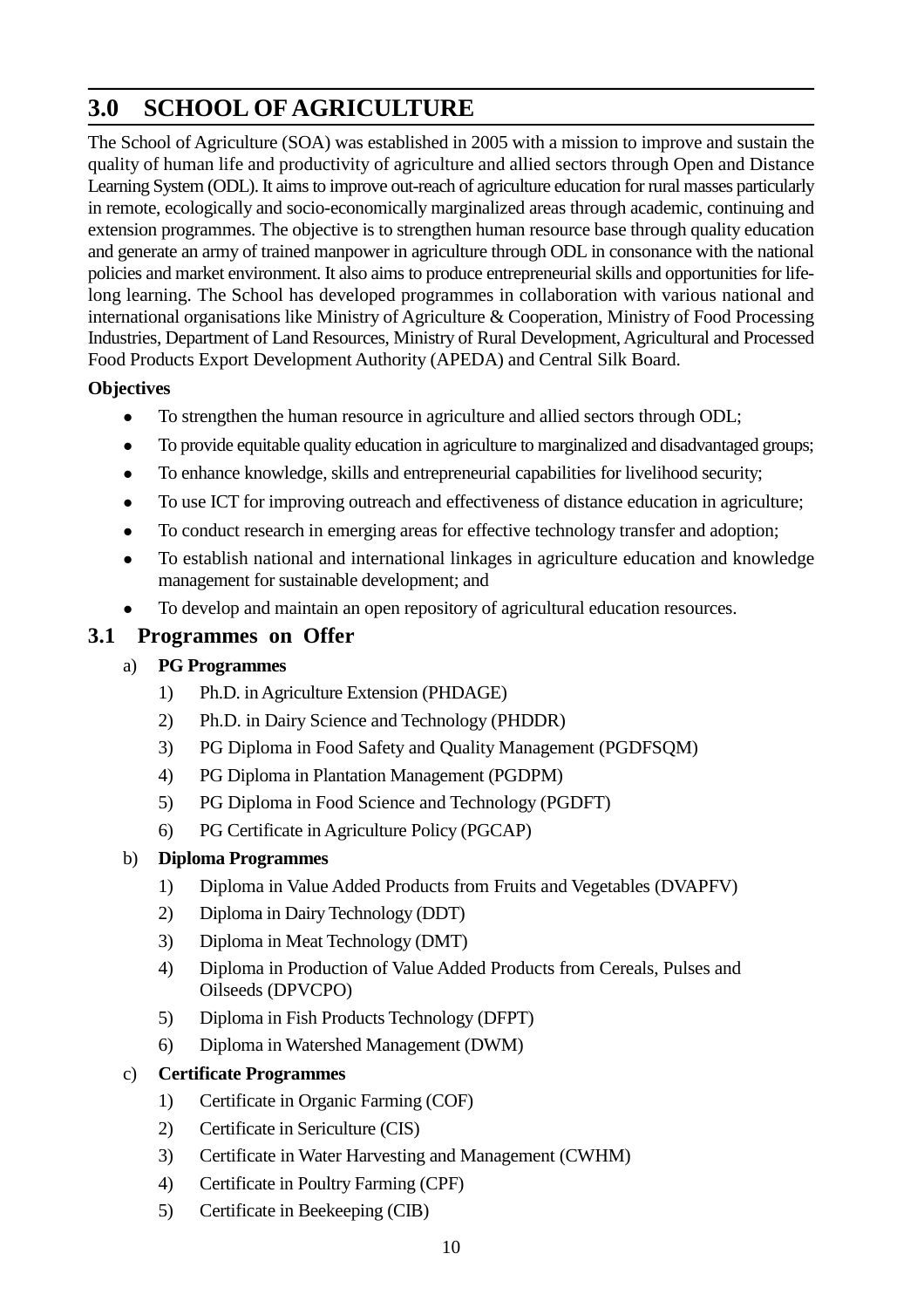#### d) **Awareness Programmes**

- 1) Awareness Programme on Dairy Farming for Rural Farmers (APDF)
- 2) Awareness Programme on Value Added Products from Fruits & Vegetables (APVPFV)
- 3) Certificate Programme in Integrated Pest Management Technology in Potato Cultivation (CIPMT)
- 4) Training Programme on Betel Vine for farmers (TPBV)

#### **3.2 Programmes under Development**

#### a) **PG Programmes**

- 1) Masters in Agri-Business Management
- 2) PG Diploma in Agriculture Policy

#### b) **Diploma and Certificate Programmes**

- 1) Diploma in Horticulture
- 2) Diploma in Animal Husbandry

## **4.0 DIPLOMA IN DAIRY TECHNOLOGY**

The Diploma in Dairy Technology aims to develop technician level human resource for the dairy industry. Upgrading the technical proficiency of lower level workers/ technicians already working in the dairy and allied sectors is also intended. The focus is to develop competencies in procurement of milk, fluid milk processing, production of value added products and quality control aspects in dairy plants. It also imparts development of skills for entrepreneurship to encourage self employment in dairy processing activities. The knowledge imparted shall facilitate hygiene and good manufacturing practices in the processing sector. The quality milk and milk products produced will have good market and export potential. The target group includes: youth, workers/ technicians working in the dairy/food industry, dairy and food processors in unorganized sector, personnel working in dairy cooperatives, state dairy departments and dairy science institutions, small and medium entrepreneurs, NGO functionaries/ trainers and dairy farmers.

#### **The Salient features of the Diploma Programme**

Focus on clean milk production and processing of milk and milk products

Courses and study material designed & prepared by the professional experts

Video films an important component of programme

Strong students support services

Opportunity to interact with leading experts through teleconferencing

#### **4.1 Objectives**

Develop technician level human resource for dairy industry.

Upgrade the technical proficiency of existing and lower level workers/ technicians working in the dairy and allied sectors.

Develop young entrepreneurs for self-employment through dairy technology and associated activities.

Impart knowledge and technical proficiency in:

- Clean milk production and handling
- $-$  Processing of milk
- Manufacture of western and indigenous dairy products
- Testing and quality control of milk and milk products
- Marketing and economical aspects
- Managing small and medium enterprises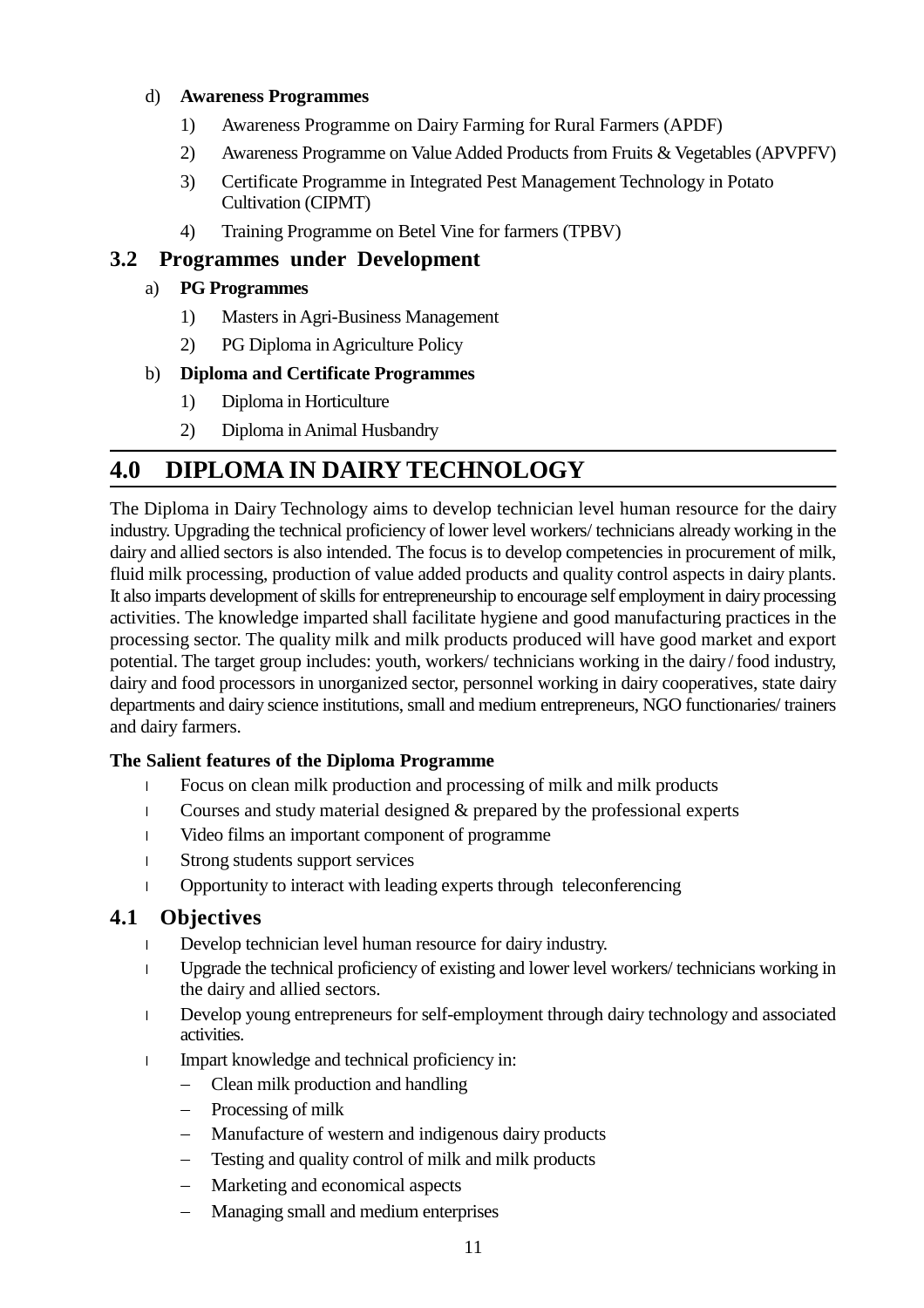## **4.2 Programme Structure**

In order to be eligible for the award of the Diploma, a student has to complete the following eight Courses (integrated with practical) equivalent to 32 credits (1 credit is equal to 30 study hours)

| <b>Course Code</b> | <b>Title of the Course</b>            | Credits $(T+P)^*$ |
|--------------------|---------------------------------------|-------------------|
| <b>BPVI-011</b>    | Milk Production and Quality of Milk   | 4 Credits $(2+2)$ |
| <b>BPVI-012</b>    | Dairy Equipment and Utilities         | 4 Credits $(2+2)$ |
| <b>BPVI-013</b>    | Milk Processing and Packaging         | 4 Credits $(2+2)$ |
| <b>BPVI-014</b>    | Dairy Products - I                    | 4 Credits $(2+2)$ |
| <b>BPVI-015</b>    | Dairy Products - II                   | 4 Credits $(2+2)$ |
| <b>BPVI-016</b>    | Dairy Products - III                  | 4 Credits $(2+2)$ |
| <b>BPVI-017</b>    | <b>Quality Assurance</b>              | 4 Credits $(2+2)$ |
| <b>BPVI-018</b>    | Dairy Management and Entrepreneurship | 4 Credits $(2+2)$ |

T : Theory, P : Practical

## **4.3 Unitwise Syllabus of the Programme**

## **1. COURSE 1: BPVI-011 MILK PRODUCTION AND QUALITY OF MILK**

| S.No.          | <b>Block &amp; Unit</b>                                                 |
|----------------|-------------------------------------------------------------------------|
| <b>Block 1</b> | Dairy Development and Cooperative System                                |
| Unit 1         | Dairy Development in India                                              |
| Unit 2         | Dairy Cooperatives                                                      |
| Unit 3         | Government Policies and Incentives                                      |
| <b>Block 2</b> | <b>Milk Production</b>                                                  |
| Unit 4         | <b>Milch Breeds</b>                                                     |
| Unit 5         | Animal Husbandry Practices and Healthcare                               |
| Unit 6         | <b>Clean Milk Production</b>                                            |
| Unit 7         | Milk Procurement and Modes of Payment                                   |
|                |                                                                         |
| <b>Block 3</b> | <b>Fundamentals of Dairy Chemistry</b>                                  |
| Unit 8         | Milk Composition, its Constituents and Nutritional Importance           |
| Unit 9         | Physico-Chemical Properties of Milk                                     |
| Unit 10        | <b>Thermal Processing of Milk</b>                                       |
| Unit 11        | Preservatives, Neutralizers and Adulterants in Milk and their Detection |
| <b>Block 4</b> | <b>Fundamentals of Dairy Microbiology</b>                               |
| Unit 12        | Introduction to Microbiology                                            |
| Unit 13        | Milk in Relation to Public Health                                       |
| Unit 14        | Factor Affecting Growth of Micro-Organisms                              |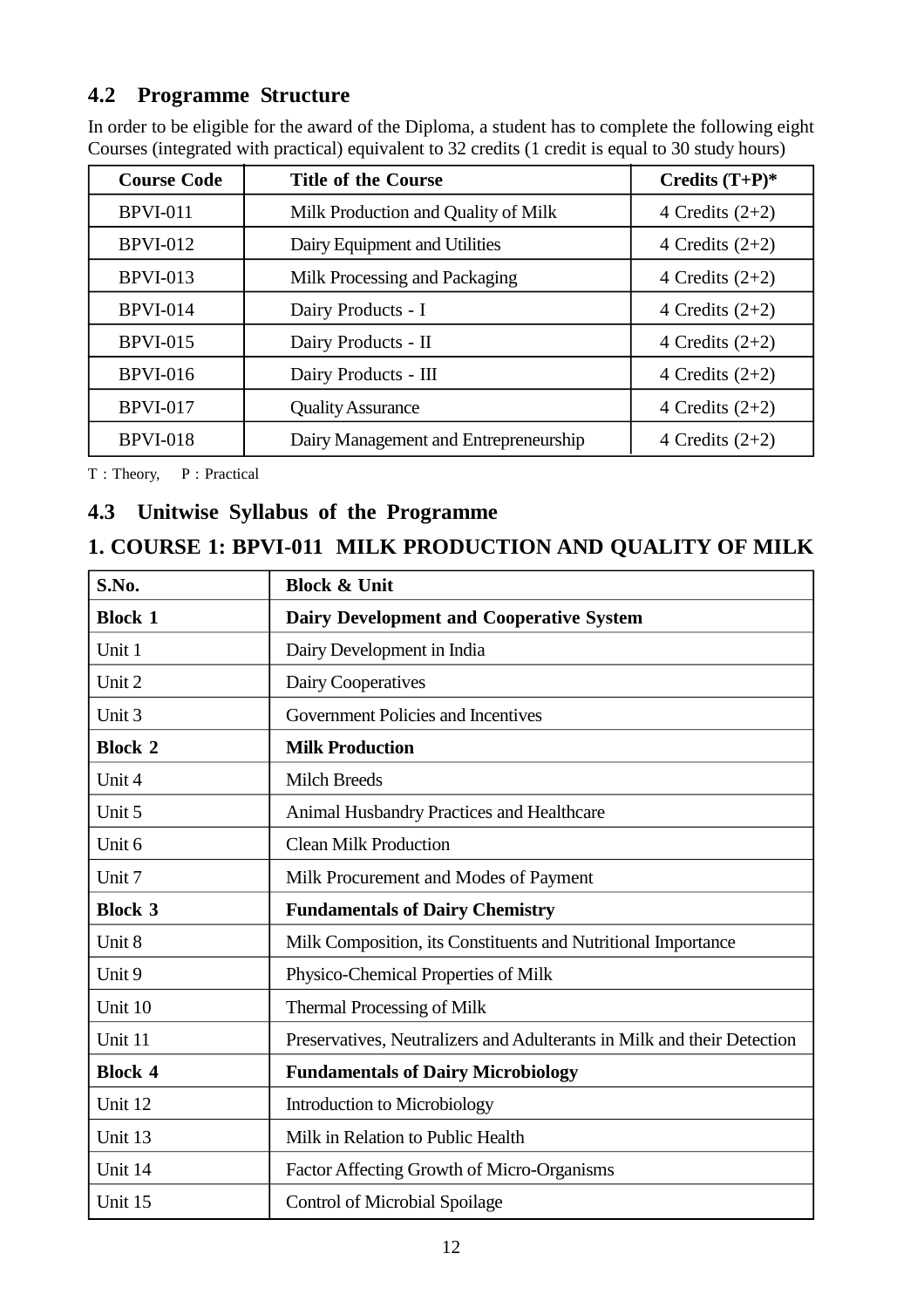| <b>Experiment No.</b> | Name of Experiment (A) Milk Production                                                                               |
|-----------------------|----------------------------------------------------------------------------------------------------------------------|
| Experiment 1          | Identification of Different Milch Breeds of Cattle, Buffaloes, Goats and<br><b>External Anatomy of Dairy Animals</b> |
| Experiment 2          | <b>Judging of Dairy Animals</b>                                                                                      |
| Experiment 3          | Identification of Various Feeds and Fodders for Dairy Animals                                                        |
| Experiment 4          | Preparations of Balanced Rations, Calf Starters, Milk Replacer and<br>Feeding of Calves                              |
| Experiment 5          | Housing of Animals and Maintenance of Hygienic Conditions at Farm                                                    |
| Experiment 6          | <b>Clean Milk Production</b>                                                                                         |
| Experiment 7          | Field/Farm Visits                                                                                                    |

| <b>Experiment No.</b> | Name of Experiment (B) Quality of Milk                      |
|-----------------------|-------------------------------------------------------------|
| <b>Experiment 1</b>   | Preparation of Standard O.1N Sodium Hydroxide Solution      |
| <b>Experiment 2</b>   | Preparation of Standard O.1N Hydrochloric Acid              |
| <b>Experiment 3</b>   | Preparation of Gerber Acid for Determination of Fat in Milk |
| <b>Experiment 4</b>   | Sampling of Milk                                            |
| <b>Experiment 5</b>   | Platform Test - (i) Colt - On - Boiling Test                |
| Experiment 6          | Platform Test - (ii) Alcohol Test                           |
| <b>Experiment 7</b>   | Platform Test - (iii) Sediment Test                         |
| <b>Experiment 8</b>   | Determination of Fat in Milk by Gerber Method               |
| <b>Experiment 9</b>   | Determination of Solid - Not - Fat (SNF) in Milk            |
| Experiment 10         | Determination of Total Solid (TS) in Milk                   |
| Experiment 11         | Specific Gravity of Milk                                    |
| <b>Experiment 12</b>  | Determination of Titratable Acidity of Milk                 |
| Experiment 13         | Determination of Milk pH                                    |
| Experiment 14         | Detection of Starch in Milk                                 |
| Experiment 15         | Detection of Cane Sugar in Milk                             |
| Experiment 16         | Detection of Glucose in Milk                                |
| <b>Experiment 17</b>  | Detection of Urea in Milk                                   |
| <b>Experiment 18</b>  | Detection of Ammonium Sulphate in Milk                      |
| <b>Experiment 19</b>  | Detection of Sodium Carbonate or Bicarbonate as Neutralizer |
| <b>Experiment 20</b>  | <b>Resazurin Reduction Test</b>                             |
| <b>Experiment 21</b>  | Methylene Blue Reduction (MBR) Test                         |
| <b>Experiment 22</b>  | Preparation of Microbial Media                              |
| <b>Experiment 23</b>  | Demonstration of Presumptive Coliform test                  |
| <b>Experiment 24</b>  | Demonstration of Standard Plate Count Method                |
| <b>Experiment 25</b>  | <b>Staining Methods</b>                                     |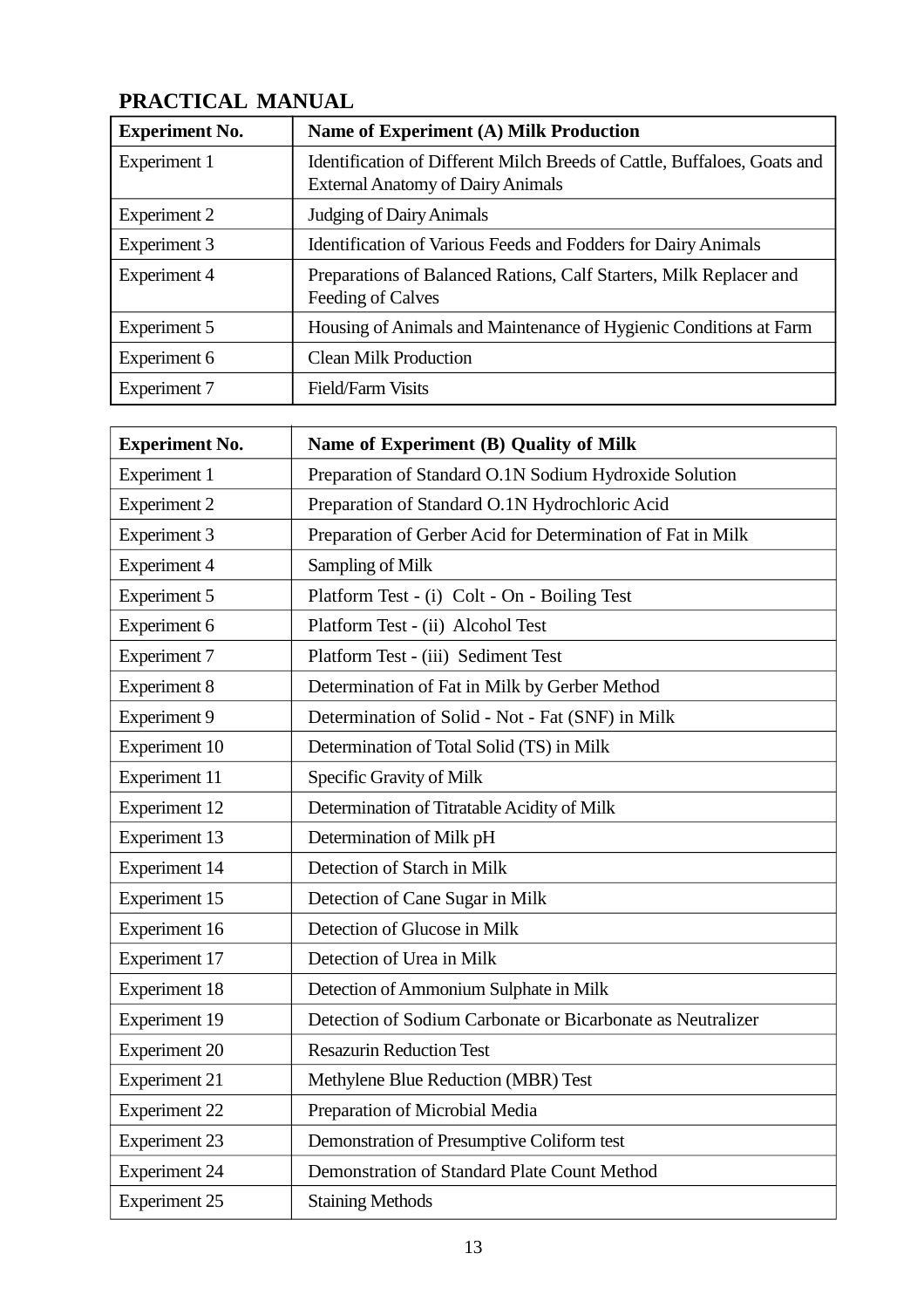## **2. COURSE 2: BPVI-012 DAIRY EQUIPMENT AND UTILITIES**

| S.No.          | <b>Block &amp; Unit</b>                                             |
|----------------|---------------------------------------------------------------------|
| <b>Block 1</b> | Dairy Equipment and their Maintenance                               |
| Unit 1         | Materials, their Characteristics and Selection of Equipment         |
| Unit 2         | Dairy Equipment for Fluid Milk Processing                           |
| Unit 3         | Dairy Equipment for Milk Products Processing                        |
| Unit 4         | Preventive Maintenance of Dairy Plant and Machineries               |
| <b>Block 2</b> | <b>Refrigeration System</b>                                         |
| Unit 5         | Basic Principles and Components of Refrigeration System             |
| Unit 6         | Different Cooling Systems for Milk and Milk Products                |
| Unit 7         | Cold Storage and Insulation                                         |
| Unit 8         | Maintenance and Repair of Commercial Refrigeration System           |
| <b>Block 3</b> | <b>Steam Generation and Boilers</b>                                 |
| Unit 9         | Basic Principles of Steam Generation and Different Types of Boilers |
| Unit 10        | <b>Controls and Safety Devices for Boilers</b>                      |
| Unit 11        | Steam Supply Line Accessories and Energy Conservation               |
| Unit 12        | <b>Instruments for Measuring of Process Parameters</b>              |
| <b>Block 4</b> | <b>Electrical Engineering and Safety Devices</b>                    |
| Unit 13        | Safety Precautions, Wires and Cables, Function of Fuses and Relays  |
| Unit 14        | Single Phase and three Phase Wiring                                 |
| Unit 15        | A.C. Motors, Starters and D.G. set                                  |
| Unit 16        | Sub-station, Transformer, Distribution System and Power Factor      |
| <b>Block 5</b> | <b>Water Supply &amp; Dairy Effluent System</b>                     |
| Unit 17        | Tube Well, Water Storage and Supply                                 |
| Unit 18        | Water Quality, Water Treatment and Purification                     |
| Unit 19        | Waste Water Treatment, Reuse and Disposal                           |
| Unit 20        | Water Conservation and Rain Water Harvesting                        |

## **PRACTICAL MANUAL**

| <b>Experiment No.</b> | <b>Name of Experiment</b>                                            |
|-----------------------|----------------------------------------------------------------------|
| Experiment 1          | To Learn Elementary Layout Drawings of Utilities                     |
| Experiment 2          | <b>Study of Various Workshop Tools</b>                               |
| Experiment 3          | Study of Different Sanitary S.S. Pipes, Fittings and Gaskets         |
| <b>Experiment 4</b>   | Dismantling and Assembling of Milk Pumps                             |
| Experiment 5          | Study and Sketch the Details of Milk Tanker, Storage Tanks and Silos |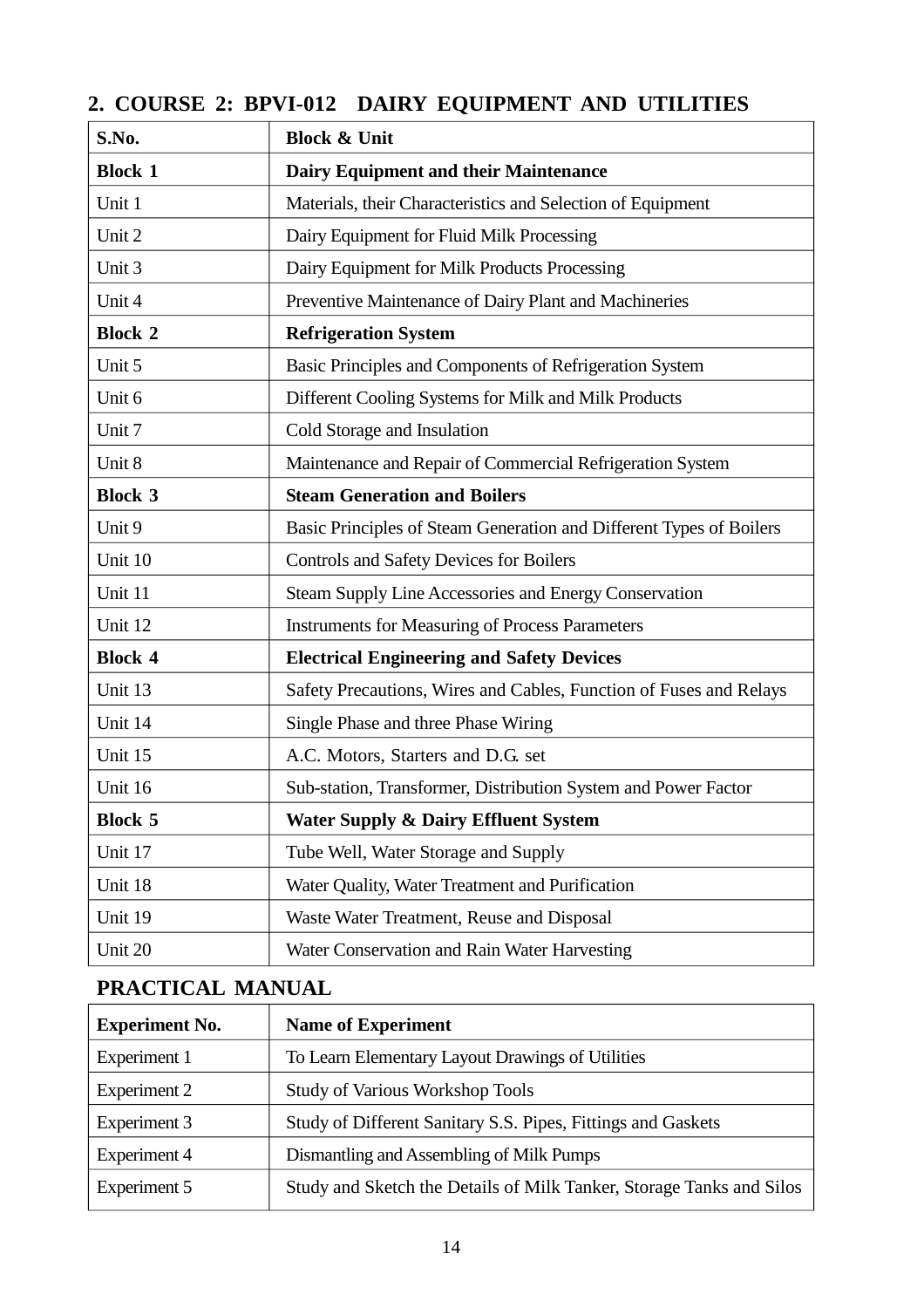| Experiment 6         | To Study Different Types of Thermometers, Pressure Gauge and<br><b>Flow Meters</b>                                                                                |
|----------------------|-------------------------------------------------------------------------------------------------------------------------------------------------------------------|
| Experiment 7         | Study of Refrigeration System: Compressor (Reciprocating),<br>Condensers (Shell & Tube, Atmospheric) and Expansion Devices/Valve<br>(Thermostatic/Capillary Tube) |
| Experiment 8         | Study of Parts and Operation of a Cold Storage Plant and an Ice<br><b>Bank Unit</b>                                                                               |
| <b>Experiment 9</b>  | Study Different Parts and Learn the Operation of Plate Chiller and Bulk<br>Milk Cooler                                                                            |
| <b>Experiment 10</b> | Study of Water supply System and Water Softening Plant                                                                                                            |
| Experiment 11        | Study the Constructional Details of Fire Tube and Water Tube Boilers                                                                                              |
| <b>Experiment 12</b> | <b>Study of a Dairy Effluent Plant</b>                                                                                                                            |
| <b>Experiment 13</b> | To Study the Different Parts of Single-Phase and Three Phase Induction<br><b>Motors</b>                                                                           |
| Experiment 14        | Starting of 3 Phase Squirrel Cage Induction Motors by Direct on Line and<br><b>Star-Data Starter</b>                                                              |
| Experiment 15        | Study of Different Safety Measures to be Adopted in a Dairy Plant                                                                                                 |
| Experiment 16        | To Study the Control and Safety Mountings of a Steam Boiler                                                                                                       |

## **3. COURSE 3: BPVI-013 MILK PROCESSING AND PACKAGING**

| S.No.          | <b>Block &amp; Unit</b>                                        |
|----------------|----------------------------------------------------------------|
| <b>Block 1</b> | <b>Milk Reception</b>                                          |
| Unit 1         | Milk Collection and Transportation                             |
| Unit 2         | Milk Reception at the Dairy Dock                               |
| Unit 3         | Milk Chilling and Storage                                      |
| <b>Block 2</b> | <b>Processing of Milk</b>                                      |
| Unit 4         | Clarification, Separation, Bactofugation and Standardization   |
| Unit 5         | Pasteurization                                                 |
| Unit 6         | Homogenization                                                 |
| Unit 7         | Sterilization and Ultra-high-temperature Processing            |
| Unit 8         | Preparation of Designated and Special Milk                     |
| <b>Block 3</b> | <b>Packaging and Distribution</b>                              |
| Unit 9         | Packaging - Materials, Process and Machinery                   |
| Unit 10        | Operational Details of Common Packaging Systems for Fluid Milk |
| Unit 11        | <b>Storage and Distribution Systems</b>                        |
| <b>Block 4</b> | <b>Cleaning and Sanitization</b>                               |
| Unit 12        | Types of Detergents and Sanitizers                             |
| Unit 13        | Methods of Cleaning and Sanitization                           |
| Unit 14        | Types of Can Washers and their Operational Details             |
| Unit 15        | Cleaning-in-place (CIP)                                        |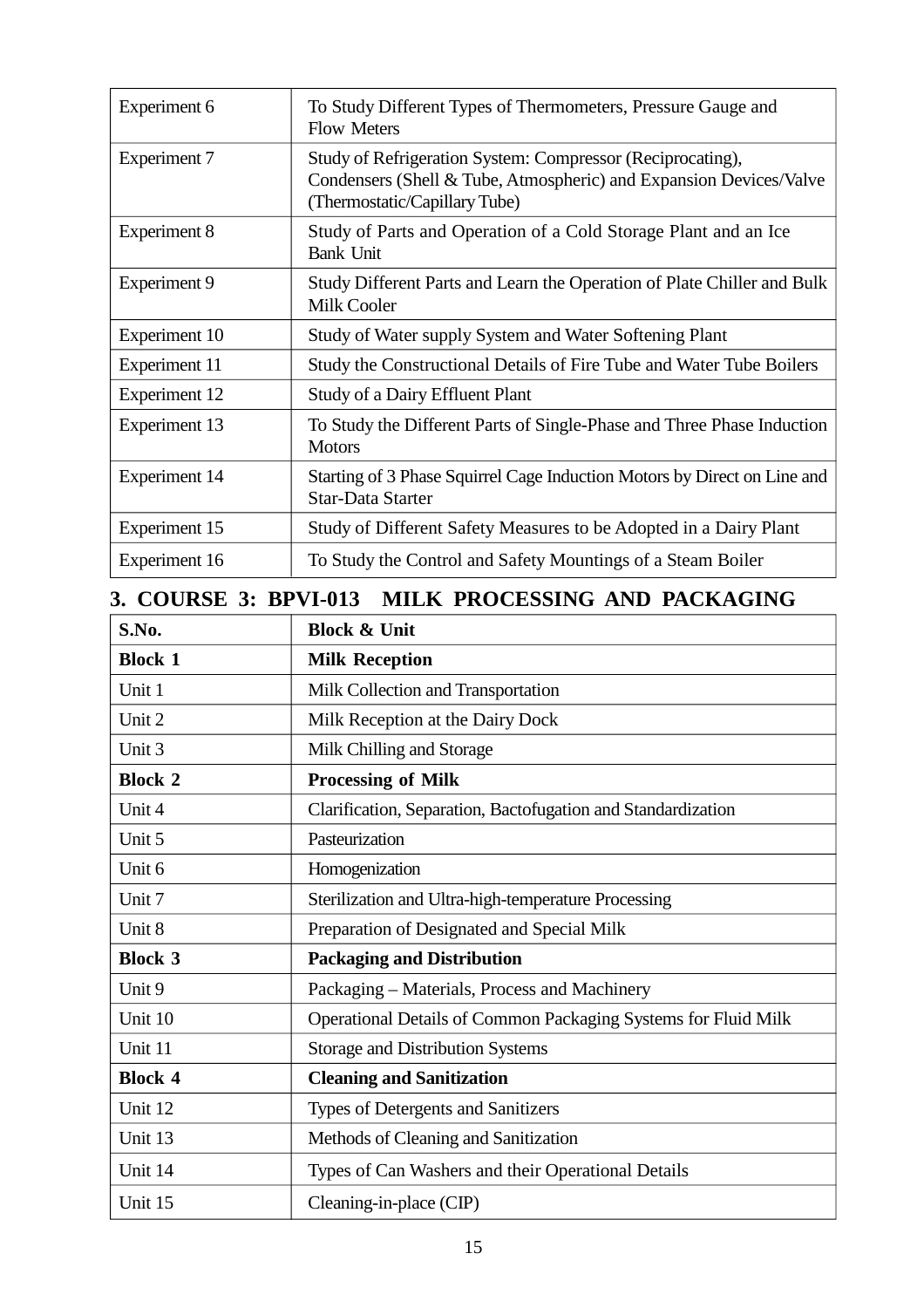| <b>Experiment No.</b> | <b>Name of Experiment</b>                                                                               |
|-----------------------|---------------------------------------------------------------------------------------------------------|
| <b>Experiment 1</b>   | <b>Reception of Milk</b>                                                                                |
| <b>Experiment 2</b>   | Straining, Filtration & Clarification of Milk                                                           |
| <b>Experiment 3</b>   | Chilling & Storage of Milk                                                                              |
| <b>Experiment 4</b>   | <b>Study of Cream Separator</b>                                                                         |
| <b>Experiment 5</b>   | <b>Study of Separation of Milk</b>                                                                      |
| Experiment 6          | <b>Standardization of Milk</b>                                                                          |
| <b>Experiment 7</b>   | Study of Batch Pasteurizer and High Temperature Short Time (HTST)<br>Pasteurizer                        |
| <b>Experiment 8</b>   | Pasteurization of Milk                                                                                  |
| <b>Experiment 9</b>   | Determination of Efficiency of Pasteurization                                                           |
| Experiment 10         | Study of Homogenizer, Homogenization of Milk and Determination of<br>Homogenization efficiency          |
| <b>Experiment 11</b>  | Study of Milk Sterilizer, Sterilization of Milk and Determination of<br><b>Sterilization Efficiency</b> |
| <b>Experiment 12</b>  | Study of Packaging System of Milk                                                                       |
| <b>Experiment 13</b>  | Preparation of Flavoured Milk, Reconstituted Milk, Toned and Double<br><b>Toned Milk</b>                |
| <b>Experiment 14</b>  | <b>Cleaning of Equipment</b>                                                                            |
| <b>Experiment 15</b>  | Sanitization of Equipment                                                                               |
| Experiment 16         | Assessment of Cleaning and Sanitization efficiency                                                      |

## **4. COURSE 4: BPVI-014 DAIRY PRODUCTS–I**

| S.No.          | <b>Block &amp; Unit</b>                                                |
|----------------|------------------------------------------------------------------------|
| <b>Block 1</b> | <b>Cream</b>                                                           |
| Unit 1         | Definition, Composition, Standards and Processing of Cream             |
| Unit 2         | Preparation of Different Types of Cream                                |
| Unit 3         | Packaging, Storage and Common Defects in Cream                         |
| <b>Block 2</b> | <b>Butter</b>                                                          |
| Unit 4         | Definition, Standards and Principles of Butter Making                  |
| Unit 5         | Methods of Manufacture of Butter                                       |
| Unit 6         | Packaging, Storage and Common Defects in Butter                        |
| <b>Block 3</b> | <b>Ghee, Butter-oil and Fat-rich Products</b>                          |
| Unit 7         | Definition, Composition and Standards of Ghee and Butter Oil           |
| Unit 8         | Principles and Methods of Manufacture of <i>Ghee</i> and Butter Oil    |
| Unit 9         | Packaging, Storage, Keeping Quality Extension and Adulteration of Ghee |
| Unit 10        | Low Fat Spreads                                                        |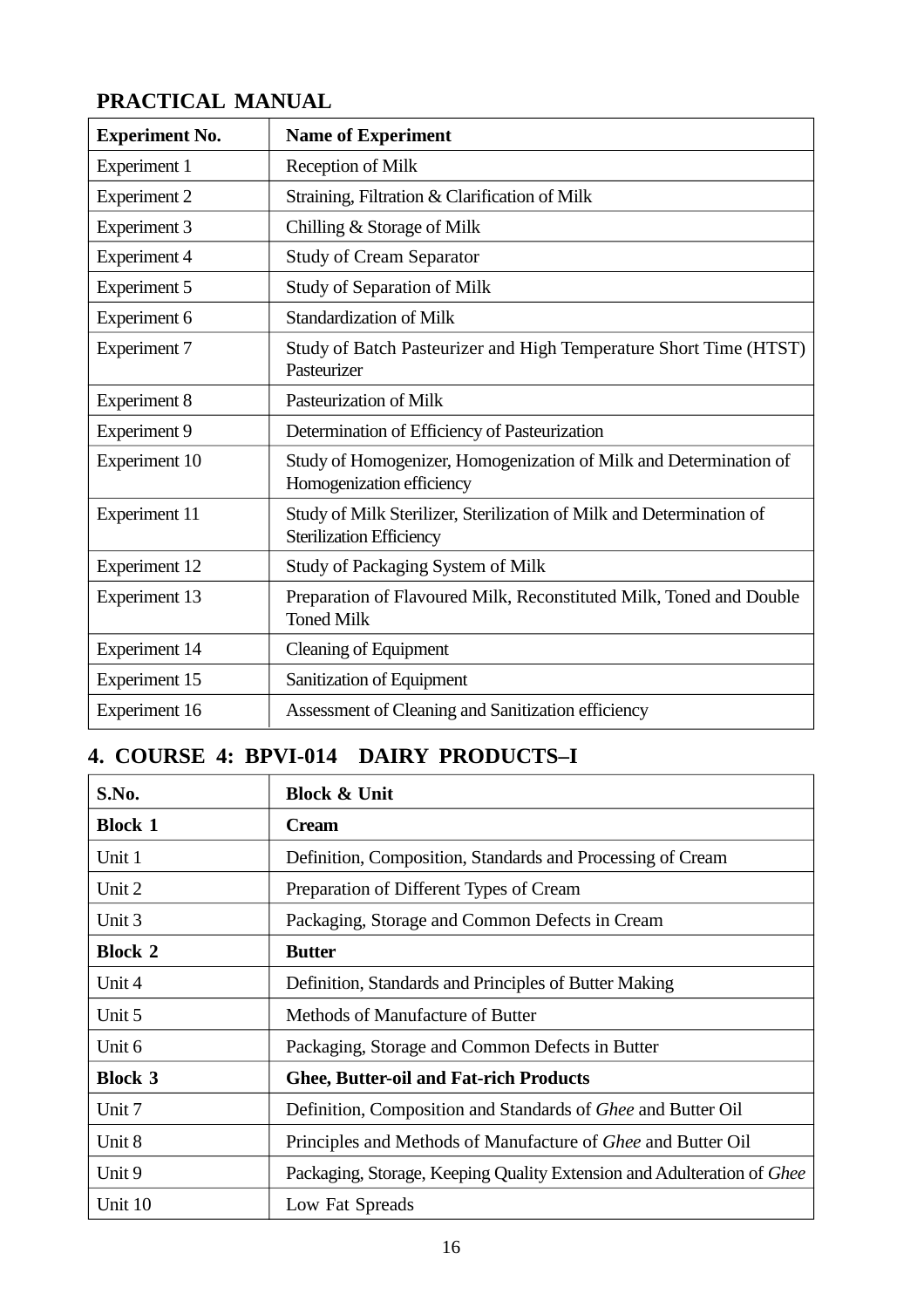| <b>Experiment No.</b> | <b>Name of Experiment</b>                                                                                       |
|-----------------------|-----------------------------------------------------------------------------------------------------------------|
| Experiment 1          | Preparation and Standardization of Cream                                                                        |
| Experiment 2          | Preparation of Sterilized Cream                                                                                 |
| Experiment 3          | Preparation of Butter Starter                                                                                   |
| Experiment 4          | Preparation of Cream for Butter Making                                                                          |
| Experiment 5          | Construction and Operation of Power Churn                                                                       |
| Experiment 6          | <b>Construction and Operation of Butter Packaging Machine</b>                                                   |
| Experiment 7          | Preparation of <i>Desi</i> Butter ( <i>Makkhan</i> ), Table Butter and Cooking Butter<br>by Hand Operated Churn |
| Experiment 8          | Study of Manufacture of Table Butter by Power Churn.                                                            |
| <b>Experiment 9</b>   | Preparation of <i>Ghee</i>                                                                                      |
| Experiment 10         | Agmark Grading of <i>Ghee</i>                                                                                   |
| Experiment 11         | Visit to a Small Scale Dairy Plant Involved in Production of Agmark<br>Grade of Butter and Ghee                 |

 $\overline{\phantom{a}}$ 

## **5. COURSE 5: BPVI-015 DAIRY PRODUCTS**–**II**

| S.No.          | <b>Block &amp; Unit</b>                                                                  |
|----------------|------------------------------------------------------------------------------------------|
| <b>Block 1</b> | <b>Heat Desiccated Products</b>                                                          |
| Unit 1         | Definition, Composition and Standards of Khoa, Rabri and Basundi                         |
| Unit 2         | Methods of Manufacture and Factors Affecting Quality of Products                         |
| Unit 3         | Khoa Based Sweets                                                                        |
| Unit 4         | Packaging, Shelf Life and Storage of Khoa and Khoa Based Sweets                          |
| <b>Block 2</b> | <b>Paneer and Chhana</b>                                                                 |
| Unit 5         | Definition, Composition, Standards and Factors Affecting Quality of<br>Paneer and Chhana |
| Unit 6         | Method of Manufacture of Paneer and Chhana                                               |
| Unit 7         | Chhana Based Sweets                                                                      |
| Unit 8         | Packaging, Storage, Common Defects, Shelf Life and Preservation of<br>Paneer and Chhana  |
| <b>Block 3</b> | <b>Concentrated Milks</b>                                                                |
| Unit 9         | Definition, Standards and Nutritive Value and Principle of Evaporation                   |
| Unit 10        | Methods of Manufacture and Uses of Sweetened Condensed and<br><b>Evaporated Milks</b>    |
| Unit 11        | Packaging, Storage and Common Defects in Condensed Milks                                 |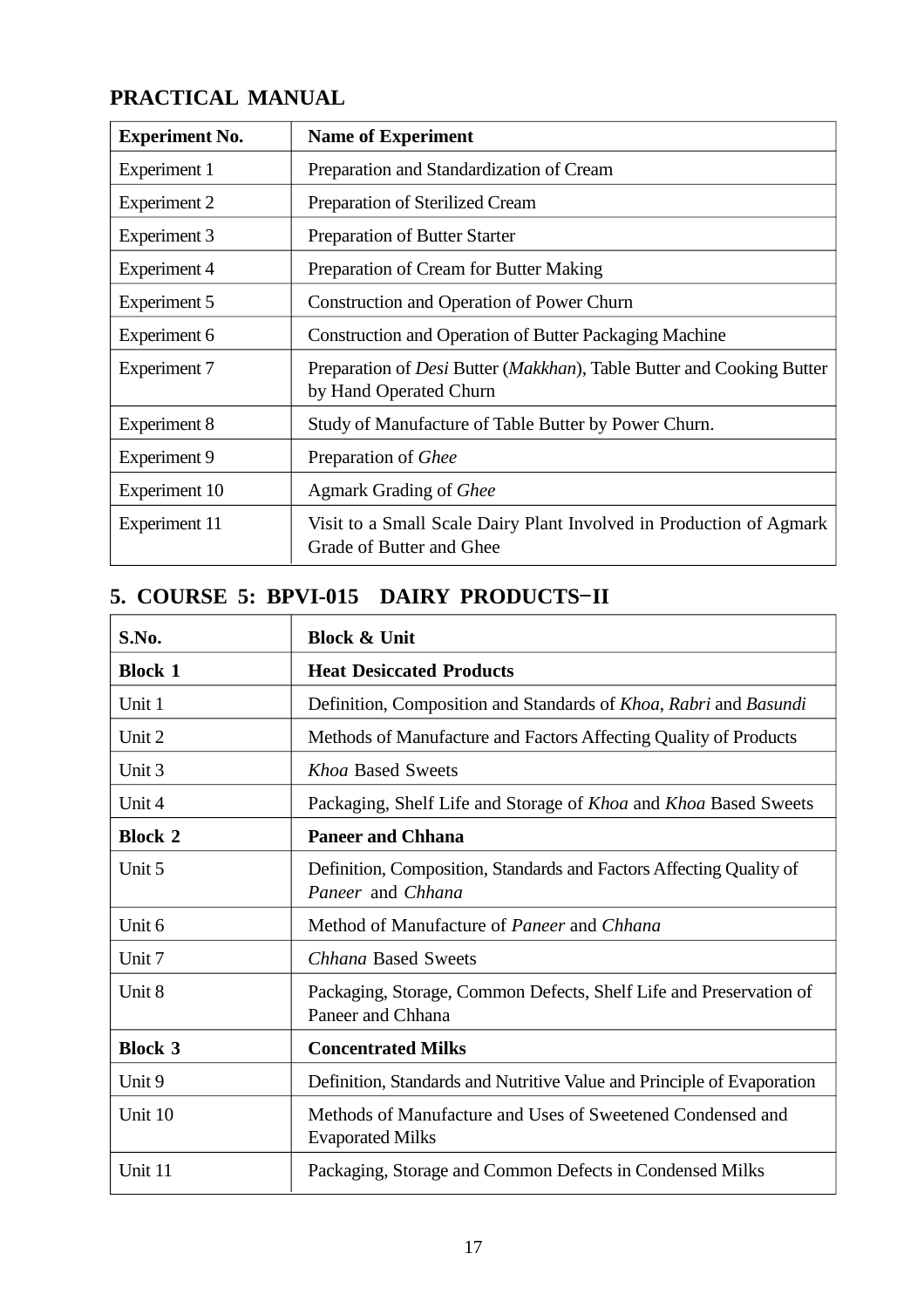| <b>Block 4</b> | <b>Dried Milks</b>                                                                             |
|----------------|------------------------------------------------------------------------------------------------|
| Unit 12        | Definition, Composition, Classification, Standards and Principles of<br>Drying                 |
| Unit 13        | Engineering Aspects of Roller Drier, Spray Drier, Fluid bed Drier and<br><b>Tray Drier</b>     |
| Unit 14        | Method of Manufacture of Spray and Roller Dried Milk Powder and<br><b>Value-Added Products</b> |
| Unit 15        | Packaging, Storage Quality Attributes and Common Defects of Dried<br><b>Milks</b>              |

| <b>Experiment No.</b> | <b>Name of Experiment</b>                                          |
|-----------------------|--------------------------------------------------------------------|
| <b>Experiment 1</b>   | Preparation of Khoa                                                |
| <b>Experiment 2</b>   | Preparation of Gulabjamun                                          |
| <b>Experiment 3</b>   | Preparation of Peda                                                |
| <b>Experiment 4</b>   | Preparation of <i>Burfi</i>                                        |
| <b>Experiment 5</b>   | Preparation of Rabri                                               |
| Experiment 6          | Preparation of Kalakand and Milk Cake                              |
| <b>Experiment 7</b>   | Preparation of Kheer                                               |
| <b>Experiment 8</b>   | Preparation of Chhana                                              |
| <b>Experiment 9</b>   | Preparation of Rasogolla                                           |
| <b>Experiment 10</b>  | Preparation of Sandesh                                             |
| <b>Experiment 11</b>  | Preparation of Rasmalai                                            |
| <b>Experiment 12</b>  | Preparation of Channa-Murki                                        |
| <b>Experiment 13</b>  | Preparation of Paneer                                              |
| <b>Experiment 14</b>  | Study of Vacuum Pan/Double Effect/Triple Effect of Evaporator      |
| <b>Experiment 15</b>  | Study of Manufacture of Spray Dried Milk Powder                    |
| Experiment 16         | Preparation of Value Added Products from Dried Milk-Dairy Whitener |
| <b>Experiment 17</b>  | Visit to a Dairy Product Manufacturing Plant                       |

## **6. COURSE 6: BPVI-016 DAIRY PRODUCTS–III**

| S.No.          | <b>Block &amp; Unit</b>                                        |
|----------------|----------------------------------------------------------------|
| <b>Block 1</b> | <b>Fermented Products</b>                                      |
| Unit 1         | Starter Cultures and Nutritional Importance of Fermented Milks |
| Unit 2         | Methods of Manufacture of Fermented Dairy Products             |
| Unit 3         | Packaging, Storage and Common Defects of Fermented Milks       |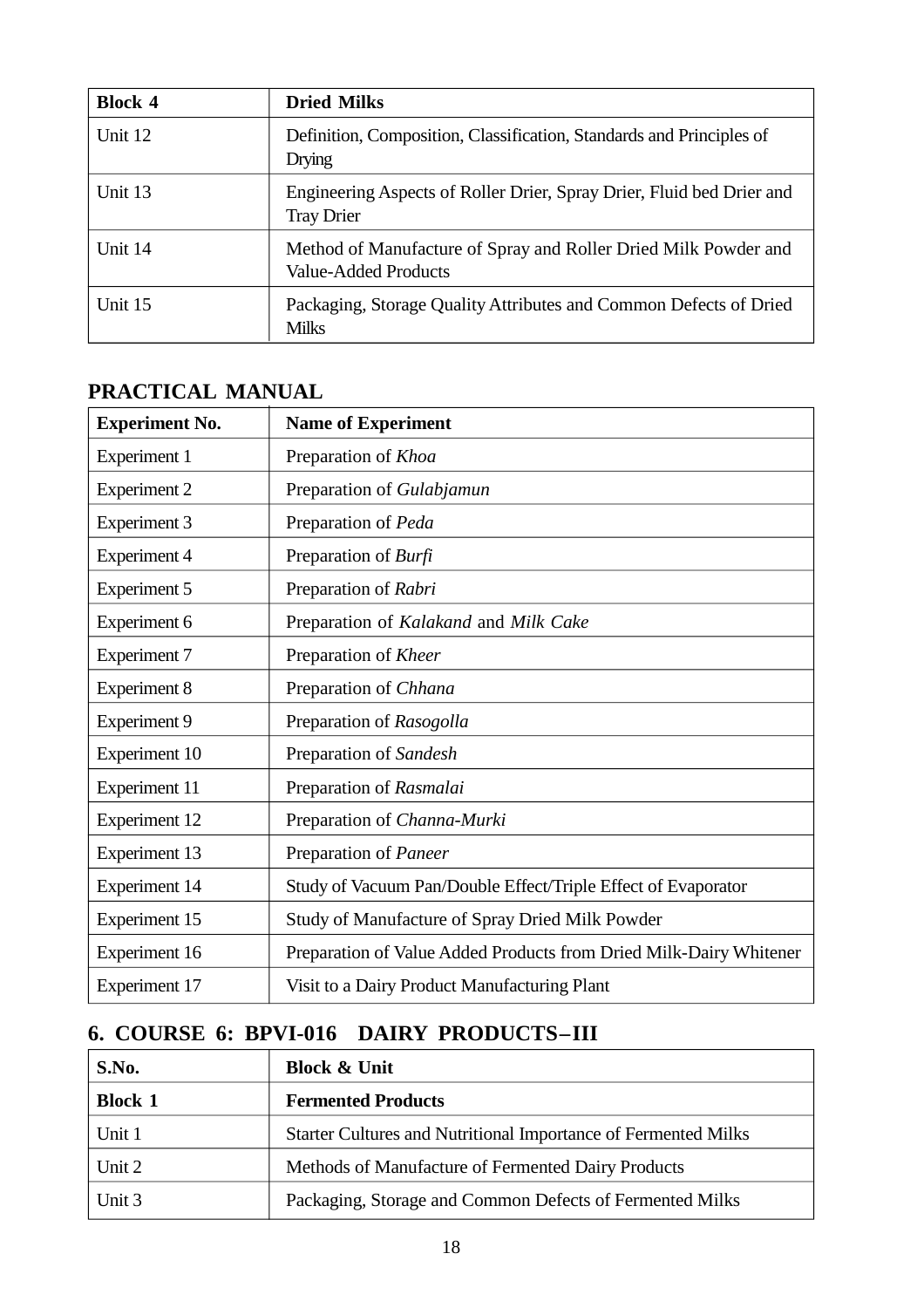| <b>Block 2</b> | <b>Cheese</b>                                                                                              |
|----------------|------------------------------------------------------------------------------------------------------------|
| Unit 4         | History, Definition, Composition and Classification                                                        |
| Unit 5         | Principle and Method of Manufacture of Cheddar Cheese                                                      |
| Unit 6         | Principle and Method of Manufacture of Mozzarella Cheese                                                   |
| Unit 7         | Principle and Method of Manufacture of Pasteurized Processed<br>Cheese Products (PCPs)                     |
| <b>Block 3</b> | <b>Frozen Dairy Products</b>                                                                               |
| Unit 8         | Definition, Composition, Classification and Standards                                                      |
| Unit 9         | Principle and Method of Manufacture                                                                        |
| Unit 10        | Packaging, Hardening, Storage, Transportation and Common Defects                                           |
| Unit 11        | Softy and Novelties – Definition, Composition, Legal Standards,<br>Method of Manufacture                   |
| <b>Block 4</b> | <b>By-Products</b>                                                                                         |
| Unit 12        | Skim Milk – Casein and Caseinates                                                                          |
| Unit 13        | Whey – Whey Beverages, Whey Powder, Lactose and Whey Protein<br>Concentrates                               |
| Unit 14        | <b>Buttermilk and Ghee Residue</b>                                                                         |
| Unit 15        | New Technologies in By-product Utilization (Membrane Processing –<br>Reverse Osmosis and Ultra Filtration) |

| <b>Experiment No.</b> | <b>Name of Experiment</b>                             |
|-----------------------|-------------------------------------------------------|
| Experiment 1          | Preparation of Starter Culture                        |
| <b>Experiment 2</b>   | Preparation of Dahi                                   |
| Experiment 3          | Preparation of Mishti Dahi                            |
| <b>Experiment 4</b>   | Preparation of Lassi                                  |
| <b>Experiment 5</b>   | Preparation of Yoghurt                                |
| Experiment 6          | Preparation of Shrikhand                              |
| <b>Experiment 7</b>   | Preparation of Cheddar Cheese from Cow Milk           |
| <b>Experiment 8</b>   | Preparation of Mozzarella Cheese                      |
| <b>Experiment 9</b>   | Preparation of Processed Cheese                       |
| <b>Experiment 10</b>  | Preparation of Processed Cheese Spread                |
| Experiment 11         | Calculation of Ingredients for Ice Cream Mix          |
| <b>Experiment 12</b>  | Preparation of Ice-Cream Mix                          |
| <b>Experiment 13</b>  | Preparation of Ice Cream and Determination of Overrun |
| <b>Experiment 14</b>  | Visit to Ice-Cream Factory                            |
| <b>Experiment 15</b>  | Visit to Cheese Factory                               |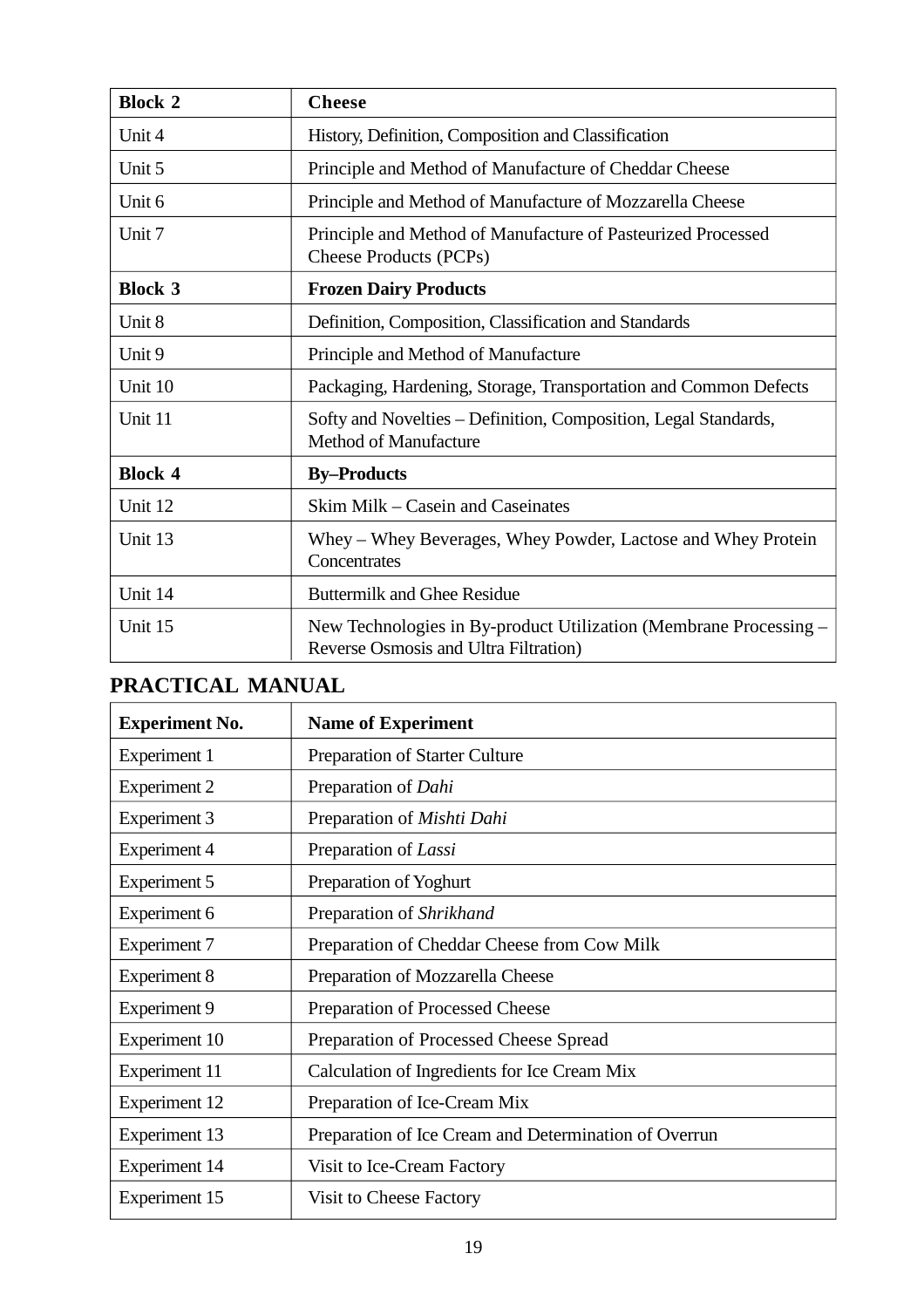| Experiment 16 | Preparation of Softy                   |
|---------------|----------------------------------------|
| Experiment 17 | Manufacture of Kulfi                   |
| Experiment 18 | Manufacture of Casein                  |
| Experiment 19 | <b>Study of Manufacture of Lactose</b> |

## **7. COURSE 7: BPVI-017 QUALITY ASSSURANCE**

| S.No.          | <b>Block &amp; Unit</b>                                                               |
|----------------|---------------------------------------------------------------------------------------|
| <b>Block 1</b> | <b>Quality</b>                                                                        |
| Unit 1         | <b>Quality-Definition and Importance</b>                                              |
| Unit 2         | <b>Quality Control Management System</b>                                              |
| Unit 3         | Good Manufacturing Practices, Good Hygienic Practices and HACCP                       |
| Unit 4         | Laboratory Equipment and Instruments                                                  |
| <b>Block 2</b> | <b>Chemical and Microbiological Analysis of Dairy Products</b>                        |
| Unit 5         | Rule and Regulation Governing Dairy Industry                                          |
| Unit 6         | Sampling of Milk and Milk Products                                                    |
| Unit 7         | Chemical Analysis of Milk and Milk Products                                           |
| Unit 8         | Microbiological Analysis of Milk and Milk Products                                    |
| <b>Block 3</b> | <b>Sensory Evaluation</b>                                                             |
| Unit 9         | Definition, Application of Sensory Quality Parameters and Sensory Lab<br>Requirements |
| Unit 10        | Selection and Training of Sensory Panellists and Methods of Sensory<br>Evaluation     |
| Unit 11        | Judging of Milk and Milk Products                                                     |
| <b>Block 4</b> | <b>Packaging Materials and Other Common Ingredients</b>                               |
| Unit 12        | Packaging Materials and Specifications                                                |
| Unit 13        | <b>Testing of Packaging Materials</b>                                                 |
| Unit 14        | <b>Standards for Food Ingredients</b>                                                 |
| Unit 15        | Testing of Common Ingredients.                                                        |

## **PRACTICAL MANUAL**

| <b>Experiment No.</b> | <b>Name of Experiment</b>                                                            |
|-----------------------|--------------------------------------------------------------------------------------|
| Experiment 1          | Familiarization with Laboratory Equipment and Instruments                            |
| Experiment 2          | Listing of Quality Control Agencies at National and International Level              |
| Experiment 3          | Standards Specification (Chemical and Microbiological) of Milk and Milk<br>Products  |
| Experiment 4          | Determination of Fat in Milk, Cream, Butter, Khoa, Paneer, Ice Cream,<br>Milk Powder |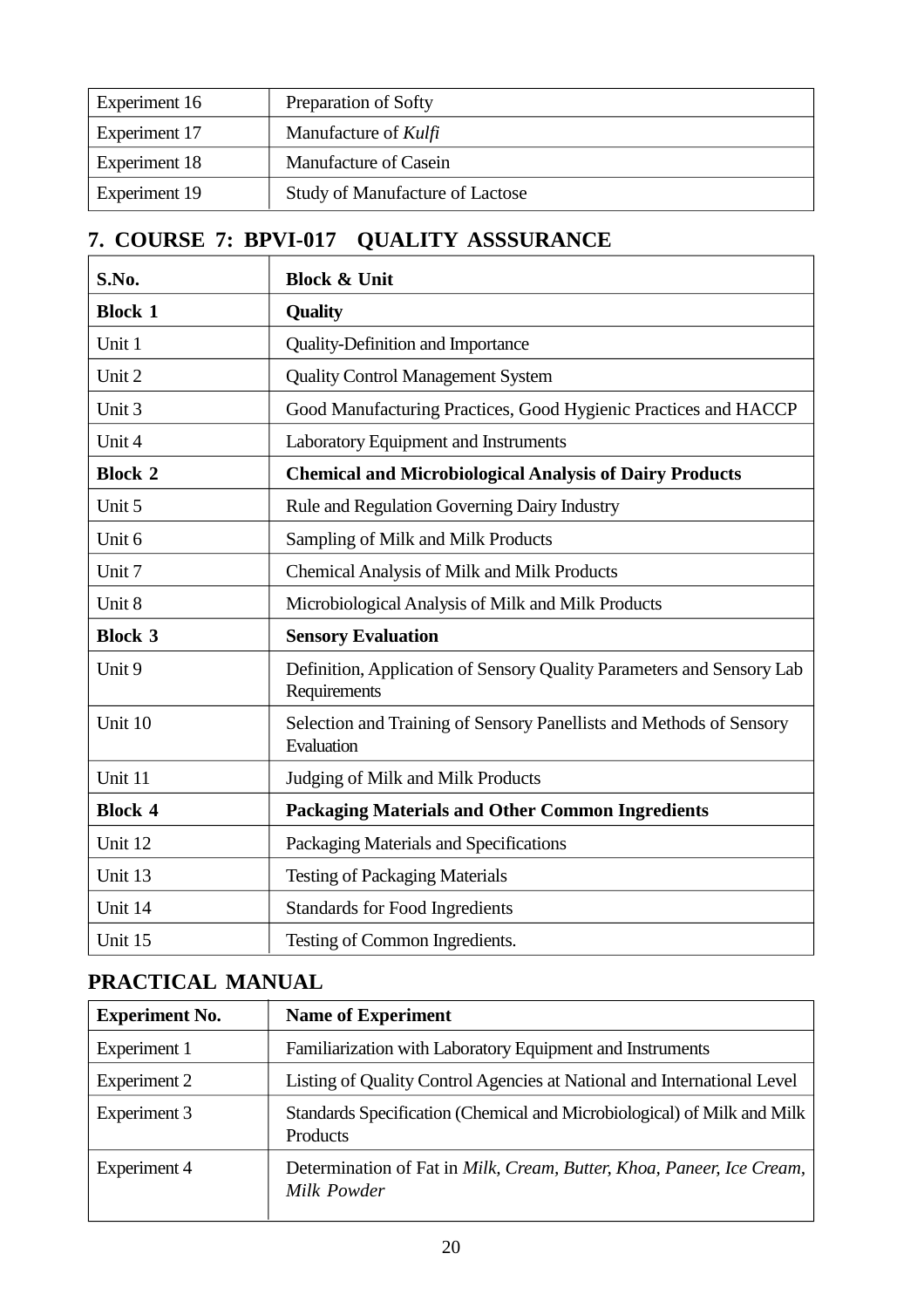| <b>Experiment 5</b>  | Determination of Titratable Acidity and pH of Milk and Milk Products                          |
|----------------------|-----------------------------------------------------------------------------------------------|
| Experiment 6         | Determination of Solubility of Milk Powder                                                    |
| <b>Experiment 7</b>  | Determination of Acid Value in Ghee                                                           |
| <b>Experiment 8</b>  | Microbiological Analysis of Milk Products                                                     |
| <b>Experiment 9</b>  | Microbiological Analysis of Air and Water                                                     |
| <b>Experiment 10</b> | Tests for Sanitation of Dairy Equipments (Rinse Solution and Swab<br><b>Contact Methods</b> ) |
| <b>Experiment 11</b> | Judging Milk                                                                                  |
| <b>Experiment 12</b> | Judging of Table Butter                                                                       |
| <b>Experiment 13</b> | Judging of Ghee                                                                               |
| <b>Experiment 14</b> | Judging of Dahi                                                                               |
| <b>Experiment 15</b> | Judging of Ice Cream                                                                          |
| Experiment 16        | Judging of <i>Khoa</i> (Pindi Type)                                                           |
| <b>Experiment 17</b> | Judging of Paneer                                                                             |
| <b>Experiment 18</b> | Judging of Cheddar Cheese                                                                     |
| <b>Experiment 19</b> | <b>Judging of Milk Powders</b>                                                                |
| <b>Experiment 20</b> | Judging of Shrikhand                                                                          |

## **8. COURSE 8: BPVI-018 DAIRY MANAGEMENT AND ENTREPRENEURSHIP**

| S.No.          | <b>Block &amp; Unit</b>                                                                               |
|----------------|-------------------------------------------------------------------------------------------------------|
| <b>Block 1</b> | <b>Dairy Plant Management</b>                                                                         |
| Unit 1         | <b>Milk Losses</b>                                                                                    |
| Unit 2         | <b>Managing Productivity</b>                                                                          |
| Unit 3         | Human Resources (Manpower Planning for the Dairy/Plant)                                               |
| Unit 4         | Dairy Plant Design and Layout                                                                         |
| <b>Block 2</b> | <b>Book-keeping and Accountancy</b>                                                                   |
| Unit 5         | General Principles of Book-keeping and Accountancy, Single and Double<br><b>Entry System</b>          |
| Unit 6         | Maintenance of Accounts and Working Capital Management                                                |
| Unit 7         | <b>Product Costing</b>                                                                                |
| <b>Block 3</b> | <b>Marketing and Logistics Management</b>                                                             |
| Unit 8         | Fundamentals of Marketing, Understanding Consumers, Market Survey,<br>Sale Forecasting and Assessment |
| Unit 9         | Concept in Price and Cost Analysis                                                                    |
| Unit 10        | Market Information System and Logistics Planning                                                      |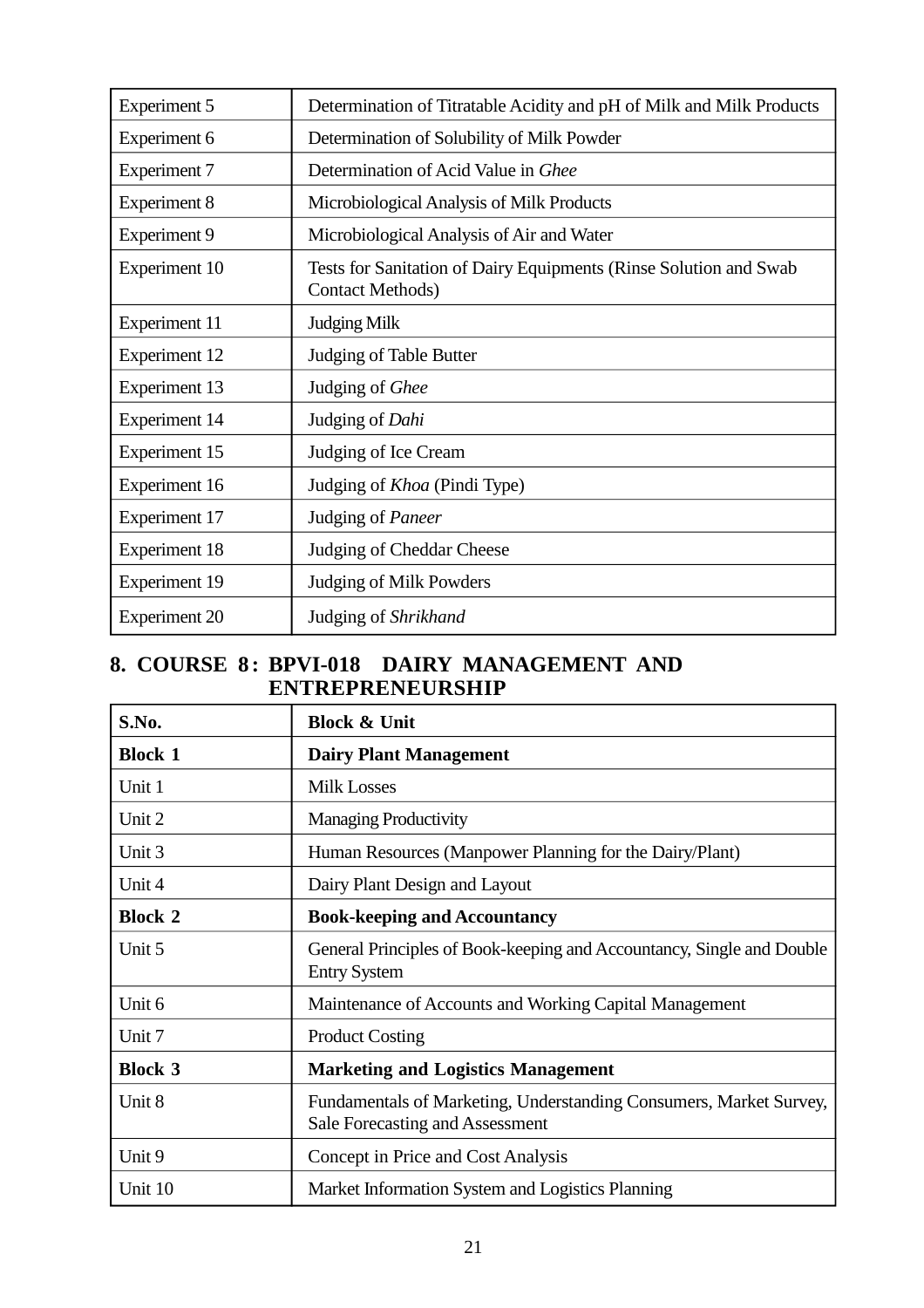| <b>Block 4</b> | <b>Entrepreneurship and Organization Building</b> |  |
|----------------|---------------------------------------------------|--|
| Unit 11        | <b>Entrepreneurial Skills and Delegation</b>      |  |
| Unit 12        | Development of Business Plan                      |  |
| Unit 13        | Managing and Operating a Small Business           |  |
| Unit 14        | Performance Evaluation of a Small Enterprise      |  |

| <b>Experiment No.</b> | <b>Name of Experiment</b>                                                                                                                                         |
|-----------------------|-------------------------------------------------------------------------------------------------------------------------------------------------------------------|
| Experiment 1          | Identification of Sources for Milk Losses during Processing of Milk<br>and Preparation of Milk Products. Preparation of Check list for<br>Controlling the Losses. |
| <b>Experiment 2</b>   | Identification of Parameters for Production Efficiency                                                                                                            |
| Experiment 3          | <b>Study of Working of a Cooperative Society</b>                                                                                                                  |
| <b>Experiment 4</b>   | Calculation of Milk Payment Based on Fat and Two Axis Pricing<br>Policy                                                                                           |
| Experiment 5          | Designing of Milk Collection Route                                                                                                                                |
| Experiment 6          | Preparation of Ledger, Trial-balance and Balance-sheet of DCS                                                                                                     |
| <b>Experiment 7</b>   | <b>Identification of Entrepreneurial Skills</b>                                                                                                                   |
| <b>Experiment 8</b>   | Preparation of a Project Report to Set up a Small Dairy Plant                                                                                                     |
| <b>Experiment 9</b>   | Assessment of Strengths and Weaknesses of Milk and Milk Product<br>Marketing                                                                                      |
| Experiment 10         | Preparation of check-list of Problems in Procurement and Distribution<br>of Milk.                                                                                 |
| <b>Experiment 11</b>  | Study of Storekeeping Practices, Inventory Control and Maintenance<br>of Various Records                                                                          |
| <b>Experiment 12</b>  | Preparation of Check-list for Evaluation of Performance of a Dairy<br>Plant                                                                                       |
| Experiment 13         | Steam Load Estimation of a Dairy Plant                                                                                                                            |
| <b>Experiment 14</b>  | Refrigeration Load Estimation of Dairy Plant                                                                                                                      |
| Experiment 15         | <b>Electrical Load Estimation of Dairy Plant</b>                                                                                                                  |

## **4.4 Eligibility for Admission**

- $\bullet$  10+2 Pass-outs
- BPP (Under IGNOU / OLS Mode)
- $\bullet$  10<sup>th</sup> pass may enroll simultaneously for the BPP and Diploma programme. The minimum age for admission to the BPP programme is 18 years. Therefore the minimum age for 10<sup>th</sup> pass students taking simultaneous admission for the BPP and Diploma programme is 18 years.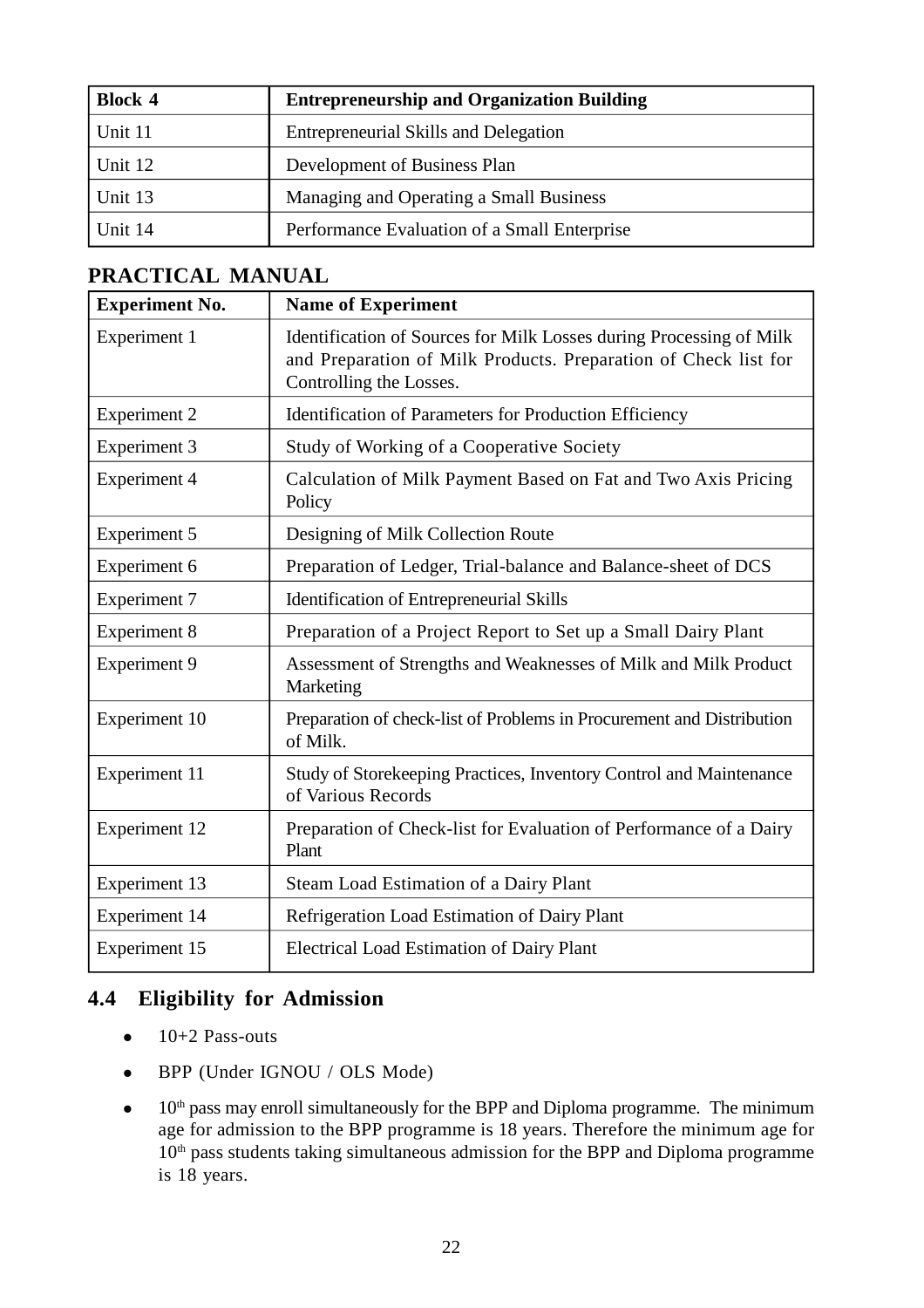| S.<br>No. | Name of the<br><b>Programme</b>   | Prog.<br>Code | <b>Eligibility</b>                                                          | Min. age<br>as on 1st                     |        | Duration in years | Programme<br>Fee | <b>Medium of</b><br><b>Instruction</b> |
|-----------|-----------------------------------|---------------|-----------------------------------------------------------------------------|-------------------------------------------|--------|-------------------|------------------|----------------------------------------|
|           |                                   |               |                                                                             | Jan. of<br>the<br><b>Academic</b><br>Year | Min    | <b>Max</b>        |                  |                                        |
| (1)       | (2)                               | (3)           | (4)                                                                         | (5)                                       | (6)    | (7)               | (8)              | (9)                                    |
| 1.        | Diploma in<br>Dairy<br>Technology | <b>DDT</b>    | $10+2/$ Senior<br>Secondary<br>Pass Outs                                    | No Bar                                    | 1 Year | 4 Years           | Rs. 12,000/-     | English/<br>Hindi/<br>Telugu**         |
|           |                                   |               | BPP (Under<br><b>IGNOU/OLS</b><br>Mode)                                     | As per<br>Univ. norms<br>for BPP          | 1 Year | 4 Years           | $Rs. 12,000/$ -  |                                        |
|           |                                   |               | $10th$ Pass may<br>enroll simult-<br>aneously for<br>the BPP and<br>Diploma | As per<br>Univ. norms<br>for BPP          | 1 Year | 4 Years           | Rs. $13,000/$ -* |                                        |

**Brief Information about the DDT Programme**

*The fee for BPP is Rs. 1000/- and thus the programme fee for the students enrolling for 10th and BPP programme is Rs. 13000/-*

*\*\* The programme shall be offered in Telugu language after printing of the study material in Telugu language and the same is under printing process. It is likely to be offered in Telugu language from the Academic Session, July 2015 and onwards.*

## **4.5 Medium of Instruction**

The Diploma Programme in Dairy Technology is offered by the University in English, Hindi and Telugu languages. The study material in Telugu language is under printing; and the programme is likely to be offered in Telugu language from July 2015 academic session and onwards.

## **4.6 Target Group**

Rural youth, senior secondary pass-outs, skilled workers in food industries, small and medium entrepreneurs involved in processing of milk and milk products.

## **4.7 Duration**

The minimum duration of the programme is one year. However, the students are given a maximum period of the four years to complete the programme from the date of registration. After which the student have to apply for readmission paying the pro-rata fee for each incomplete course of theory for further period of one year only.

## **4.8 Job Opportunities**

**The job opportunities for the pass outs of this programme include:** Secretary of Dairy Cooperative Society, Milk Procurement Supervisor, Milk Tester, Dairy Plant Operator/Technician/ Supervisor, Product Technician (Ice Cream/Cheese/Butter/Indigenous Dairy Products Unit), Dairy Assistant, Chilling Centre Supervisor, Quality Control Assistant, Packaging Assistant, Marketing Assistant, Distribution Assistant, Retail Supervisor, Store Assistant, Extension Assistant, Trainer, and Self Entrepreneur as Milk Contractor, Transporter, Dairy Products Manufacture (indigenous and western), Owner of Milk Parlour/Milk Booth/Ice Cream Parlour, Wholesale Distributor, Retailer and Exporter of Milk and Milk Products.

#### **4.9 Programme Fee**

**The programme fee for the Diploma is Rs. 12,000/. The fee for the BPP programme is Rs. 1,000/ only. The students getting enrolled for the DDT and BPP together would have to pay Rs.13,000/- as the fee amount.**

**Please see current "Common Prospectus" for present fee details.**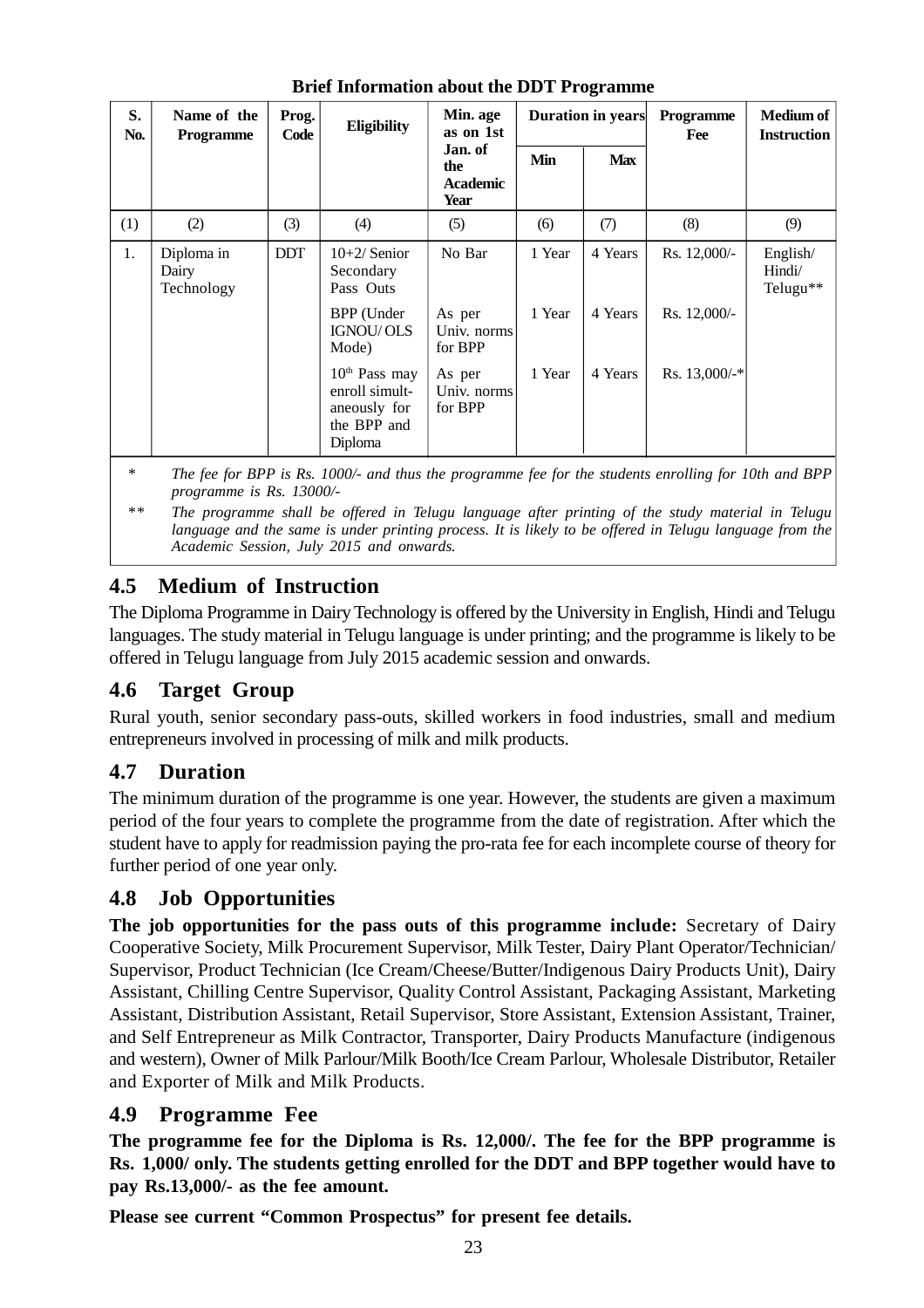## **4.10 Programme Study Centre**

The Programme Study Centres (PSCs) will be allocated to the students near to their workplace or residence depending upon their availability. About 30-35 students would be allocated to each PSC for quality counselling. There could be two or more batches if number of the students are more subject to concurrence of the host institution. For details of the PSC, Please see Annexure–I or **visit IGNOU website or Regional Centre website.**

## **4.11 Change of Medium**

Change of medium is permitted within 30 days from the receipt of first set of course material in the **first year** ONLY, on payment of Rs.300/- plus Rs. 300/- per 2/4 credit course and Rs. 600/- per 6/8 credit course of undergraduate courses. Payment should be made by way of a Demand Draft drawn in favour of **"IGNOU"** payable at the place of concerned Regional Centre. All such requests for change of medium should be addressed to the concerned Regional Centre only as per schedule.

## **4.12 Other Useful Information**

The Common Prospectus covers the following:

- a) Information about the University like, prominent features, the schools of studies, academic programmes, course preparation, credit system, student support services, programme delivery, evaluation and associate studentship, etc.
- b) Information regarding the rules of the University like re-registration, re-admission, reservation, scholarships and reimbursement of fee, refund of fee, change/correction of address and study centres, change of region, incomplete and late applications, simultaneous registration, disputes on admission and other university matters, recognition, official transcripts, early declaration of result, duplicate grade card and change of programme, etc.
- c) Link for Regional Centres details: http://www.ignou.ac.in/ignou/aboutignou/regional/website
- d) Information regarding "Whom to contact for what".

The students are requested to refer to the "Common Prospectus" for detailed information about the university rules.

## **5.0 STUDY MATERIAL**

Well planned self learning/instructional study material (SLM), in print form both for the theory and practical components, is the main part of the Diploma Programme in "Dairy Technology". The study material prepared by the University is self-instructional in nature and is divided in booklets called Blocks. Each theory block contains three-four chapters which are called units. The practical exercises have been structured to facilitate self-guidance during the practical counselling sessions/work experience.

## **5.1 How to Study Print Material?**

#### **5.1.1 Theory**

While going through the syllabi of courses, you must have noted that each course has been divided into 3-4 blocks for a four (4) credit course. Each block has 3-4 units. These units of each block have a certain thematic unity and arranged in a related logical sequence to maintain the continuity of learning of the particular subject.

As explained the course material provided to you is in the form of well designed printed booklets called block. Each booklet is a block containing units. The first page of each block indicates the numbers and titles of the units comprising the block. Further, the first block of each course starts with the course introduction followed by a brief introduction to the block.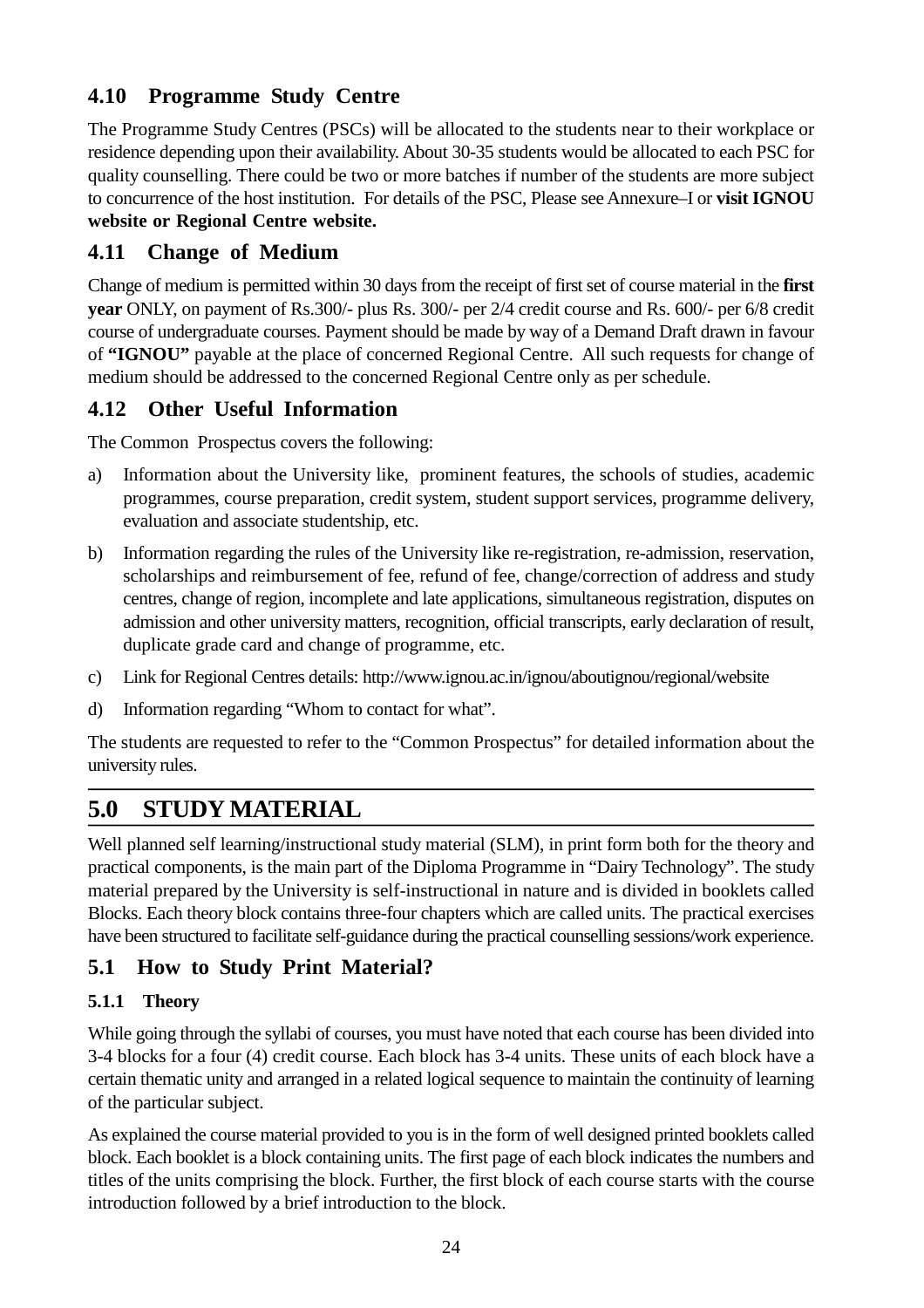Each unit has an introduction dealing with the contents of the units. Each unit outlines a list of objectives which we expect you to achieve working throughout the unit. This is followed by the main body of the unit, which is divided into various sections and sub-sections. We end up each unit by summarizing its contents to enable you to recall the main points.

The ''Check Your Progress'' exercises given in each unit are meant to help the learner to assess his/ her understanding of the subject.

#### **5.1.2 Practical Manual**

While, going through the Practical Manual you will note that each course has been divided into a number of experiments. The number of practical exercises is based on the theory component of the courses. The Practical Manual has been prepared with the objective of providing you a guidelines to study and practice these skills/experiments when you are placed in the Laboratory/ Processing Hall/ Programme Study Centre/ Work Centre for practical experience/work.

## **5.2 Audio-Video Material**

In addition to the print material, the audio and video programmes have been prepared for each course. The audio-video material is supplementary to the print material. The audio tapes and video cassettes are available at your programme study centre. The audio and video programmes help the students to understand the subject better. Video programmes are transmitted by Doordarshan on National Network and Gyan Darshan from 6.25 to 6.55 a.m. in the morning and evening 8.00-8.55 p.m. The video programmes are also available at https://www.youtube.com/user/ignousoa/videos

Timings are subject to change which can be checked with the Programme Study Centre/ Regional Centre/ IGNOU Website (www.ignou.ac.in). Please check the status and schedule of Gyan Darshan and Gyan Vani on IGNOU website.

Audio-video material will not be supplied individually but made available at the Programme Study Centres. These programmes can be watched during counselling sessions. The students desirous of buying the audio-video tapes can procure them from the Marketing Unit, EMPC, IGNOU, Maidan Garhi, New Delhi-110068.

## **5.3 Academic Counselling**

The Programme Study Centre will organise academic counselling sessions for all courses of study. The counselling sessions are mostly held outside the regular working hours of the host institutions where the Programme Study Centres are located. The students can take help from the counsellors. The counselling sessions are not meant to be classroom lectures. The students must study the material and try to assimilate it, prior to coming for counselling. The students must consult their counsellors for clarifications and help in solving the problems being encountered by them.

**There will be 25 theory counselling sessions (2 hours each) and, 80 Practical counselling sessions (4 hours each) for the entire programme at the selected Programme Study Centre. The detailed programme of the counselling sessions will be prepared by the coordinator of the programme study centre.** The exact dates of counselling sessions will be announced by the concerned Study Centres/ Programme Study Centre.

The counsellors may also organise sessions to listen/view to audio/video programmes. These programmes often supplement your course material. The exact dates of these audio-video based counselling shall be announced by the concerned Study Centres.

During the counselling sessions, there will be ample opportunity to interact with fellow students which will help students to formulate self-help groups. The students are advised to bring all the blocks/units as per the schedule during the counselling sessions/practical sessions.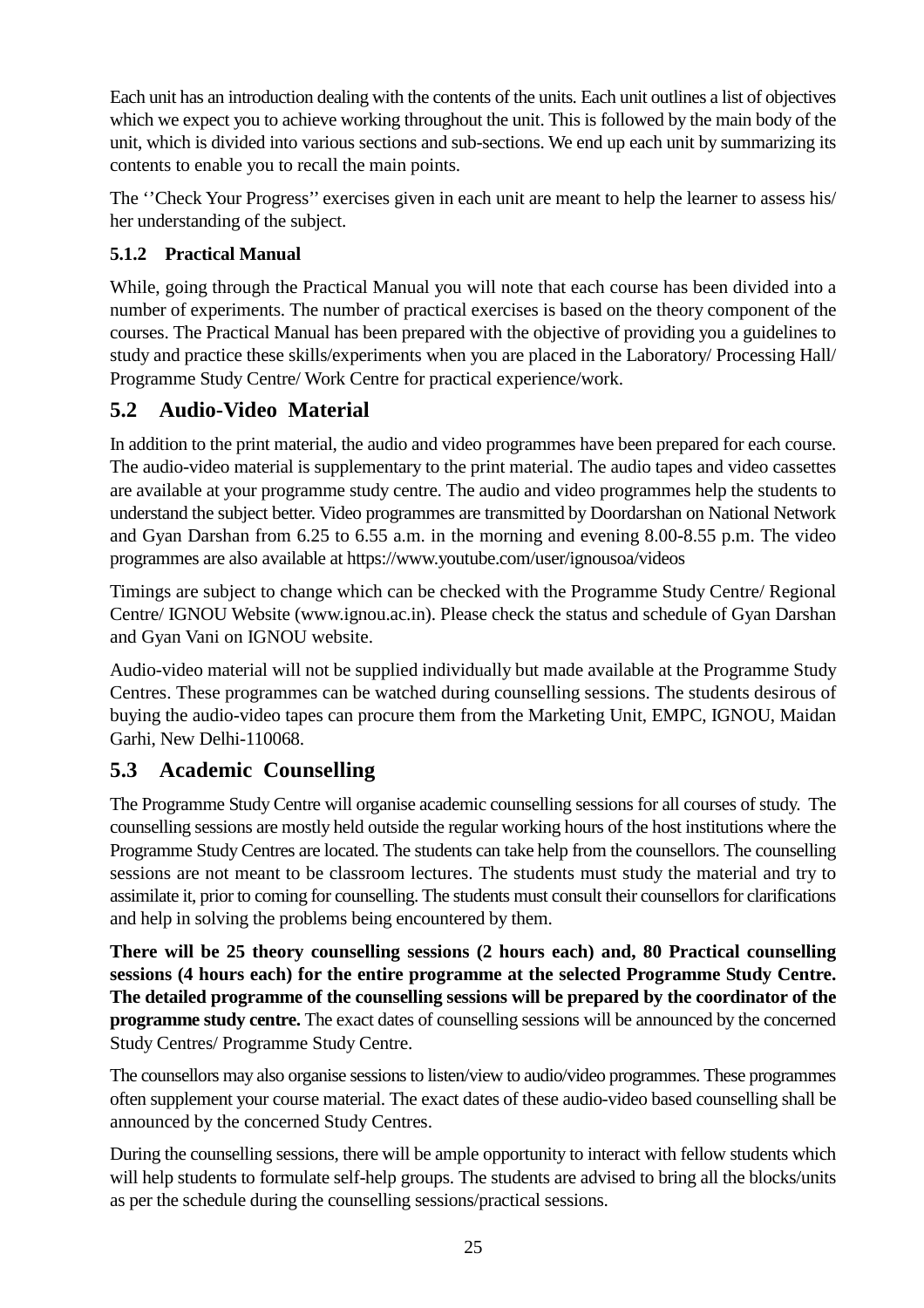## **5.4 Practical Sessions**

The participation in practical session is an integral and compulsory part of the Diploma programme. The practical component of the programme has been designed to explain the theory text and provide handson-experience to processing of milk and milk products. This will help you to improve your skills, knowledge and competence that you will need to practice as a competent Diploma holder with University education. Throughout the programme, the material provided to you will encourage you to think about what you have already known and do in your practice as a competent skilled professional.

Your practice is, therefore, an integral and compulsory part of the Diploma programme. 75% attendance in the practical counselling sessions is compulsory for becoming eligible to appear in the Term-End Examinations.

**We hope that in addition to developing new skills and competencies, you will be able to reflect on what you do, how well you do it and consider the ways you might do it better.**

## **5.5 Teleconferencing**

The teleconferencing sessions are telecast from GD II channel. The current status of the channels and teleconferencing sessions are available on the IGNOU website. The toll free number is 1800112345 and other numbers are 011-29532844, 29532845, 29536134, 29573221, 29573224. The programme can also be viewed from IGNOU website http://www.ignouonline.ac.in/Broadcast/

#### **5.6 Interactive Radio-Counselling**

Interactive Radio-Counselling (IRC): Interactive Radio-Counselling (IRC) is being done by the Gyan Vani stations. The current status of Gyan Vani and the detailed broadcast schedule of IRC can be seen at the IGNOU website. The toll free number of the Gyan Vani studio is 1800112346, and other numbers are 011-29533103, 29536131, 29533207.

#### **5.7 Study Centres/Programme Study Centres**

To provide effective support, IGNOU has set up a large number of Study Centres and their variants all over the country. The Programme Study Centres (PSCs) which are programme specific, have been set up in select institutions for Diploma Programme. Each PSC will be handling about 30-35 students. The counselling sessions are coordinated by the Programme Incharge and is your contact person at the PSC. The detailed particulars regarding the Programme Study Centres to which you are assigned, will be communicated to you by the concerned Regional Centre after confirmation of your admission. The practical sessions of the programme will be held at the PSCs.

As mentioned earlier, the major support for academic and other related matters would be provided at your Study Centre/Programme Study Centre (PSC). This will mainly include the following:

Information, counselling and advice on your programme as well as other academic aspects including other programmes offered by the University.

Induction Programme for the newly enrolled students, where in the students, are oriented about the open and distance education system in general and about the Diploma in Dairy Technology Programme in particular. You will be interacting with the officials from the Regional Centre, Academic Experts/Teachers from the Study Centre. A brief overview would be given about the structure of the programme; instructional system; academic counselling; assignments; various components of assignments and evaluation system.

Please note that Induction Meeting/Programme is a very important programme, which is organized only once for you, on enrolling for the first time. As such, you must attend the programme, without fail.

Distribution of Academic Counselling schedule.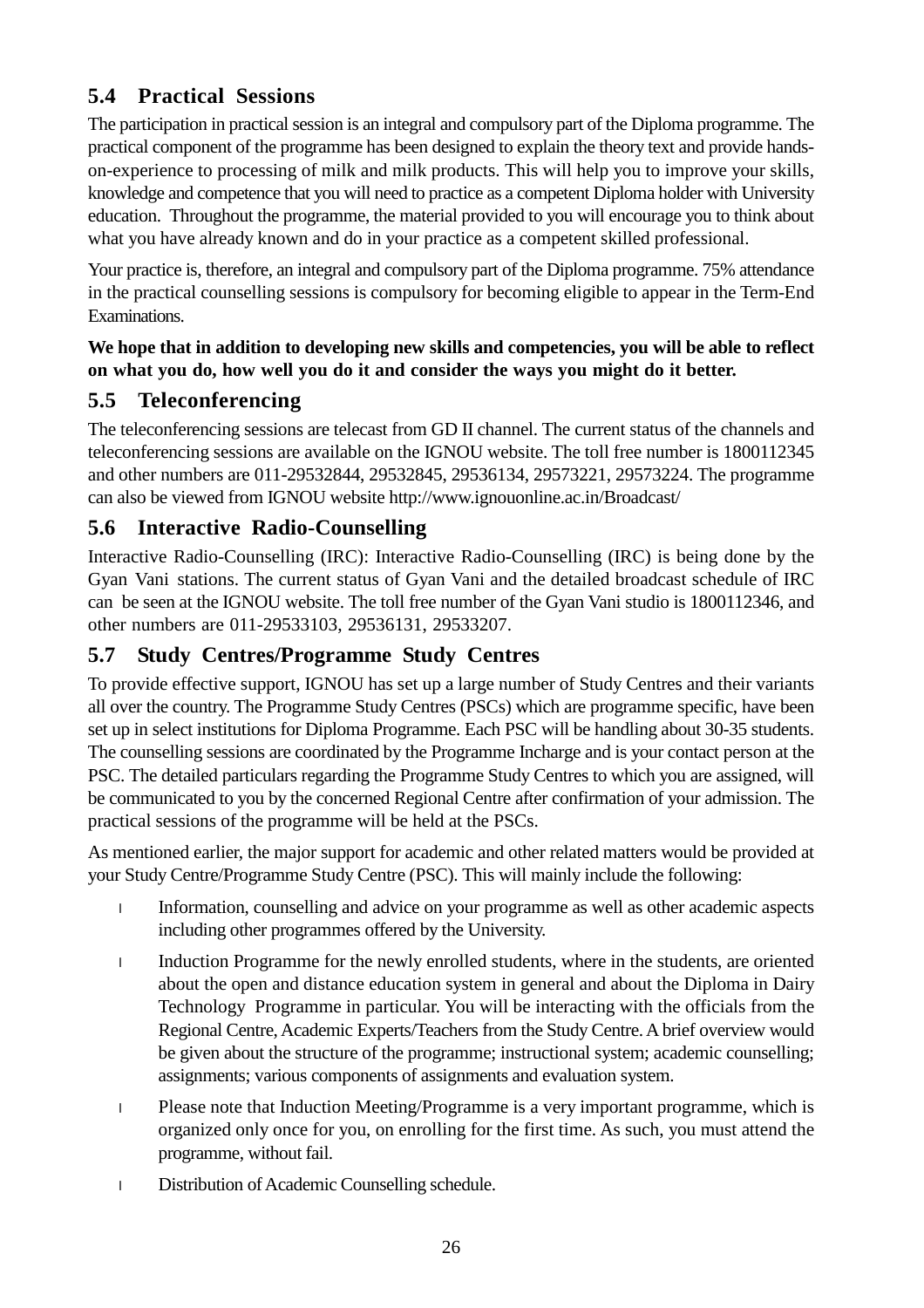Provision of audio-video teleconferencing, radio counselling facilities for supplementing the counselling sessions.

Submission and evaluation of assignments, evaluated assignments would be returned back to you with marks and feedback.

Support about other academic and administrative queries pertaining to the conduct of programme and other procedural requirements.

Provide information on evaluation and assignment system followed by the University including term-end examination.

**Study Centre/Programme Study Centre is the contact point for you. All the important communications are sent to the Coordinator of the Study Centres and concerned Regional Directors. The Coordinators would display a copy of such important circular/notification on the notice board of the Study Centre for your benefit. You are, therefore, advised to check the notice board of the Study Centre and also get in touch with your Coordinator about assignments, submission of examination forms, date-sheet, list of students admitted to a particular examination, declaration of result, etc. Please give your feedback to the Regional Director or to the Programme Coordinator.**

As far as possible, the programme study centers will be allocated to the students near to their workplace or residence.

## **6.0 ASSIGNMENTS**

Assignments constitute an integral component of this programme. You are given certain course wise problems/questions for writing assignments. You are advised to write your response for these assignments based on your understanding of Self Learning Material pertaining to course, discussions and interactions you have had with academic counsellors, and fellow learners. Each course will have one assignment. You are required to submit assignment responses of every course at the Study Centre (PSC) allotted to you within the stipulated time frame. Every assignment marks will be counted for the final marking for each course.

Course-wise questions for assignments prepared by the faculty are sent to you along with the study material. It can also be downloaded from the IGNOU website i.e. available at https://webservices.ignou.ac.in/assignments/.

You are given enough time (see the assignment schedule/ operation schedule supplied to you) to go through the study material, refer books, discuss/interact with Academic Counsellors and fellow learners to develop an understanding and comprehending before you attempt actual assignment response preparation. After completing the assignments, you should submit the same to the Study Centre (PSC) with which you are attached, for assignment evaluation and feedback. The evaluator will carefully evaluate the assignment response and provide you feedback in the form of teaching comments on the strengths and weakness of each of the assignment response for your benefit. Remember, the assignment carry a weightage of 20% per course, which will be added to the final grade in the concerned course.

## **6.1 Rationale of Assignments**

Since assignment forms essential part of the programme, you must allocate enough time for preparing and writing assignment responses as per the guidelines of the University and submit them to the Study Centre/ Programme Study Centre.

Please make sure that you **write assignment responses on your own which will improve your understanding, knowledge and skills about the course curriculum.** At the same time, you are also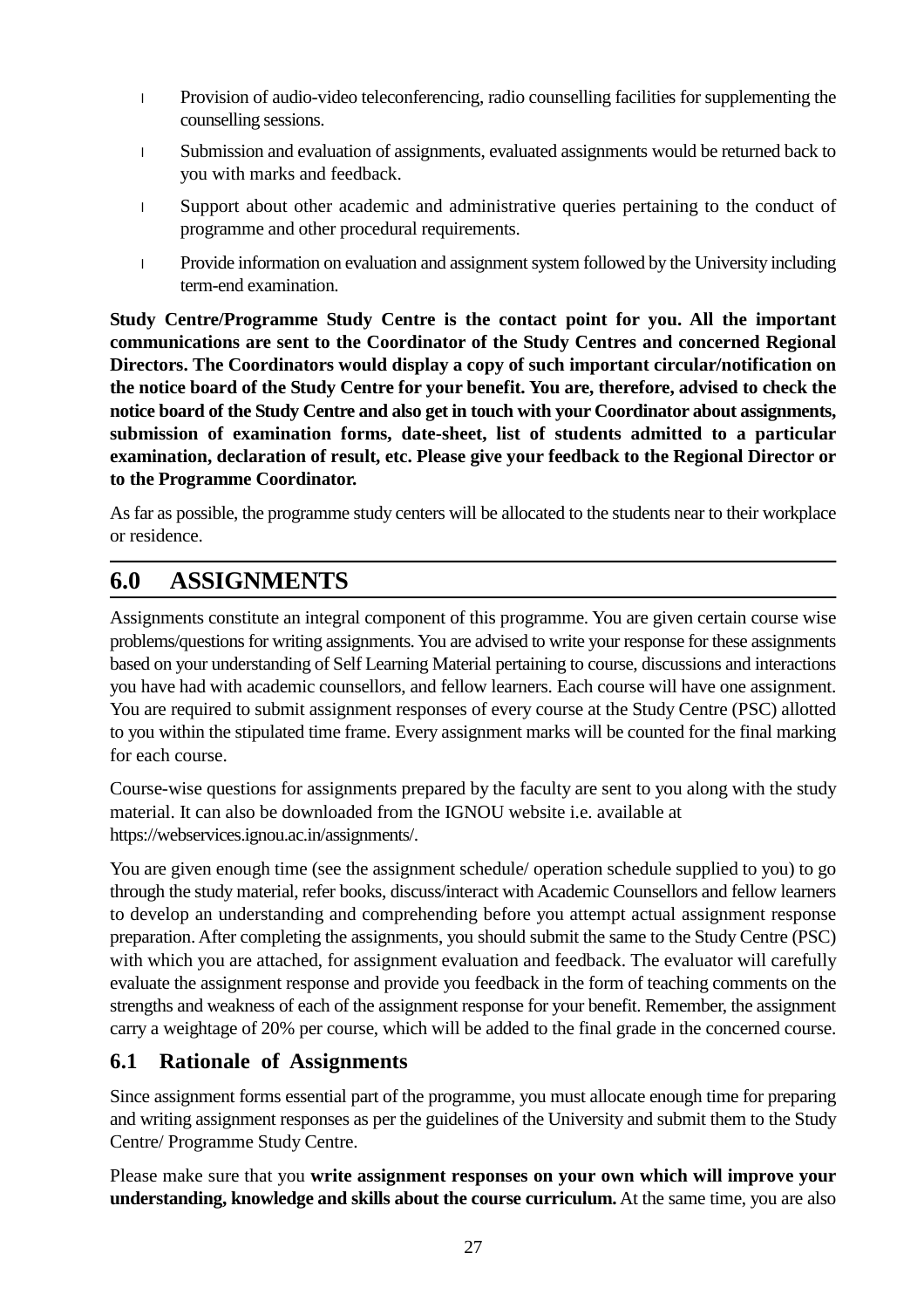advised not to reproduce the course material given in the units or assignments responses of others. Any learner, found indulging into such practice, may be penalized by awarding "Zero mark". Your sincere efforts in writing assignment responses will enable you to integrate your knowledge, understanding, and skills and provoke you to think on your own to test your comprehension of content and competencies in applying the concept.

## **6.2 Steps to be followed for Assignment Preparation**

While writing assignment responses, you may follow the guidelines given below which will facilitate for preparing better assignment responses.:

Read assignment question very carefully and identify the block(s) unit(s) to which it relates.

Make your answer precise, concise and systematic, which is relevant to assessment question.

Supplement your response with examples, illustrations and real life situations, as per requirement, which will help you in acquiring better knowledge and skill.

Stick to the word limit, if indicated, in the assignment, by drafting, re-drafting assignment responses till you arrive a final draft response.

Remember, you have to write answer in your own handwriting, as such, do not send typed assignment response.

Further guidelines, if required, may be obtained from your Academic Counsellor(s) attached with the Study Centre/ Programme Study Centre.

#### **6.3 Submission of Completed Assignment Responses**

Always submit your assignments with in the specified time limit:

Write your enrolment number, name and full address at the right hand corner of the 1<sup>st</sup> page of your assignment response.

Submit your assignment response only to the Study Centre/ Programme Study Centre with which you are attached. Please do not submit/forward your assignments to any other Centre/ institution.

The course for which the assignment has been done, its Course code should be written in capital letters in the centre of the top of the 1st page of the response sheets. The top left hand corner should be kept for office use.

The format given below may be used: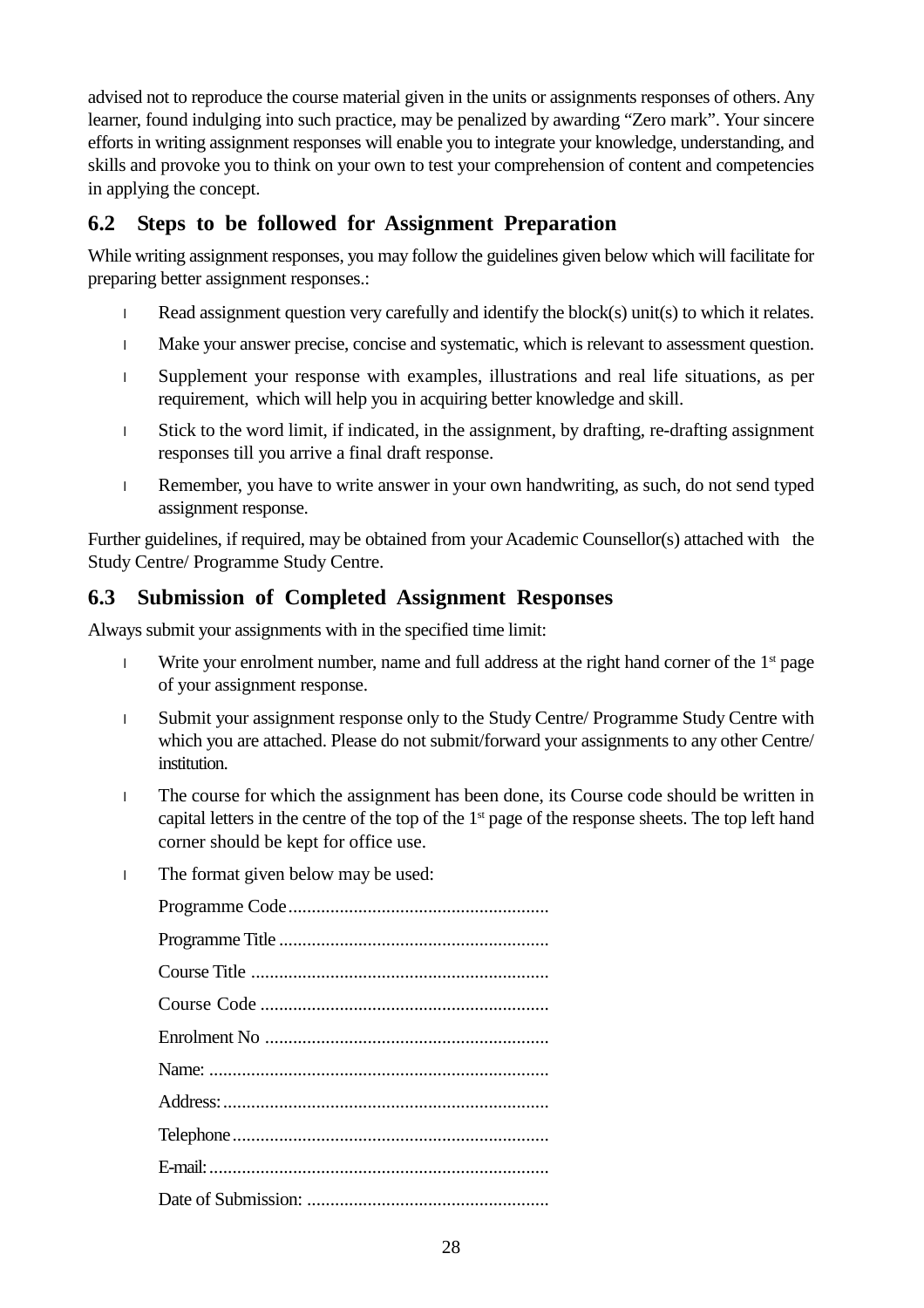#### **Instructions for submitting/sending Assignment Responses.**

Send assignment responses complete in all respects. Incomplete assignments will not carry any credit.

Use-A-4 size paper for writing your response and leave a margin of about 2½ inch on the left side for writing tutor comments and providing feedback.

<sup>l</sup> Always retain a copy of the assignment response with you as a precautionary measure. In case the assignment response submitted is lost in transit or otherwise, you may be asked to send another copy. As such, retain a photocopy of the assignment response till you successfully complete the Programme.

The assignment should be submitted to the Coordinator/Programme-Incharge of the Study Centre/ PSC on or before the last date indicated, as per the schedule of assignments, given by the University.

Always procure a set of new assignment questions, which are on offer if you have not cleared them in previous year(s).

Once you have obtained pass marks in an assignment, you cannot resubmit assignment response, for improvement of grade/mark. Assignments are not subject to re-evaluation except for factual errors, if any.

## **7.0 EVALUATION**

The system of evaluation in IGNOU is different from that of conventional universities. In Indira Gandhi National Open University, every course is considered as an independent unit. Hence, every course will be evaluated separately and for all purposes each course will be considered as a separate entity. There are eight courses in **"Diploma in Dairy Technology"** Programme. For successful completion of the programme, you will have to secure pass marks in all the eight courses. The assessment system of the programme is given below:

## **7.1 Weightage to Theory and Practicals**

The weightage to theory and practical is 50% each for all the eight integrated courses, i.e.- BPVI-011 to BPVI-018.

## **7.2 Weightage to Term-End Examination (Final Theory Examination) and Continuous Evaluation (Assignments)**

#### **7.2.1 Theory**

For theory, the weightage to the term-end examination (Final theory examination) will be 80% and for continuous assessment (assignment) it will be 20%. The continuous assessment is in form of Assignments. There will be one assignment for each course. Each assignment will be of 50 marks which will ultimately be converted to have weightage of 20% of theory.

Assignments have to be submitted to the Programme Incharge of programme study centre and instruction for formatting the assignments and date of submission of the same are given in the assignment section of the Programme Guide.

You have to submit all the assignments before submission of the TEE Examination Form and it is essential/compulsory to get the authentication (signature) of the Programme Incharge in the TEE exam form that you have submitted all the assignments for appearing in the Term-End Exams.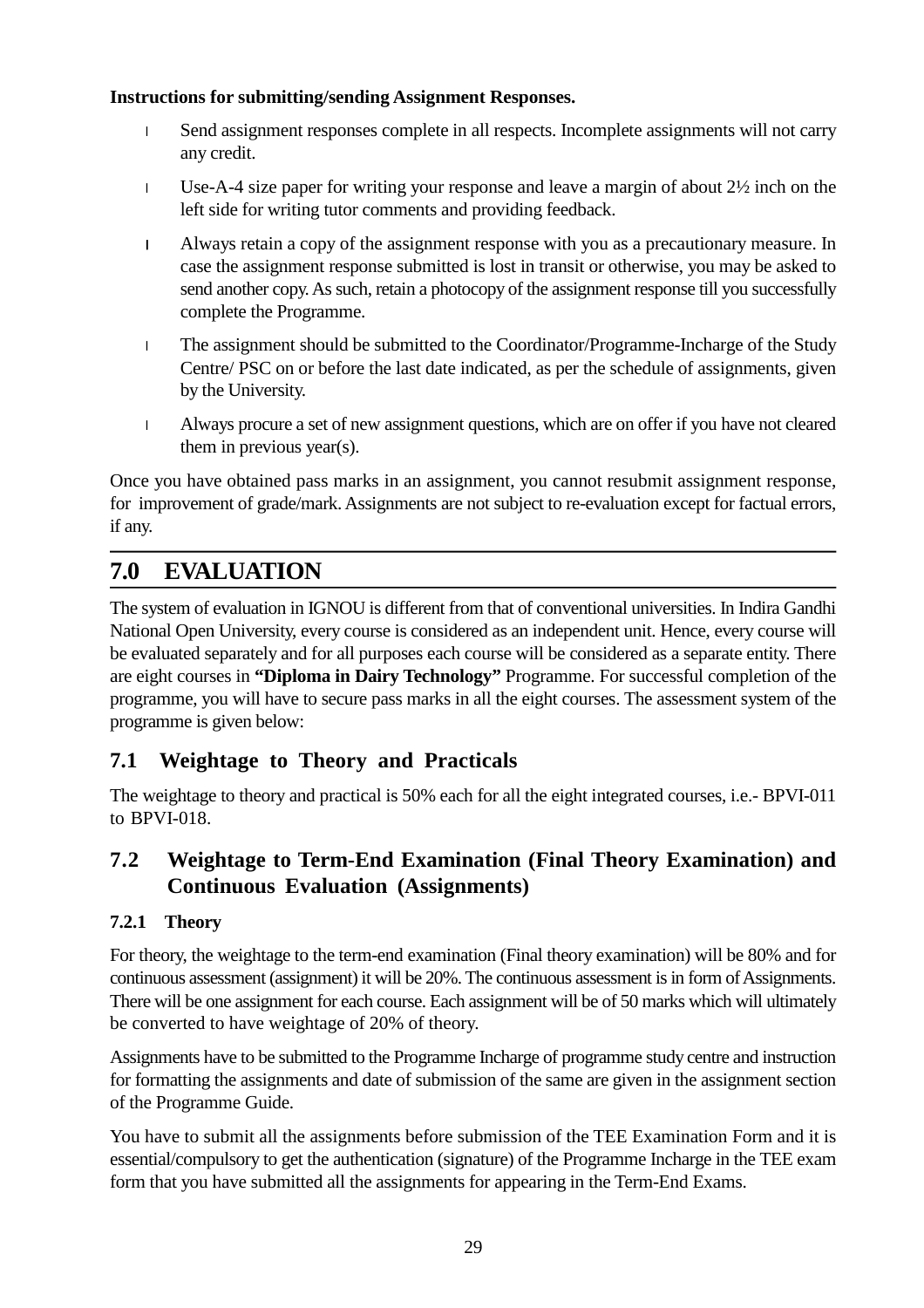The term-end examination will be of 50 marks. The minimum pass marks in term-end examination will be 25. The marks obtained by the students in the term-end examination will be converted to have weightage of 80% in theory courses.

#### **7.2.2 Practical**

The practical evaluation is divided under two components: (i) guided experiments and (ii) unguided experiments. The guided experiments shall be performed during the counselling sessions under the guidance of the counsellors. The unguided experiment shall be undertaken by the students in the last session. For unguided experiment, student shall not be provided any guidance while performing the experiment(s).

Both the components will be evaluated and the weightage of 70% and 30% is assigned to guided and unguided experiments, respectively. The performance of the students would be assessed in each experiment by the counsellors on the basis of manipulative skills, observation and their understanding of the basic concepts related to the experiment.

#### **Weightage: Practical**

| <b>Component</b>      | Weightage |
|-----------------------|-----------|
| Guided Experiments    | 70%       |
| Un-guided Experiments | 30%       |

## **7.3 Pass Percentage for Theory and Practical Examination**

The students will have to secure minimum 50% marks in all the components of the course on individual basis as well as on aggregate basis for the course i.e. (i) term-end examination (ii) assignment; (iii) practical (total marks obtained in guided and unguided experiments) and (iv) on aggregate basis.

## **7.4 Modalities for Theory and Practical Examination Criteria**

#### **Theory: Term-End Examination: 80% and Continuous Assessment: 20%**

The examination shall be held twice in a year i.e. June and December.

#### **Practical: Guided Experiments: 70% and Unguided Experiments: 30%**

#### i) **Evaluation-Guided Experiments**

The students will be evaluated based on their performance by the counsellor. For a particular experiment, split up of marks may be broadly done on the following lines:

| S. No. | <b>Component</b>                                                                          | Weightage |
|--------|-------------------------------------------------------------------------------------------|-----------|
| a)     | Actual performance of experiment and observation<br>(psychomotor and manipulative skills) | 40 %      |
| b)     | Reporting (Problem solving skills)                                                        | 20 %      |
| C)     | Viva-voce                                                                                 | 20 %      |
| d)     | Record                                                                                    | 20%       |

#### **(Please see and use Evaluation Form No.1 for BPVI-011 to BPVI-018 separately for each course)**

#### ii) **Evaluation of Unguided Experiments**

It will be conducted in the last session of the laboratory work. The student should not be provided any guidance while performing this experiment. For this experiment, 30% marks are allotted, spilt up of marks may be broadly done on the following lines: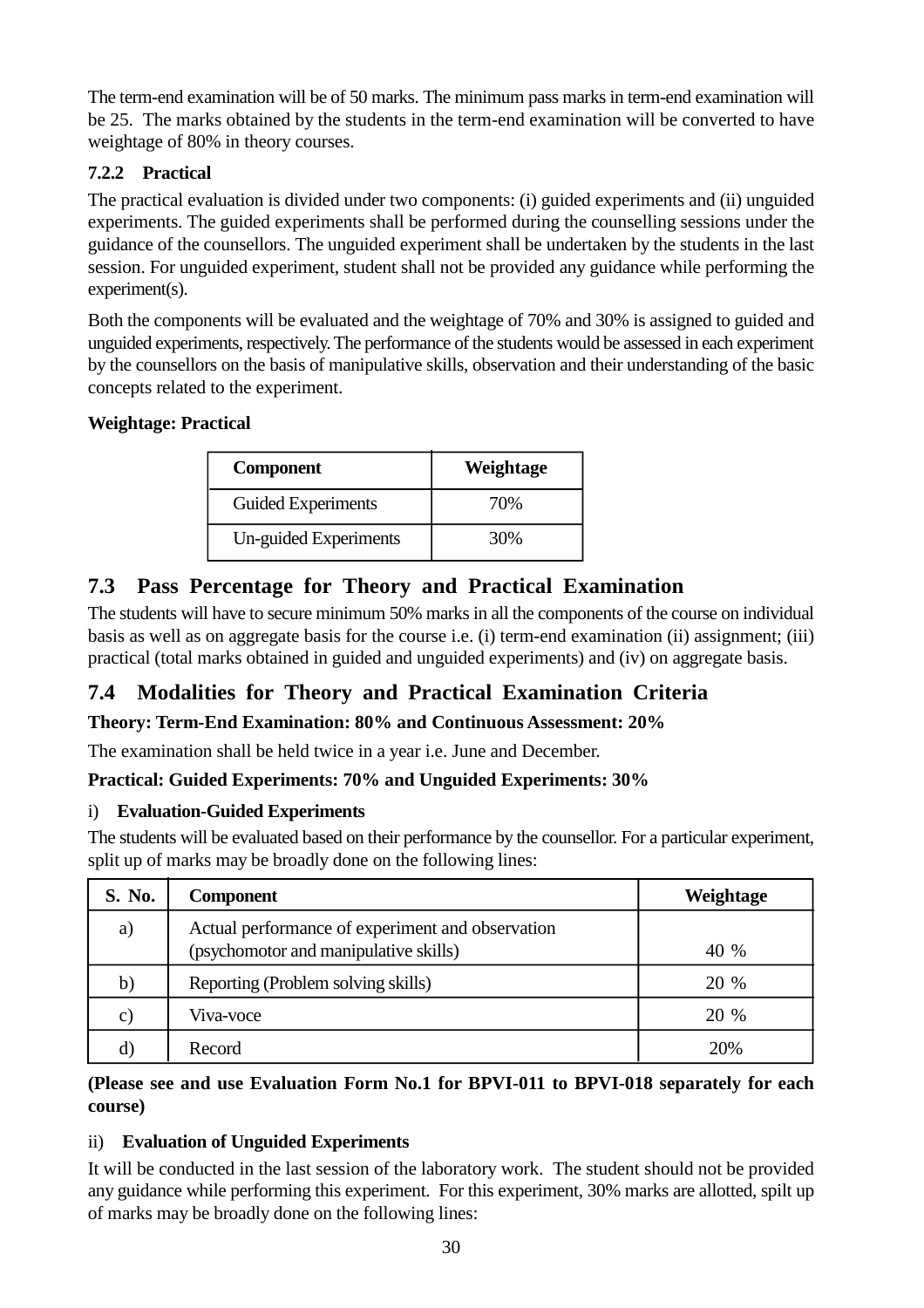| S. No.       | <b>Component</b>                                                                          | Weightage |
|--------------|-------------------------------------------------------------------------------------------|-----------|
| a            | Actual performance of experiment and observation<br>(psychomotor and manipulative skills) | 50 %      |
| $\mathbf{b}$ | Reporting (Problem solving skills)                                                        | 25 %      |
| $\mathbf{C}$ | Viva-voce                                                                                 | 25 %      |

#### **(Please see and use Evaluation Form No.2 for BPVI-011 to BPVI-018 separately for each course)**

There shall be one internal and one external examiner. The counsellor conducting the practical counselling sessions for the course shall be the internal examiner. The external counsellor could be either one of the counsellor from the same study centre or other study centre or an approved external examiner. The course-writer/editors/faculty members of the SOAcould also act as external examiners.

## **7.5 Preparation of Consolidated Award List**

The consolidated award list for assignments, and practicals of all students shall be prepared by the Programme StudyCentre. This award list shall be directly sent to the Regional Director of the concerned State/Region as per the specified schedule for assignments and within seven days after completion of the practical counselling session for practical marks. The evaluation forms to be used are as follows:

- a) **Consolidation of Practical Marks: Evaluation Form No. 3 is used for consolidation of marks.**
- b) **Please use Evaluation Form No. 3 for BPVI-011 to BPVI-018 separately for each course. The all proformas are given at the end of Programme guide as Evaluation Form No. 1, 2 and 3.**

## **7.6 Participation and Attendance for Practical**

Practicals are essential component of the programme. For successful completion of the programme, a participant is required to have a minimum of 75% attendance in the practical sessions at the Programme Study Centre. A student will not be eligible to appear in Term-end examination if the percentage of attendance in practical session (Programme Study Centre) falls below 75%.

## **7.7 Distribution of Marks**

Every course is considered as an independent unit. Each integrated course will have 50 marks for theory and 50 marks for practical. The course-wise distribution of marks is given below in the table:

| <b>Course</b>   |                   | <b>Theory</b>                        | <b>Practical</b>                                         | <b>Total mark</b>      |
|-----------------|-------------------|--------------------------------------|----------------------------------------------------------|------------------------|
| Code            | <b>Continuous</b> | <b>Term-end</b><br><b>Assessment</b> | <b>Total Guided</b><br>and Unguided<br><b>Experiment</b> | obtained<br>out of 100 |
| <b>BPVI-011</b> | 10(5)             | 40(20)                               | 50(25)                                                   | 100(50)                |
| <b>BPVI-012</b> | 10(5)             | 40(20)                               | 50(25)                                                   | 100(50)                |
| <b>BPVI-013</b> | 10(5)             | 40(20)                               | 50(25)                                                   | 100(50)                |
| <b>BPVI-014</b> | 10(5)             | 40 (20)                              | 50(25)                                                   | 100(50)                |
| <b>BPVI-015</b> | 10(5)             | 40 (20)                              | 50(25)                                                   | 100(50)                |
| <b>BPVI-016</b> | 10(5)             | 40(20)                               | 50(25)                                                   | 100(50)                |
| <b>BPVI-017</b> | 10(5)             | 40(20)                               | 50(25)                                                   | 100(50)                |
| <b>BPVI-018</b> | 10(5)             | 40 (20)                              | 50(25)                                                   | 100(50)                |

**Course-wise Distribution of Marks**

*The marks in bracket indicate minimum pass marks.*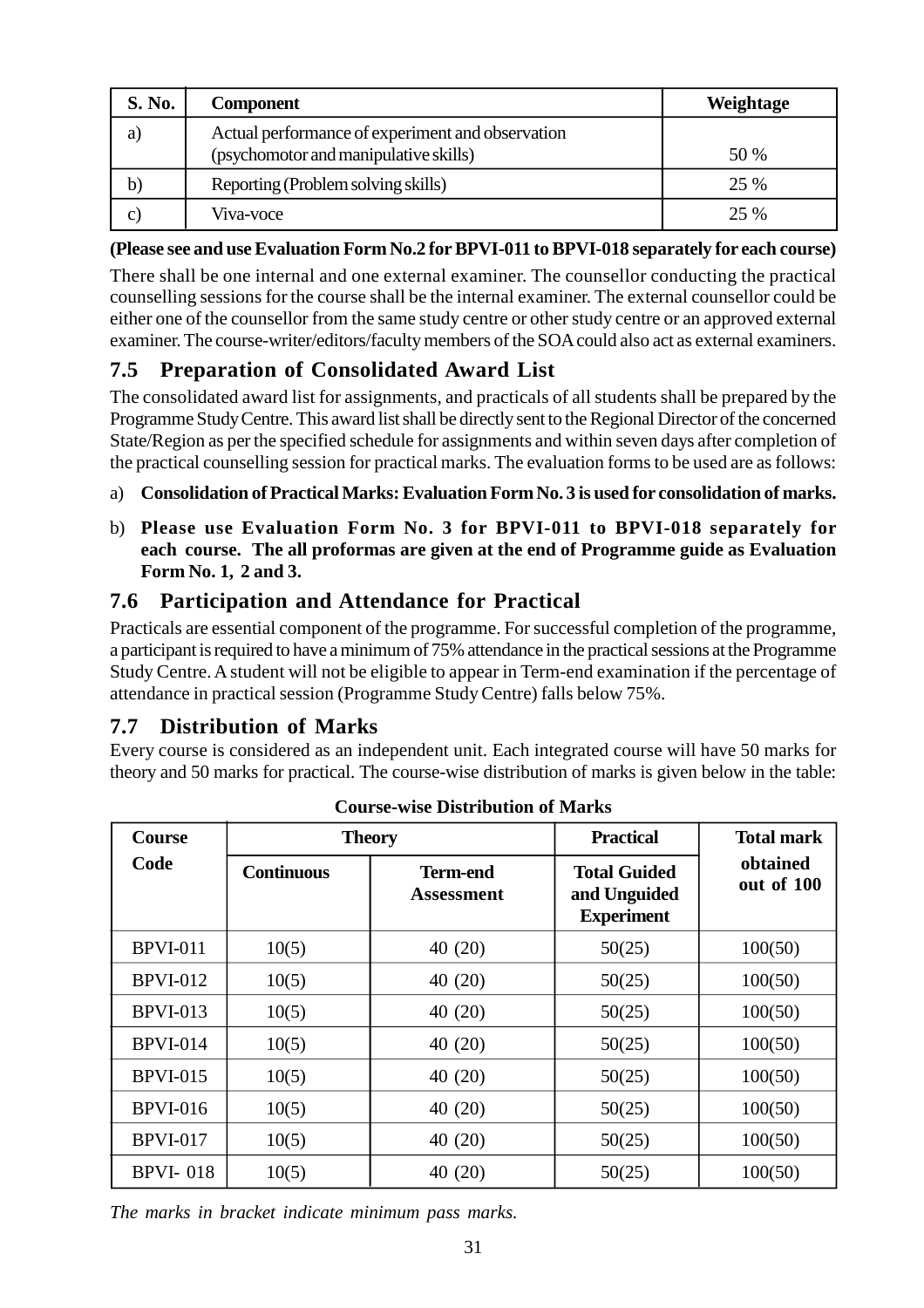## **7.8 Pass Percentage for the Programme**

The students will have to secure 50% marks in all the courses on individual basis and on aggregate basis in all the eight courses for award of the Diploma.

## **7.9 Result and Certification**

| <b>Letter Grade</b> | <b>Point Grade</b> | Range          | % of Marks   | <b>Division</b>                     |
|---------------------|--------------------|----------------|--------------|-------------------------------------|
| A                   |                    | 4.50 and above | 80 and above | 1 <sup>st</sup> Division with Dist. |
| B                   |                    | 3.50 to 4.49   | 60 to 79.9   | 1 <sup>st</sup> Division            |
| $\mathsf{C}$        | 3                  | 2.50 to 3.49   | 50 to 59.9   | 2 <sup>nd</sup> Division            |
| D                   |                    | 1.50 to 2.49   | 40 to 49.9   | Fail                                |
| E                   |                    | 0 to 1.49      | Below 40     | Fail                                |
|                     |                    |                |              |                                     |

The final Diploma shall be made on a five point scale and grade point average as approved by the university vide item no. 19.6 of the Academic Council standing Committee is as follows:

## **7.10 Term-End Examination (TEE)**

The University conducts Term-end Examination twice in year in the month of June and December. The Students will be permitted to appear in Term-end Examination, subject to the condition, that registration for the courses in which they wish to appear is valid. Further, maximum time to pursue the programme has not elapsed and they have also submitted the required number of assignment(s) by the due date and have 75% attendance under the practical counselling sessions. The first examination can be taken in June/December, after completion of one year, depending upon the cycle of admission i.e. July/ January. In other words, student admitted in January session will be eligible to take first term-end examination in December and those admitted in July session can take exam in next June. Thereafter, the examination can be given in June or December, within the total span of the programme. To be eligible to appear at the term- end examination in any course, the students are required to fulfill the following conditions:

- 1) Should pursue the prescribed course and should have valid registration at the time of submission of examination form.
- 2) Should complete 75% of attendance in practical courses/ practical counselling sessions.
- 3) Should submit the examination form before stipulated date.
- 4) Should have submitted all the assignments of various courses.

#### **7.10.1 Examination Fee**

The examination fee of **Rs. 60/- per course** is required to be paid through **Bank Draft** in favour of **"IGNOU"** and payable at **Regional Centre under which your exam centre falls.** There is no separate/additional examination fee for the practical component of the course offered under this programme. The examination forms are available at all the Study Centres and Regional Centres. Students can also submit on-line examination form as per guidelines through IGNOU website at www.ignou.ac.in. Submission of the examination form is pre-requisite for you to take examination in any course. A copy of the examination form is enclosed here in the Programme guide. Only one form is to be submitted for all the courses in one term-end examination. The filled in examination form is to be submitted to the IGNOU Regional Centre under which your exam centre falls.

The university has also facility of online submission of examination form during the period when no late fee is charged.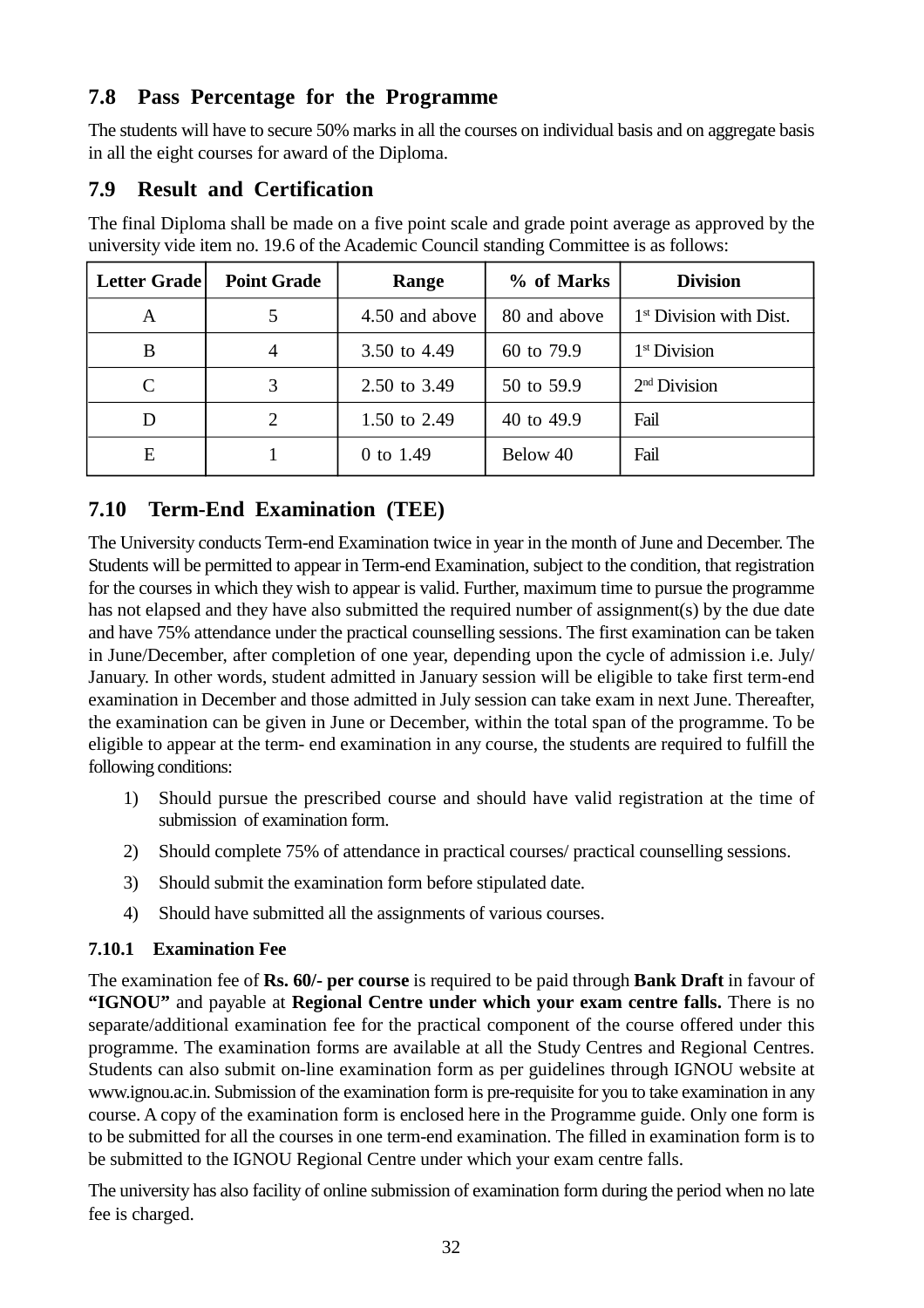| Dates for Submission of Exam Form |                 |                     |                 |                                                       |  |
|-----------------------------------|-----------------|---------------------|-----------------|-------------------------------------------------------|--|
| <b>FORJUNETEE</b>                 | <b>LATE FEE</b> | <b>FOR DEC TEE</b>  | <b>LATE FEE</b> | <b>Submission of Exam Form</b>                        |  |
| 1 March to 31 March               | NIL.            | 1 Sept. to 30 Sept. | NII.            |                                                       |  |
| 1 April to 20 April               | ₹ 300/-         | 1 Oct. to 20 Oct.   | ₹ 300/-         | ONLY AT THE CONCERNED<br><b>REGIONAL CENTRE UNDER</b> |  |
| 21 April to 30 April              | ₹ 500/-         | 21 Oct. to 31 Oct.  | ₹500/-          | WHICH YOUR EXAMINATION<br><b>CENTRE FALLS</b>         |  |
| 1 May to 15 May                   | ₹1000/-         | 1 Nov. to 15 Nov.   | ₹ 1000/-        |                                                       |  |

For latest information regarding Programme fee, Exam fee, Late fee etc., you are requested to contact concerned PSC or Regional Centre or consult the latest Prospectus or see the website please (www.ignou.ac.in).

**The exam form along with requisite late fee should be submitted at the** Regional Centre only. Examinations for these students will be invariably conducted in the cities of Regional Centres. You can download the Term-End-Exam form from **http://ignou.ac.in/userfiles/form.pdf**

Examination fee as well as late fee is **payable in the form of a Demand Draft drawn from any nationalized bank in favour of IGNOU, payable at the city of the concerned Regional Centre.** The examination form received after due date with or without late fee, wherever applicable, shall be rejected.

#### **7.10.2 General Guidelines**

To avoid discrepancies in filling up examination form/hardship in appearing in the term-end examination students are advised to:

- 1) remain in touch with the Study Centre/Regional Centre/SE Division for change in schedule of submission of examination form fee if any;
- 2) fill up the examination form for next term-end examination without waiting for the result of the previous term-end examination and also filling up the courses, for which result is awaited;
- 3) fill up all the particulars carefully and properly in the examination form to avoid rejection/ delay in processing of the form;
- 4) retain proof of mailing/submission of examination form till they receive examination hall ticket; and
- 5) Examination Date Sheet and schedule which indicate the date and time of examination for each course is sent to all the Regional Centres approximately 5 months in advance. The same is also notified through IGNOU **Newsletter** from time to time. Normally, the date sheet for June examinations are sent in the month of January and for December Examination in the month of July. The date sheet is also available on the IGNOU website www.ignou.ac.in.

#### **7.10.3 Examination Centre**

Normally, the study centre is the examination centre. However, it could also be another Study Centre in the district/adjoining district. A student is required to fill the same Study Centre Code as exam centre code in the examination form. For this purpose the students are advised to go through the list of study centres available in the Student Handbook and Prospectus/Programme Guide. In case any student wishes to take examination at a particular study centre, the code of the chosen centre be filled up as examination centre code. However, in case the examination centre chosen by a student, is not activated, the university will allot another examination centre under the same District/Region.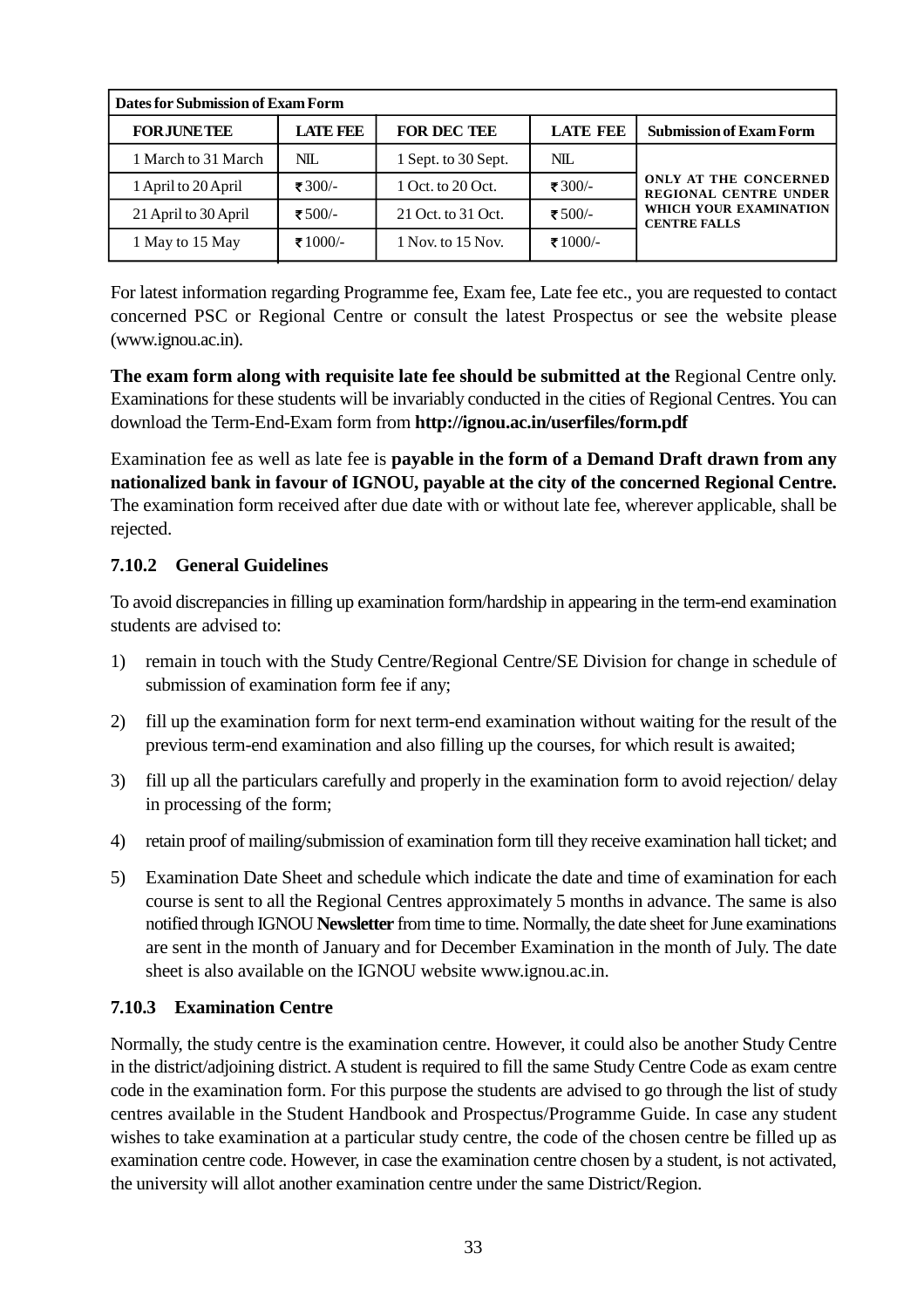#### **Please remember that the University reserves the right for allocation of the Examination Centre.**

#### **7.10.4 Issue of Examination Hall Ticket**

University issues Examination Hall Ticket to the students at least two weeks before the commencement of Term-end Examination. The same could also be downloaded from the University's website www.ignou.ac.in. In case any student fails to receive the Examination Hall Ticket within one week before the commencement of the examination, he/she can download the Hall Ticket from the IGNOU website and approach the exam centre for appearing in the examination. The student should carry his Identity Card (Student Card) also.

Change of examination centre is permitted only in exceptional cases for which you have to make a request to the Registrar, SED at least one month before the commencement of the examination as per the University norms.

#### **Always remember your Enrolment Number is your Roll Number for the term-end-examination (theory paper). Please exercise enough care in writing it correctly. Any mistake in writing the Roll Number will lead to non-declaration of result.**

If you do not get the Hall Ticket, check the list of students registered for examination at the Examination Centre or on the IGNOU website www.ignou.ac.in. If your name is in the list, you shall be permitted to appear at the examination by showing your Identity Card (Student Card)/downloaded Hall Ticket to the Examination Centre Superintendent.

## **7.11 Declaration of Results**

Although all efforts are made to declare the result in time. The University may not be able to declare the results of the last examination before commencement of next examination, however, due to unforeseen/ unavoidable reasons.

You are, therefore, advised to fill up the term-end examination form for next term-end examination without waiting for the result of previous term-end examination. In such case(s), the examination fee of Rs. 60.00 per course is not required to be paid.

Always quote your name, Enrollment Number, name of the programme and complete address for any correspondence with the University (including Regional Centre and Study Centre). In absence of such details, we may not be able to attend to your problems.

No student is allowed to re-appear in an examination or re-submit assignment responses for improving the marks/grade after successfully completing it.

## **7.12 Early Declaration of Results**

The University has the provision of early declaration of term-end examinations results. The application for early declaration of results shall be entertained only if you have been selected for any post or applied for further studies, wherein mark-sheet/certificate for qualifying examination is required to be submitted to the institution by a particular date, which may be before the date of declaration of the University results. You must compulsorily submit documentary evidence (proof) in support of the reason for early declaration of your result.

It may be noted that early declaration of result is allowed only in respect of theory courses. **This facility is not applicable for practical/lab courses, project, workshop, assignments, seminar, etc. based courses. The application for early declaration of results shall be entertained for**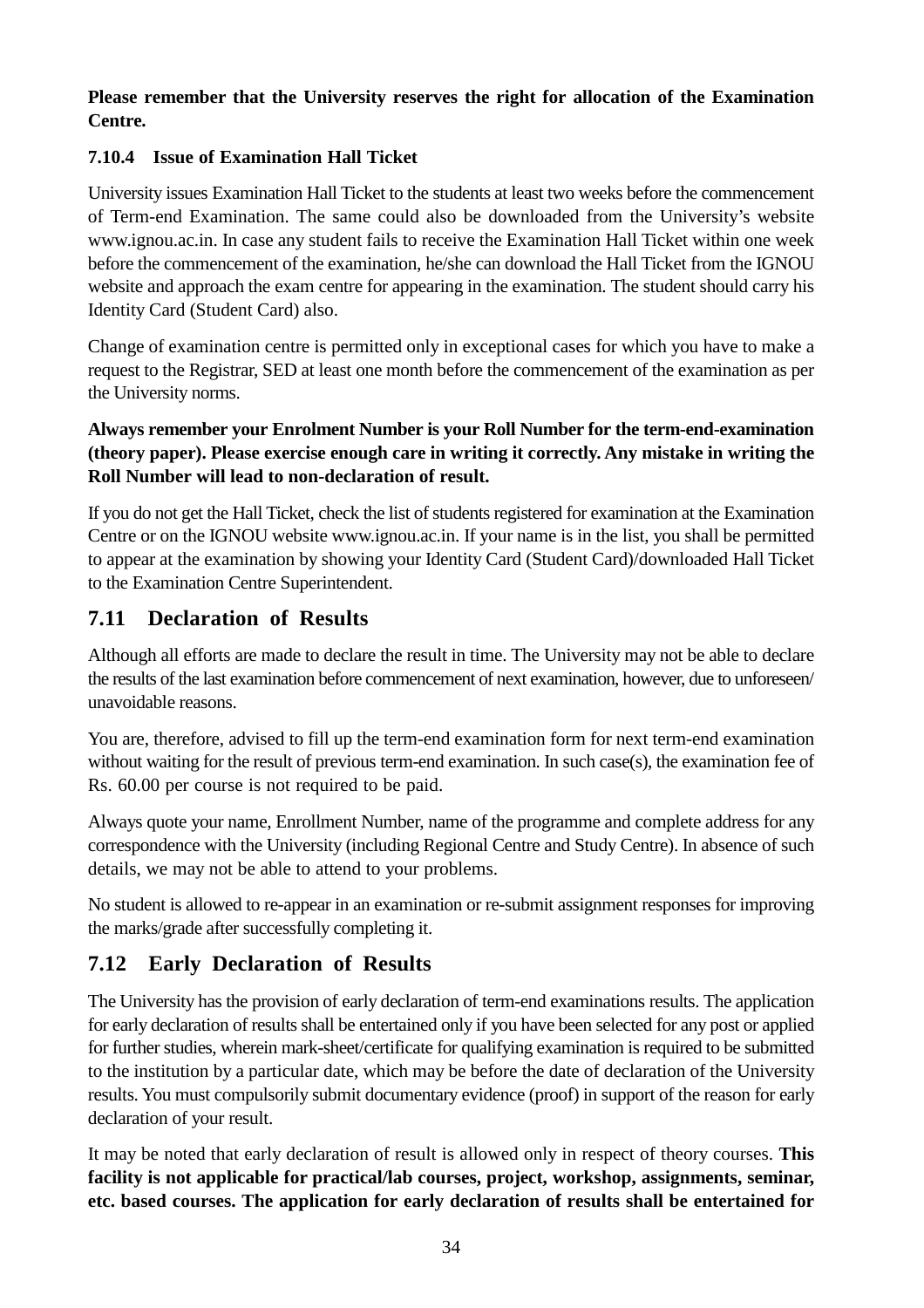**final year courses or maximum of four backlog courses only.** Prescribed fee @ Rs. 700/- per course shall be payable by Demand Draft in favour of 'IGNOU' and payable at New Delhi. Application form along with required amount of fee must be submitted to the Registrar, S.E. Division, IGNOU, Maidan Garhi, New Delhi-110068 before the date of the commencement of term-end examination i.e., before 1<sup>st</sup> June and 1<sup>st</sup> December, respectively. Application form for Early Declaration of Results is placed in this book. (See Appendix-V)

http://www.ignou.ac.in/ignou/studentzone/forms/1

## **7.13 Re-evaluation of Answer Script(s)**

The students who are not satisfied with the marks/grade secured by them in Term-end Examination can apply for re-evaluation within one month from the date of result declaration i.e. the date on which the results are made available on the University website on payment of Rs. 500/- per course in the prescribed application form available on the University website. The better of the two scores of original marks/grades and re-evaluated marks/grades will be considered and the revised marks/grades shall be incorporated in the student's records, if applicable. Re-evaluation is not permissible for Projects, Practicals, Assignments and Seminars, etc.

## **7.14 Issue of Official Transcript**

The students may also obtain 'Official Transcript' for submission to the Overseas or Indian Institutes/ Universities on request. They may apply in the prescribed form by paying the requisite fee as under by means of demand draft in favour of 'IGNOU' and payable at 'New Delhi':

- 1) Rs. 200/- per transcript, if it is to be sent to the student/institutes in India.
- 2) Rs. 400/- per transcript, if required to be sent to the Institute outside India by the University.

A sample prescribed application form with rules and regulations in detail for this purpose is given in the Common Prospectus and also made available at http://www.ignou.ac.in/ignou/studentzone/forms/1 on University's website www.ignou.ac.in.

## **7.15 Photocopy of the Evaluated Answer Script**

The students may obtain the photocopy of the evaluated answer scripts for the term-end examination on request. They may apply the prescribed application form from  $1<sup>st</sup>$  March to  $15<sup>th</sup>$  April for June Termend Examination and from 1<sup>st</sup> September to 15<sup>th</sup> October for December Term-End Examination along with the requisite fee of Rs. 100/- per course by means of demand draft drawn in favour of 'IGNOU' and payable at 'New Delhi'.

A sample prescribed application form with rules and regulations in detail for this purpose is given in the Common Prospectus and also made available at http://www.ignou.ac.in/ignou/studentzone/forms/1 on University's website www.ignou.ac.in.

## **8.0 SOME USEFUL INFORMATION**

#### **8.1 Some Useful Addresses**

For your information, addresses of important officers dealing with different educational aspects are given below. Whenever you have a problem, you can directly contact the concerned officer. **If you have any query regarding admission procedures, please write to Regional Director of your region.**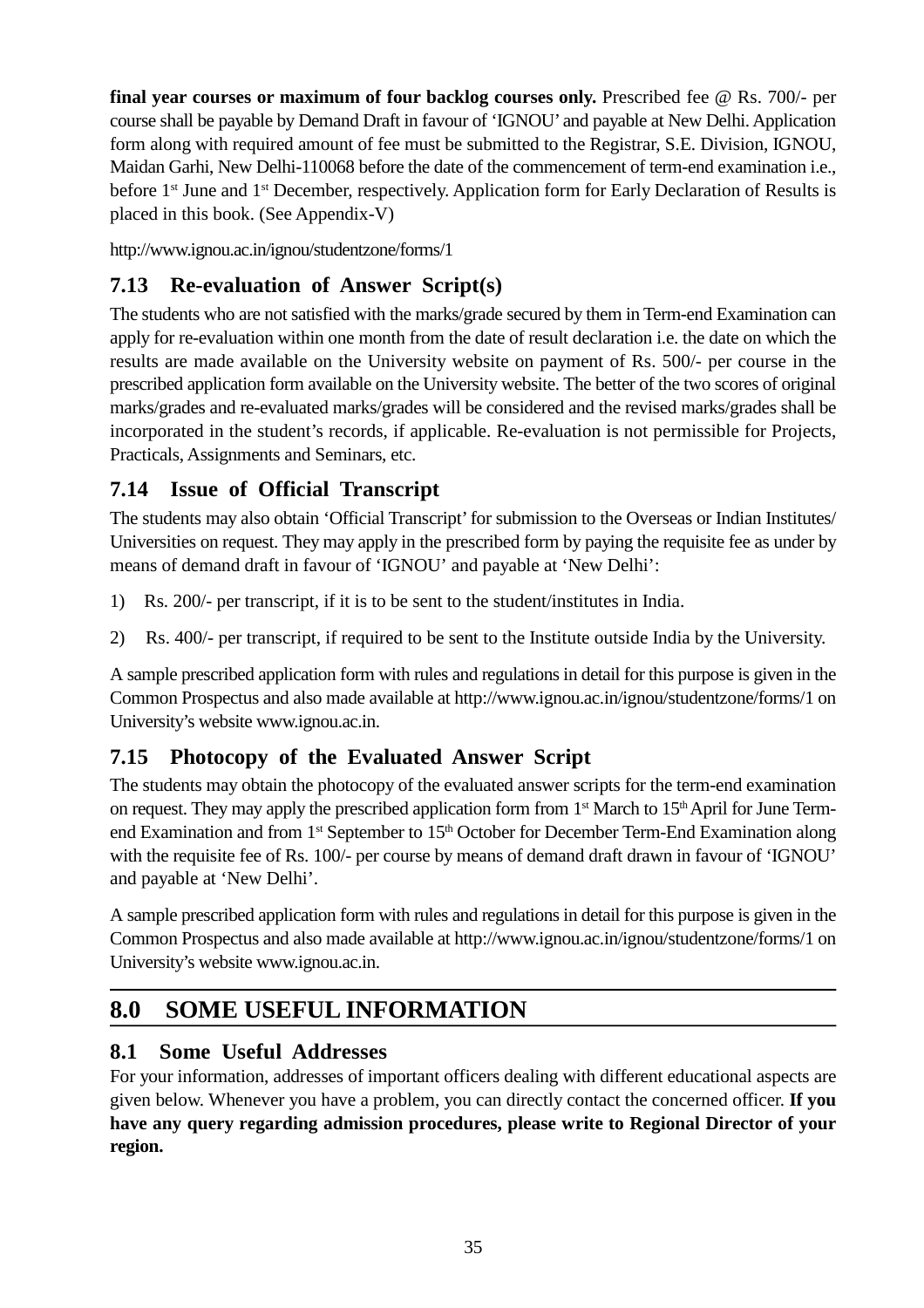## **WHOM TO CONTACT FOR WHAT**

| 1.  | Identity Card, Fee Receipt, Bonafide<br>Certificate, Migration Certificate,<br>Scholarship Forms           | <b>Concerned Regional Centre</b>                                                                                                                                                                                                |
|-----|------------------------------------------------------------------------------------------------------------|---------------------------------------------------------------------------------------------------------------------------------------------------------------------------------------------------------------------------------|
| 2.  | Non-receipt of study material<br>and assignments                                                           | <b>Concerned Regional Director</b>                                                                                                                                                                                              |
| 3.  | Registrar's Secretariat<br>(Student Evaluation Division)                                                   | Contact No. Phone No: 011-29535828<br>2482/6743/5438 Intercom No. 29572204/2205<br>FAX No.011-29534429 sed@ignou.ac.in                                                                                                          |
| 4.  | Original Degree/Diploma/Verification of<br>Degree/Diploma                                                  | Deputy Registrar (Exam-I), SED, Block-9,<br>IGNOU, Maidan Garhi, New Delhi-110 068<br>e-mail: convocation@ignou.ac.in<br>Ph. 011-29535438, 29572224/6, 29572213                                                                 |
| 5.  | Schedule/Information regarding Exam-<br>form, Entrance Test, date-sheet,<br>IGNOU, Hall Ticket             | Assistant Registrar (Exam-II), Student<br>EvaluationDivision (SED), Block-12,<br>Room No. 2, IGNOU, Maidan Garhi,<br>New Delhi-110 068<br>e-mail: sgoswami@ignou.ac.in<br>Tele No. 011-29536743, 29572202, 29572209             |
| 6.  | Result, Re-evaluation, Grade Card,<br>Provisional Certificate, Early Declaration<br>of Result, Transcripts | Deputy Registrar (Exam-III), SED,<br>Block-12, Room No. 1, IGNOU,<br>Maidan Garhi, New Delhi-110 068<br>e-mail: npsingh@ignou.ac.in or<br>Ph. 011-29536103, 29572201, 29572211,<br>29571525                                     |
| 7.  | Non-reflection of Assignment<br><b>Grades/Marks</b>                                                        | Assistant Registrar (Assignment),<br>Student Evaluation Division, Block-3,<br>Room No. 12, IGNOU, Maidan Garhi,<br>New Delhi-110 068<br>e-mail: assignments@ignou.ac.in or<br>Ph. 011-29532294, 29571312, 29571319,<br>29571325 |
| 8.  | Change of elective/medium/opting of left<br>over electives/deletion of excess credits                      | <b>Concerned Regional Centre</b>                                                                                                                                                                                                |
| 9.  | <b>Student Grievances (online)</b>                                                                         | Assistant Registrar (Student Grievance) SED,<br>Block-3, Room No. 13, IGNOU, Maidan Garhi,<br>New Delhi-110 068<br>e-mail: sregrievance@ignou.ac.in<br>Ph. 011-29532294, 29571313,<br>29572211/2218                             |
| 10. | Purchase of Audio/Video Tapes                                                                              | Marketing Unit, EMPC, IGNOU,<br>Maidan Garhi, New Delhi-110 068<br>Ph. 011-29573210                                                                                                                                             |
| 11. | <b>Academic Content</b>                                                                                    | Director, School of Agriculture,<br>Zakir Hussain Bhawan, Academic Complex,<br>Block - G, IGNOU, Maidan Garhi,<br>New Delhi - 110 068<br>Ph. 011-29533167, 29572976, 29534773<br>e-mail: soa@ignou.ac.in                        |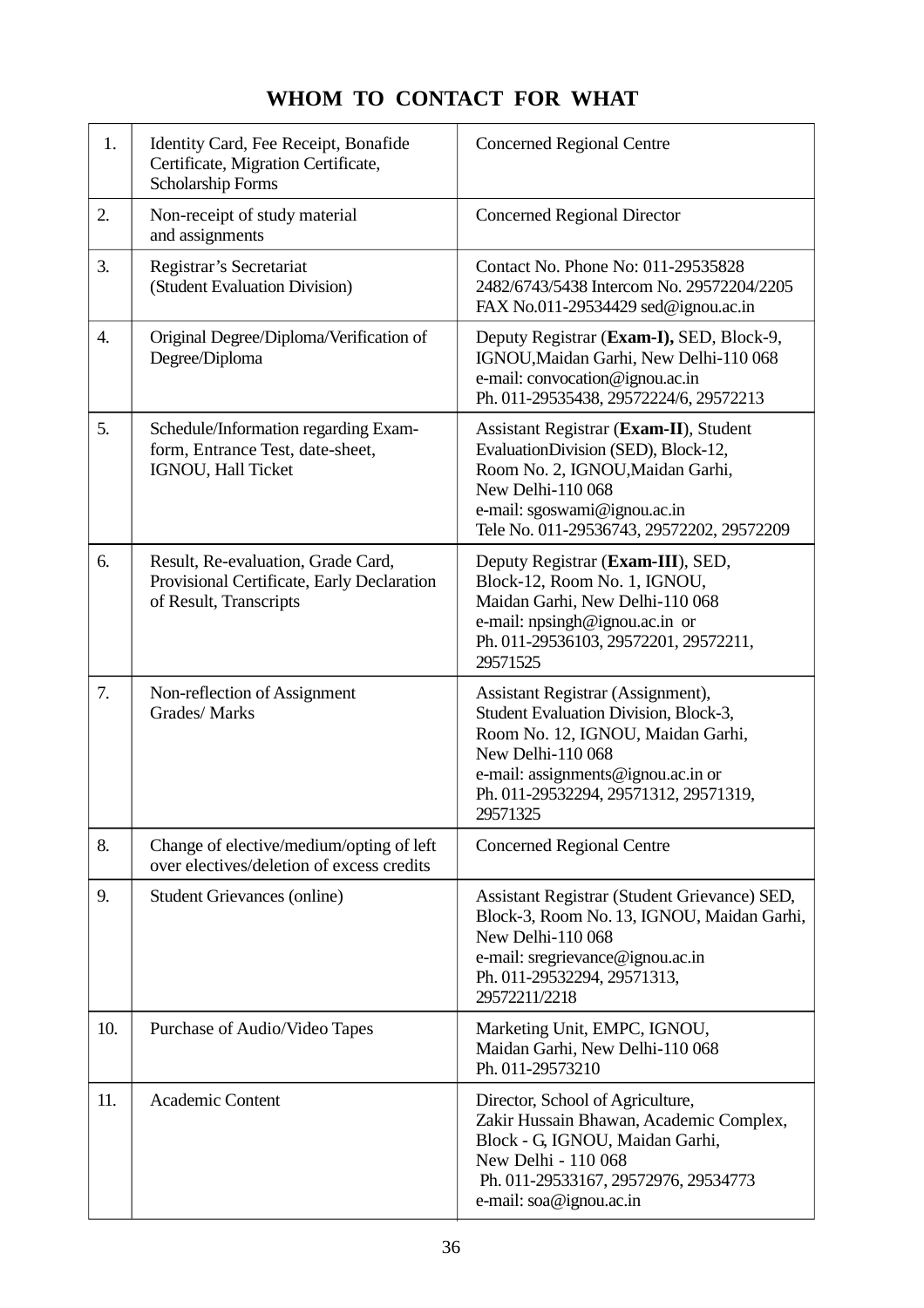| 12. | <b>Information Regarding Counselling</b><br>Sessions & Assignment Submission                                    | Concerned study centres and Programme<br><b>Study Centre</b>                                                                                                                                       |
|-----|-----------------------------------------------------------------------------------------------------------------|----------------------------------------------------------------------------------------------------------------------------------------------------------------------------------------------------|
| 13. | <b>Status of Project Report</b>                                                                                 | Phone No: Intercom No.29571324, 29571320,<br>29571321<br>E-mail: projects@ignou.ac.in;                                                                                                             |
| 14. | <b>Student Support Services and Student</b><br>Grievances, pre-admission inquiry of<br>various courses in IGNOU | Regional Director, Student Service Centre,<br>IGNOU, Maidan Garhi, New Delhi-110 068<br>e-mail: ssc@ignou.ac.in<br>Ph. : 011-29535714, 29533869, 29533870,<br>29572513/2514/2516 Fax: 011-29533129 |
| 15. | Front Office (May I help you) (Students'<br>General Enquiries)<br><b>IGNOU Telephone Exchange Number</b>        | Phone No:011-29572218, 29572210,<br>29572211, 29572208, 29572216, 295722092<br>29571000                                                                                                            |
| 16. | Public Information Center (PIC)                                                                                 | PH: 29533715, 29572508                                                                                                                                                                             |

IGNOU admissions are made strictly on the basis of merit. Only those learners who satisfy the eligibility criteria fixed by the University will be admitted. Learners will not be admitted if they are not eligible as per the eligibility criteria. Therefore, the candidates should not be misled by the false promises of admission made by any private individuals or institution.

You are also advised to get in touch with the Programme Incharge of your Study Centre.

#### **8.2 Online Facilities**

IGNOU website is www.ignou.ac.in. A few important links under the site are enlisted here.

- a) **Schools:** Where you will get the information about the programmes offered by different schools. In the school of agriculture, programmes being offered in agriculture sector are available. The link is http://www.ignou.ac.in/ignou/aboutignou/school/soa/introduction and gives the details of programmes.
- b) **For students:** The University's website (www.ignou.ac.in) has a special section marked as "Student Zone" to facilitate various student support services, from admission to results, to the students and covers- registration details, queries about admission, re-registration, results; catalogue for print media and audio video; download facilities for assignment; library; question papers; material despatch details, address checking; registration for SMS alerts; convocation; term-end date sheet; examination form; campus placement and prospectus and application form. The students are requested to access the Student Zone of the IGNOU website- www.ignou.ac,in. The link is http://www.ignou.ac.in/ ignou/studentzone

For SMS alert you can registered at https://admission.ignou.ac.in/changeadmdata/ UpdateMobile.asp

- c) **Division:** Under this section, there are links of Material Production and Distribution Division, Regional Service Division, Student Registration Division and Student Evaluation Division.
	- i) Student Registration Division This link will give you information about admission and readmission. http://admission.ignou.ac.in/changeadmdata/AdmissionStatusNew.ASP
	- ii) Student Evaluation Division This link give information about term-end examination, grade card status, results, hall ticket etc.

http://www.ignou.ac.in/ignou/studentzone/results/2

- iii) **MPDD: The link** http://www.ignou.ac.in/upload/price%20catale.pdf **and** registarmpdd@ignou.ac.in/ mpdd@ignou.ac.in gives the Price Catelogue of the Study Material.
- iv) **Electronic Media:** You will get the information about the Gyan Darshan Schedule, Gyan Vani schedule, Interactive Radio Counselling, teleconferencing schedule and feedback form. Please check with empc@ignou.ac.in/ directorempc@ignou.ac.in or edusat-empc@ignou.ac.in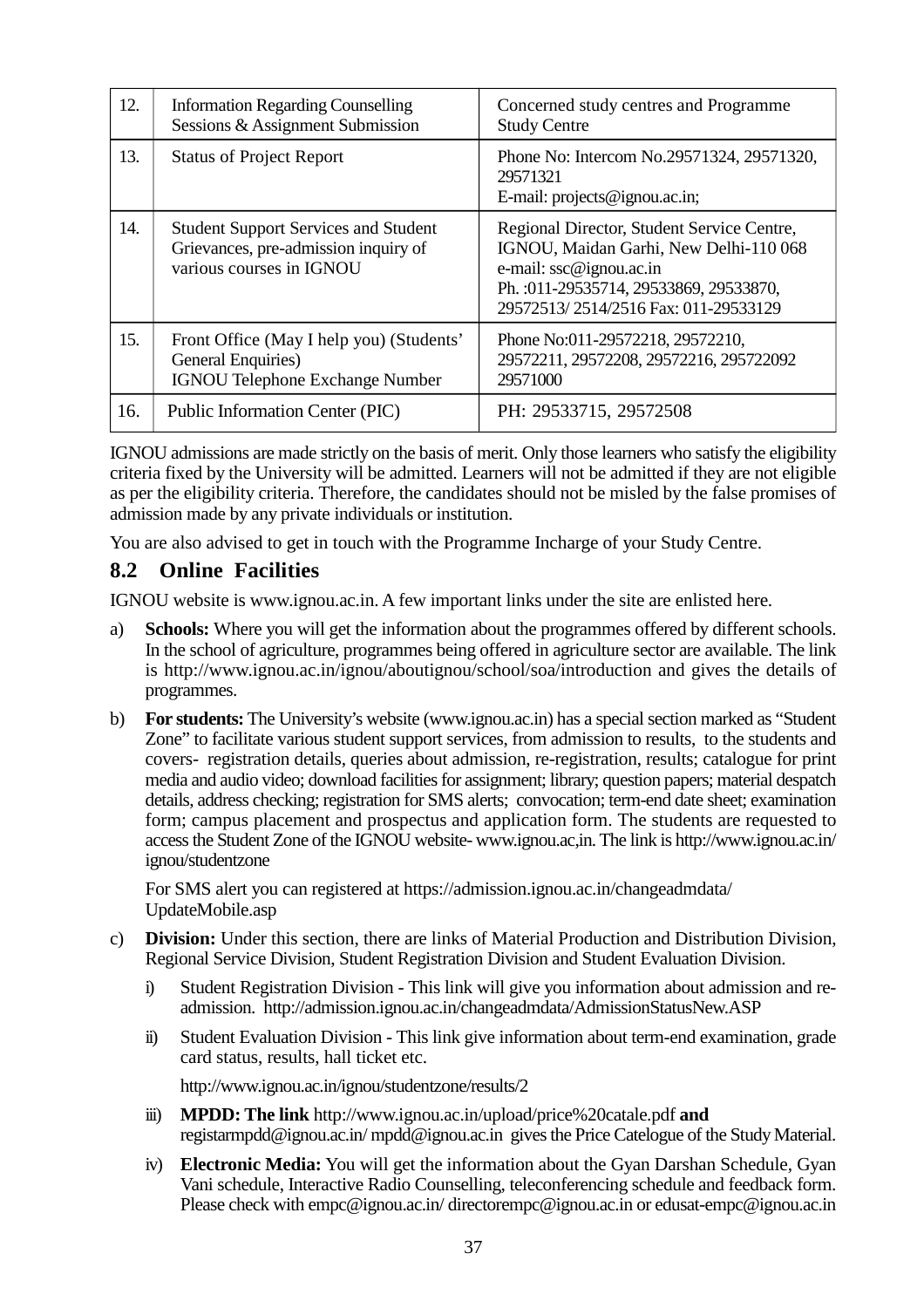## **8.3 List of Activated Programme Study Centres (PSCs)/Study Centres (SCs) for the Programme - Diploma in Dairy Technology (DDT)**

| SI.<br>No. | <b>IGNOU Regional Centre</b>                                                                                                                                                                                                                                  | <b>Contact Details of the Programme Study</b><br><b>Centres/Study Centres with their Code</b>                                                                                                                                                                                                                                |  |  |
|------------|---------------------------------------------------------------------------------------------------------------------------------------------------------------------------------------------------------------------------------------------------------------|------------------------------------------------------------------------------------------------------------------------------------------------------------------------------------------------------------------------------------------------------------------------------------------------------------------------------|--|--|
| 1.         | <b>SC/PSC under IGNOU Regional Centre, Ahmedabad</b>                                                                                                                                                                                                          |                                                                                                                                                                                                                                                                                                                              |  |  |
|            | <b>REGIONAL DIRECTOR</b><br>IGNOU REGIONAL CENTRE<br>OPP. NIRMA INSTT OF TECHNOLOGY<br>SARKHEJ-GANDHINAGAR<br>HIGHWAY, CHHARODI,<br>AHMEDABAD-382 481, GUJARAT<br>02717-242975-242976<br>02717-241579<br>02717-256458, 02717-241580<br>rcahmedbad@ignou.ac.in | <b>Anand/0984</b><br>Dr. Shivmurti Srivastav<br>Programme Incharge<br><b>IGNOU Programme Study Centre</b><br>A.D. Patel Institute of Technology<br>B/H IV Phase, GIDC, PO-Box 52, Vitthal<br>Udyog Nagar, New Vallabh Vidya Nagar,<br>Dist. Anand-388121, Gujarat<br>Tel.: 02692-233680<br>Email: ignou0984@ignougujarat.org |  |  |
| 2.         | <b>SC/PSC under IGNOU Regional Centre, Aizwal</b>                                                                                                                                                                                                             |                                                                                                                                                                                                                                                                                                                              |  |  |
|            | <b>REGIONAL DIRECTOR</b><br>IGNOU REGIONAL CENTRE<br>HOUSE NO. C-4/5R. HAUTLUANGA<br>BUILDING, UPPER REPUBLIC<br>AIZAWL-796001, MIZORAM<br>PH.OFF: 0389-2311693,2311692<br>: 0389-2311789<br><b>FAX</b><br>E-MAIL : reaizwal@ignou.ac.in                      | Aizwal/1921*<br>Dr. Daniel Chianghnuna<br>Programme Incharge<br><b>IGNOU Programme Study Centre</b><br>Directorate of Animal Husbandary &<br>Veterinary (Govt. of Mizoram)<br>Khatla, Dist. Aizwal, Aizwal-796 001,<br>Mizoram<br>Tel.: 0389-2334395, 2333847<br>Email: ignouazl_07@rediffmail.com<br>* Kept in abeyance     |  |  |
| 3.         | <b>SC/PSC under IGNOU Regional Centre, Aligarh</b>                                                                                                                                                                                                            |                                                                                                                                                                                                                                                                                                                              |  |  |
|            | REGIONAL DIRECTOR<br>IGNOU REGIONAL CENTRE<br>3/310, MARRIS ROAD<br>ALIGARH-202 001, UTTAR PRADESH<br>0571-2700120/2701365<br>0571-2402147<br>rcaligarah@ignou.ac.in                                                                                          | Agra/27112<br>Dr. Apoorva Behari Lal<br>Programme Incharge<br>IGNOU Programme Study Centre (27112)<br>Raja Balwant Singh College<br>Raja Balwant Singh Engineering Technical<br>Campus, Bichpuri, Agra-282 105, Uttar Pradesh<br>Tel.: 0562-2520075, 2858616, 2636675<br>Mob.: 9412166332,<br>Email: ablal20@rediffmail.com  |  |  |
| 4.         | <b>SC/PSC under IGNOU Regional Centre, Chandigarh</b>                                                                                                                                                                                                         |                                                                                                                                                                                                                                                                                                                              |  |  |
|            | REGIONAL DIRECTOR<br>IGNOU REGIONAL CENTRE<br>SCO 208, SECTOR-14<br>PANCHKULA-134 109, HAYRANA<br>0172-2590277, 2590278<br>0172-2590279<br>rcchandigarh@ignou.ac.in                                                                                           | Ropar/2235P<br><b>Mr. Harpreet Singh</b><br>Programme Incharge<br><b>IGNOU Programme Study Centre</b><br>Dairy Training & Extension Centre<br>Chatamali, Ropar, Dist. Ropar, Punjab<br>Tel.: 0160-2660300,<br>Mob. No.: 08283805640<br>Email: harpreetsingh122@yahoo.com                                                     |  |  |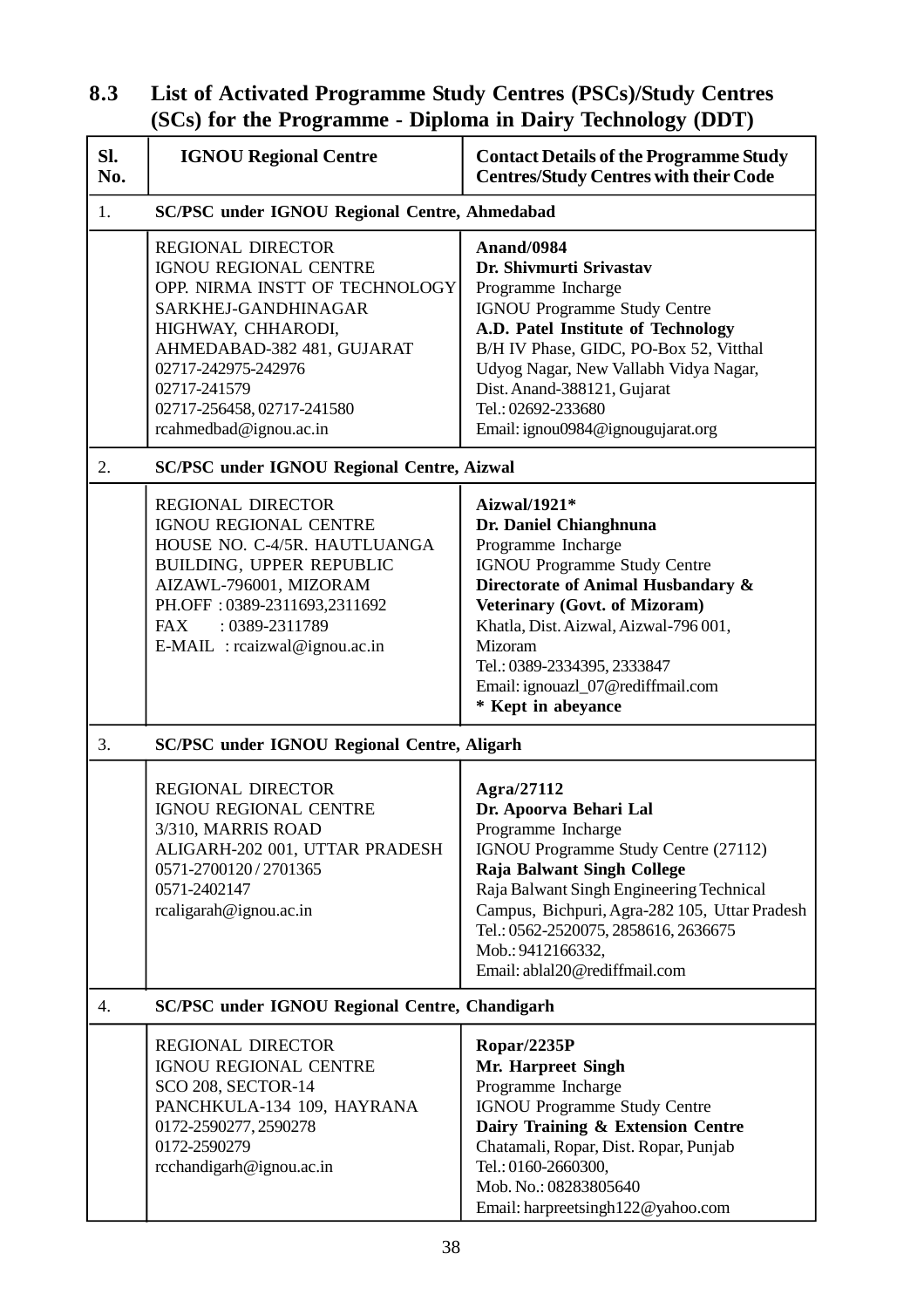| SI.<br>No. | <b>IGNOU Regional Centre</b>                                                                                                                                                                                                                                     | <b>Contact Details of the Programme Study</b><br><b>Centres/Study Centres with their Code</b>                                                                                                                                                                                                                                |  |  |  |  |  |  |
|------------|------------------------------------------------------------------------------------------------------------------------------------------------------------------------------------------------------------------------------------------------------------------|------------------------------------------------------------------------------------------------------------------------------------------------------------------------------------------------------------------------------------------------------------------------------------------------------------------------------|--|--|--|--|--|--|
| 5.         | <b>SC/PSC under IGNOU Regional Centre, Darbhanga</b>                                                                                                                                                                                                             |                                                                                                                                                                                                                                                                                                                              |  |  |  |  |  |  |
|            | <b>REGIONAL DIRECTOR</b><br>IGNOU REGIONAL CENTRE<br>LALIT NARAYAN MITHLA UNIV.<br>CAMPUS, KAMESHWARA NAGAR<br>DARBHANGA-846 004<br>NEAR CENTRAL BANK, BIHAR<br>06272-251833, 251318, 253719<br>rcdarbhanga@ignou.ac.in                                          | Sitamarhi/46019<br>Dr. Ram Eshwar Prasad<br>Programme Incharge,<br><b>IGNOU Programme Study Centre</b><br>Krishi Vigyan Kendra<br>Vill. & P.O. Balha, Madhusudan via Janakpur<br>Road, Pupari, Sitamarhi-843 320, Bihar<br>Tel.: 06228-313766                                                                                |  |  |  |  |  |  |
| 6.         | <b>SC/PSC under IGNOU Regional Centre, Dehradun</b>                                                                                                                                                                                                              |                                                                                                                                                                                                                                                                                                                              |  |  |  |  |  |  |
|            | <b>REGIONAL DIRECTOR</b><br><b>IGNOU REGIONAL CENTRE</b><br>NANOOR KHERA, TAPOVAN<br>RAIPUR ROAD, DEHRADUN-248 001<br>0135-2789205, 0135-2789200<br>0135-2789190<br>rcdehradun@ignou.ac.in                                                                       | Pant Nagar/3715<br>Dr. Vir Singh<br>Coordinator, IGNOU Study Centre<br>G.B. Pant University of Agriculture &<br><b>Technology</b><br>Pant Nagar, Dist. U. S. Nagar-263145,<br>Uttarakhand<br>Tel.: 05944-233579                                                                                                              |  |  |  |  |  |  |
| 7.         | <b>SC/PSC under IGNOU Regional Centre, Hyderabad</b>                                                                                                                                                                                                             |                                                                                                                                                                                                                                                                                                                              |  |  |  |  |  |  |
|            | <b>REGIONAL DIRECTOR</b><br>IGNOU REGIONAL CENTRE<br>PLOT NO 207, KAVURI HILLS<br>PHASE II, NEAR MADHAPUR PS,<br>JUBILEE HILLS (P.O.),<br>HYDERABAD-500 033<br><b>ANDHRA PRADESH</b><br>040-23117550-53<br>040-27152527, 040-23117554<br>rchyderabad@ignou.ac.in | Hyderabad/ 01112<br>Dr. B. Giri Prasad<br>Programme Incharge, IGNOU Programme<br><b>Study Centre</b><br><b>Vijaya Training Centre</b><br>The A.P. Dairy Development Co-operative<br><b>Federation Ltd</b><br>Lalapet, Hyderabad-500017,<br>Andhra Pradesh<br>Tel.: 040-27019851-856<br>Email: vijayatrainingcentre@gmail.com |  |  |  |  |  |  |
| 8.         | <b>SC/PSC under IGNOU Regional Centre, Jaipur</b>                                                                                                                                                                                                                |                                                                                                                                                                                                                                                                                                                              |  |  |  |  |  |  |
|            | REGIONAL DIRECTOR (I/C)<br>IGNOU REGIONAL CENTRE<br>70/79, SECTOR-7, PATEL MARG<br>MANSAROVAR,<br>JAIPUR-302 020, RAJASTHAN<br>0141-2785730/2785750<br>0141-2274292, 0141-2785763<br>0141-2784043<br>rcjaipur@ignou.ac.in                                        | (i) Jaipur (Durgapura)/2359P<br>Dr. Devendra Choudhary<br>Programme Incharge,<br><b>IGNOU Programme Study Centre</b><br>State Institute of Agriculture &<br>Management<br>Durgapura, Jaipur-302018,<br>Rajasthan<br>Tel.: 0141-2723408,<br>Email: davendra_2008@rediffmail.com                                               |  |  |  |  |  |  |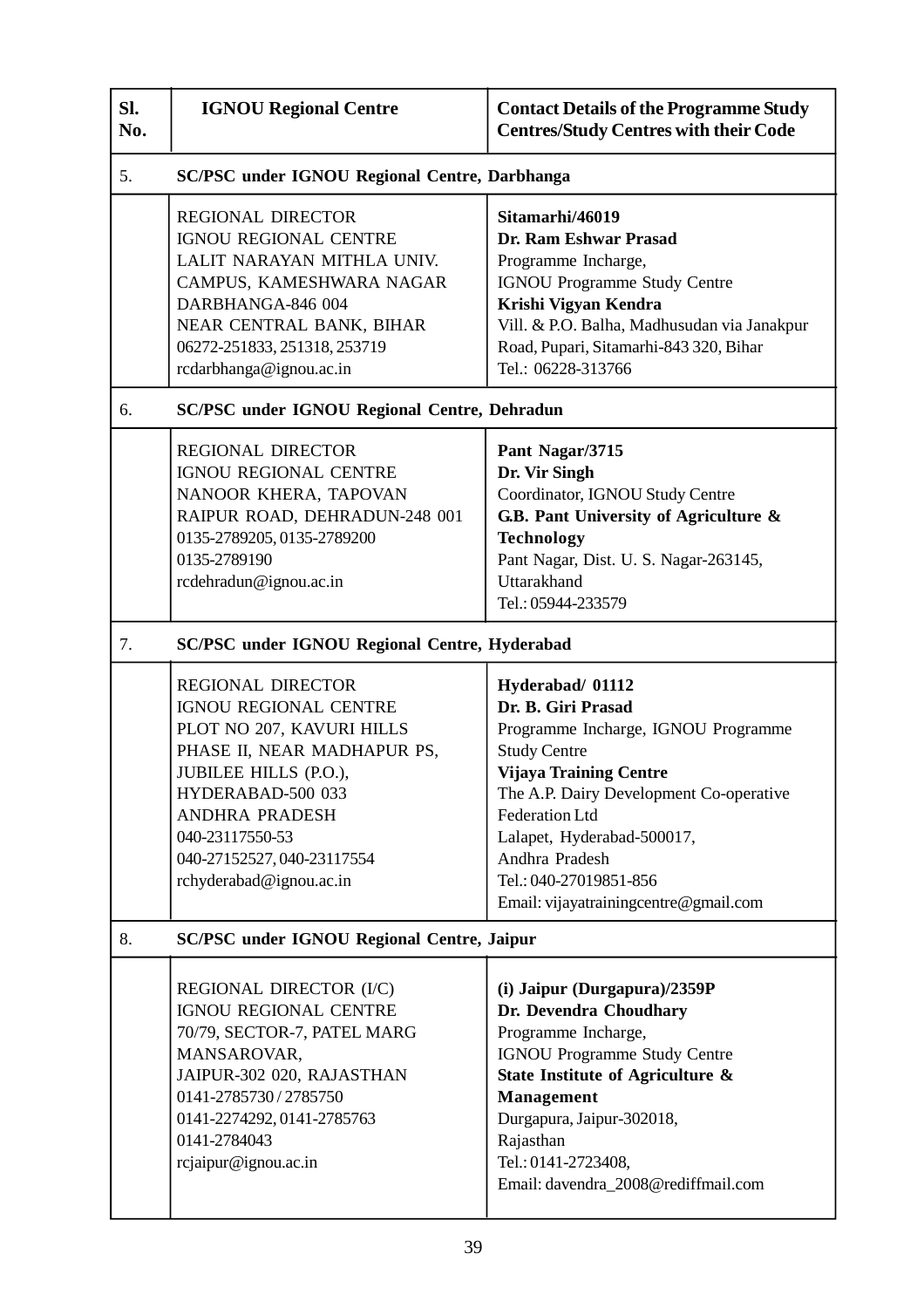| SI.<br>No. | <b>IGNOU Regional Centre</b>                                                                                                                                                                                                                    | <b>Contact Details of the Programme Study</b><br><b>Centres/Study Centres with their Code</b>                                                                                                                                                                                                                                                                                                                      |
|------------|-------------------------------------------------------------------------------------------------------------------------------------------------------------------------------------------------------------------------------------------------|--------------------------------------------------------------------------------------------------------------------------------------------------------------------------------------------------------------------------------------------------------------------------------------------------------------------------------------------------------------------------------------------------------------------|
|            |                                                                                                                                                                                                                                                 | (ii) Jaipur (Jobner)/23121P<br>Dr. S.R. Naga<br>Programme Incharge,<br><b>IGNOU Programme Study Centre</b><br>Sri Karan Narendra Agriculture University<br>Jobner, Jaipur-303329,<br>Rajasthan<br>Tel.: 01425-254039,<br>Email: info@sknau.ac.in                                                                                                                                                                   |
| 9.         | <b>SC/PSC under IGNOU Regional Centre, Jodhpur</b>                                                                                                                                                                                              |                                                                                                                                                                                                                                                                                                                                                                                                                    |
|            | <b>REGIONAL DIRECTOR</b><br>IGNOU REGIONAL CENTRE<br><b>EDUCATION &amp; WELFARE SOCIETY</b><br>CAMPUS, PAL LINK ROAD,<br><b>KAMLA NEHRU NAGAR</b><br>JODHPUR-342008 RAJASTHAN<br>PH.OFF: 0291-2012986, 2012987<br>E-MAIL: rcjodhpur@ignou.ac.in | Bikaner/88001<br>Dr. R. N. Kachwaha<br>Programme Incharge,<br><b>IGNOU Programme Study Centre</b><br>College of Veterinary & Animal Science<br>Rajasthan University of Veterinary & Animal<br>Sciences, Bikaner-334 001,<br>Rajasthan<br>Tel.: 0151-2543419                                                                                                                                                        |
| 10.        | <b>SC/PSC under IGNOU Regional Centre, Karnal</b>                                                                                                                                                                                               |                                                                                                                                                                                                                                                                                                                                                                                                                    |
|            | <b>REGIONAL DIRECTOR</b><br>IGNOU REGIONAL CENTRE<br><b>06 SUBHASH MARG</b><br><b>NEAR HOME GUARD OFFICE</b><br>KARNAL-132 001, HARYANA<br>0184-2271514/2260075<br>0184-2254621, 0184-2255738<br>rckarnal@ignou.ac.in                           | Karnal/1039P<br>Dr. G. R. Patil<br>Programme Incharge,<br><b>IGNOU Programme Study Centre</b><br><b>National Dairy Research Institute (NDRI)</b><br>Karnal-132 001, Haryana<br>Tel: 0184-2259007, 2254751,<br>M: 09466149003<br>Email: grpndri@yahoo.co.in                                                                                                                                                         |
| 11.        | <b>SC/PSC under IGNOU Regional Centre, Nagpur</b>                                                                                                                                                                                               |                                                                                                                                                                                                                                                                                                                                                                                                                    |
|            | <b>REGIONAL DIRECTOR</b><br>IGNOU REGIONAL CENTRE<br><b>GYAN VATIKA</b><br><b>14 HINDUSTAN COLONY</b><br><b>AMARAVATI ROAD</b><br>NAGPUR-440 033, MAHARASHTRA<br>0712-2536999, 2537999, 2538999,<br>rcnagpur@ignou.ac.in                        | $(i)$ Amravati/36025<br><b>Sh. Omshing Lalshing Shekhawat</b><br>Programme Incharge<br><b>IGNOU Programme Study Centre</b><br>Krishi Vigyan Kendra,<br>Durgapur (Badnera)<br>Dist. Amravati-444701,<br>Maharashtra<br>Tel.: 0721-2681430, Mob.: 08275217132<br>Email: olshekhawat@gmail.com<br>$(ii)$ Yavatmal/1648*<br>Dr. Shrikant Deorao Kalyankar<br>Programme Incharge<br><b>IGNOU Programme Study Centre</b> |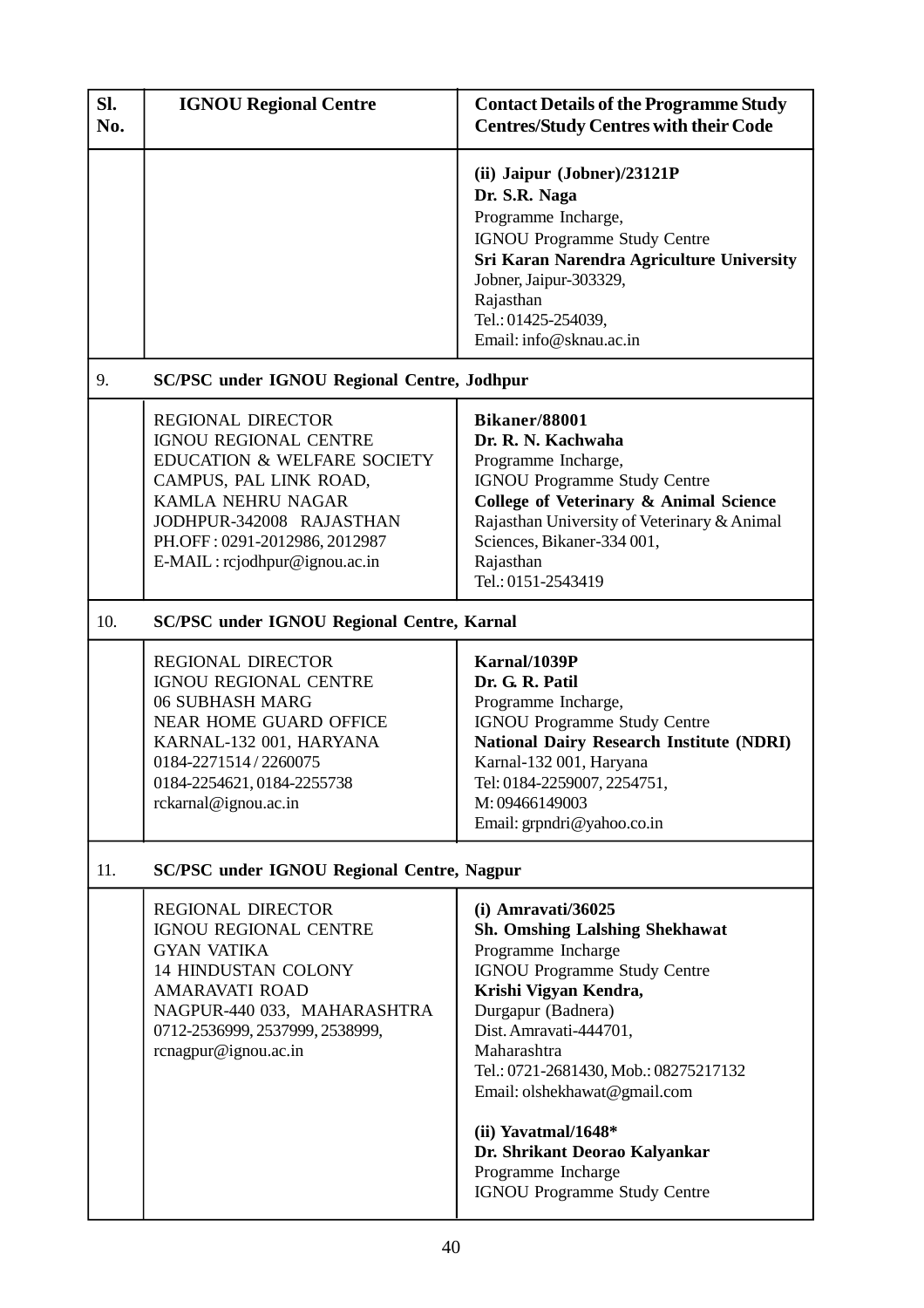| SI.<br>No. | <b>IGNOU Regional Centre</b>                                                                                                                                                              | <b>Contact Details of the Programme Study</b><br><b>Centres/Study Centres with their Code</b>                                                                                                                                                                                                                                          |  |  |  |  |
|------------|-------------------------------------------------------------------------------------------------------------------------------------------------------------------------------------------|----------------------------------------------------------------------------------------------------------------------------------------------------------------------------------------------------------------------------------------------------------------------------------------------------------------------------------------|--|--|--|--|
|            |                                                                                                                                                                                           | <b>College of Dairy Technology</b><br>At-Warud, Ta-Pusad, PO-Moha,<br>Dist. Yavatmal-445 200,<br>Maharashtra<br>Tel.: 07233-247268<br>* Not Active                                                                                                                                                                                     |  |  |  |  |
|            |                                                                                                                                                                                           | $(iii)$ Parbhni/1663*<br><b>Dr. Pawar Vasant</b><br>Programme Incharge<br><b>IGNOU Programme Study Centre</b><br><b>Marathwada Agriculture University</b><br>Dept. of Animal Products Technology<br>College of Food Technology<br>Parbhani-431403, Maharashtra<br>Tel.: 02452-223801,<br>E-mail: olshekhawat@gmail.com<br>* Not Active |  |  |  |  |
| 12.        | <b>SC/PSC under National Capital Region of Delhi (NCR, Delhi)</b>                                                                                                                         |                                                                                                                                                                                                                                                                                                                                        |  |  |  |  |
|            | <b>REGIONAL DIRECTOR</b><br>IGNOU REGIONAL CENTRE<br>C-53 SECTOR 62<br><b>INSTITUTIONAL AREA</b><br>NOIDA-201 305, UTTAR PRADESH<br>0120-2405012, 2405013, 2405014<br>rcnoida@ignou.ac.in | (i) Baraut, Baghpat/27120P<br>Dr. Devesh Gupta<br>Programme Incharge<br><b>IGNOU Programme Study Centre</b><br>J. V. (PG) College,<br>Baraut, Distt. Baghpat-250 611 (U.P.)<br>Tel.: 01234-262130, 252211<br>Email: ignou3927120@rediffmail.com                                                                                        |  |  |  |  |
|            |                                                                                                                                                                                           | (ii) NOIDA/39018P<br>Mr. Prashant Tripathi,<br>Programme Incharge,<br><b>IGNOU Programme Study Centre</b><br><b>Academy of Dairy Skill Development</b><br>Unit of Suruchi Consultants,<br>C-49, NOIDA Sec.-65,<br>Dist. G.B.Nagar, (U.P.)<br>Tel. +91-0120-4320845,<br>Email: dairybusiness01@gmail.com                                |  |  |  |  |
| 13.        | <b>SC/PSC under IGNOU Regional Centre, Port Blair</b>                                                                                                                                     |                                                                                                                                                                                                                                                                                                                                        |  |  |  |  |
|            | REGIONAL DIRECTOR (I/C)<br>IGNOU REGIONAL CENTRE<br>JNRM CAMPUS, PORT BLAIR-744 104<br>ANDAMAN & NICOBAR ISLANDS<br>03192-242888<br>03192-230111<br>rcportblair@ignou.ac.in               | Portblair/0209*<br>Dr. S. K. Zamir Ahmed<br>Programme Incharge,<br><b>IGNOU Programme Study Centre</b><br>Central Agricultural Research Institute,<br>Garachama, PO No.-181 Port Blair-744101,<br>A&N Islands<br>Ph. 03192-250436, 250340<br>* Not active                                                                              |  |  |  |  |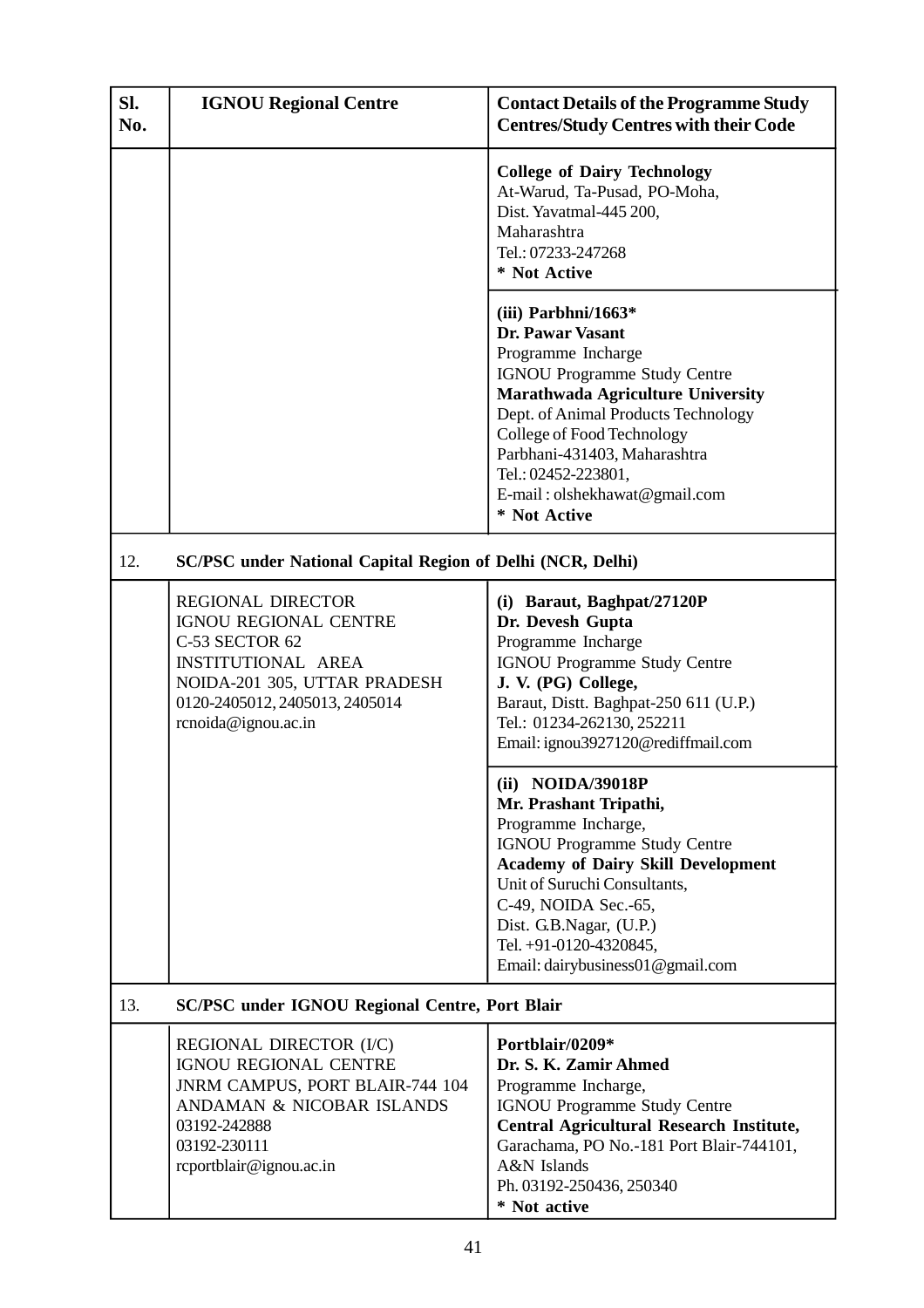| SI.<br>No. | <b>IGNOU Regional Centre</b>                                                                                                                                                                                                      | <b>Contact Details of the Programme Study</b><br><b>Centres/Study Centres with their Code</b>                                                                                                                                                                                                                                     |  |  |  |  |  |  |
|------------|-----------------------------------------------------------------------------------------------------------------------------------------------------------------------------------------------------------------------------------|-----------------------------------------------------------------------------------------------------------------------------------------------------------------------------------------------------------------------------------------------------------------------------------------------------------------------------------|--|--|--|--|--|--|
| 14.        | <b>SC/PSC under IGNOU Regional Centre, Pune</b>                                                                                                                                                                                   |                                                                                                                                                                                                                                                                                                                                   |  |  |  |  |  |  |
|            | <b>REGIONAL DIRECTOR</b><br>IGNOU REGIONAL CENTRE<br>MSFC BUILDING, 1ST FLOOR<br>270, SENAPATI BAPAT ROAD<br>PUNE-411 016,<br><b>MAHARASHTRA</b><br>020-25671867 / 25651321<br>020-25880091<br>020-25671864<br>rcpune@ignou.ac.in | $(i)$ Baramati/1693<br>Mr. Balkrishna Pendharkar<br>Programme Incharge<br><b>IGNOU Programme Study Centre</b><br>Vidya Pratishtan's School of Biotechnology<br>Vidya Nagri, Bhagwan Road, Baramati,<br>Tal. Baramati, Dist. Pune-413133,<br>Maharashtra<br>Tel.: 02112-239385, E-mail:<br>ignou1693@gmail.com                     |  |  |  |  |  |  |
|            |                                                                                                                                                                                                                                   | (ii) Aurangabad/1610<br>Dr. Vanmare<br>Coordinator,<br><b>IGNOU Study Centre</b><br><b>Vivekanand Arts Sardar Dalipsingh</b><br>Commerce & Science College,<br>Aurangabad-431005,<br>Maharashtra<br>Tel.: 0240-2376799,<br>Email: ignou1610@gmail.com                                                                             |  |  |  |  |  |  |
| 15.        | <b>SC/PSC under IGNOU Regional Centre, Ranchi</b>                                                                                                                                                                                 |                                                                                                                                                                                                                                                                                                                                   |  |  |  |  |  |  |
|            | <b>REGIONAL DIRECTOR</b><br><b>IGNOU REGIONAL CENTRE</b><br>457/A, ASHOK NAGAR<br>RANCHI-834 022, JHARKHAND<br>0651-2244688 / 2244699<br>0651-2244677<br>0651-2244400<br>rcranchi@ignou.ac.in                                     | <b>Ranchi /32023P</b><br>Mr. Ravindra Kumar Sinha<br>Programme Incharge,<br><b>IGNOU Programme Study Centre</b><br><b>Training and Extension Institute</b><br>Dairy Department, Sector-II<br>Dhurwa, Ranchi-834004, Jharkhand<br>Ph. 0651-2441355, Mob.: 09431161195<br>Email: ftcranchi@gmail.com,<br>ravindra.sinha48@gmail.com |  |  |  |  |  |  |
| 16.        | <b>SC/PSC under IGNOU Regional Centre, Shillong</b>                                                                                                                                                                               |                                                                                                                                                                                                                                                                                                                                   |  |  |  |  |  |  |
|            | REGIONAL DIRECTOR (I/C)<br>IGNOU REGIONAL CENTRE<br>SUNNY LODGE, NONGTHYMMI<br>NONGSHILLIANG,<br>SHILLONG-793 014, MEGHALAYA<br>0364-2521117, 2521271, 2252252<br>rcshillong@ignou.ac.in                                          | Barapani/1860<br>Dr. A. K. Tripathi<br>Programme Incharge,<br><b>IGNOU Programme Study Centre</b><br><b>ICAR Research Complex for NEH Region</b><br>Umroi Road, Umiam, Dist. Ribhoi,<br>Barapani-793103, Meghalaya                                                                                                                |  |  |  |  |  |  |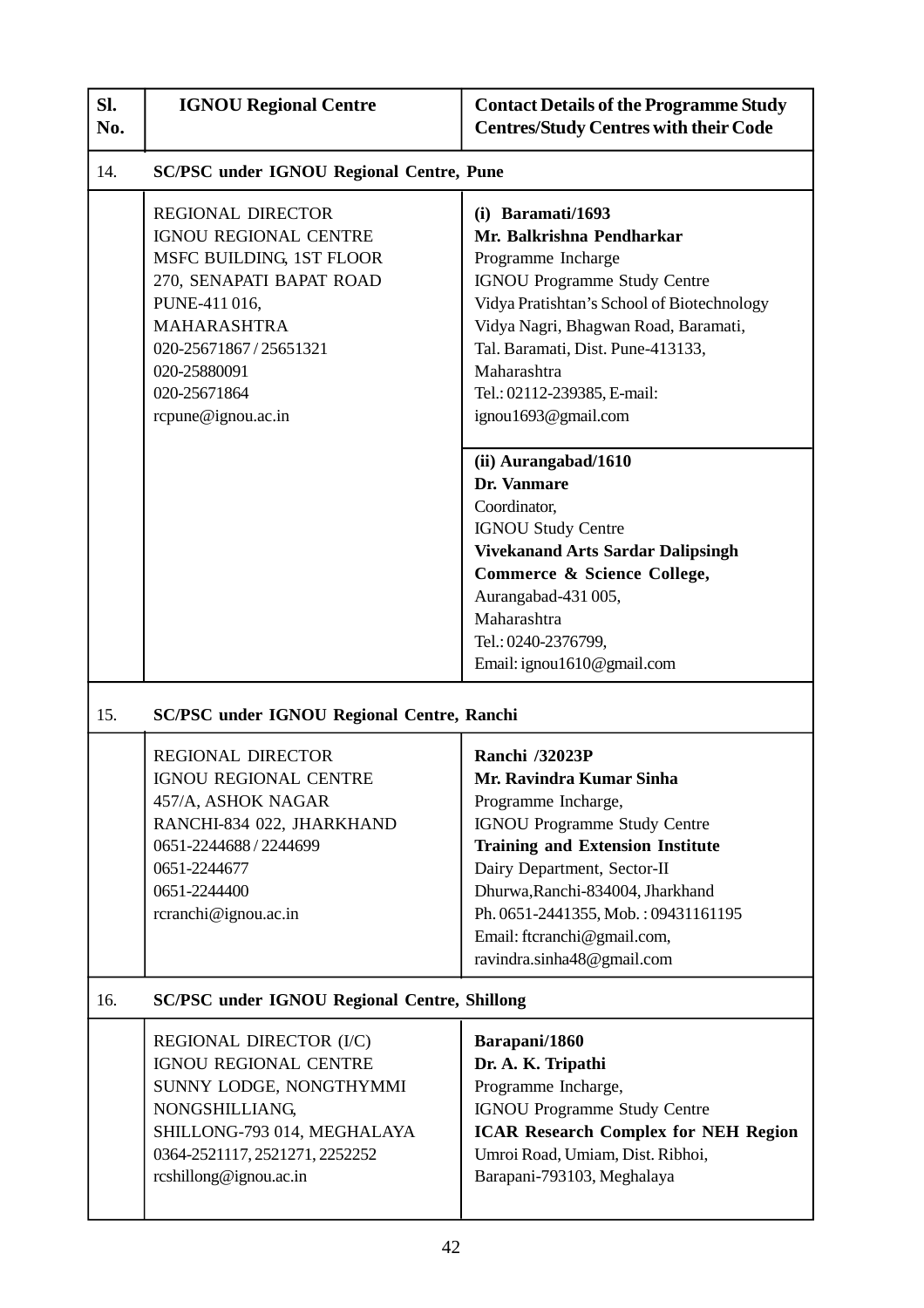| SI.<br>No. | <b>IGNOU Regional Centre</b>                                                                                                                                                                                              | <b>Contact Details of the Programme Study</b><br><b>Centres/Study Centres with their Code</b>                                                                                                                                                                                                                                                                                                                                                                                                                                                                                                      |  |  |  |  |  |  |
|------------|---------------------------------------------------------------------------------------------------------------------------------------------------------------------------------------------------------------------------|----------------------------------------------------------------------------------------------------------------------------------------------------------------------------------------------------------------------------------------------------------------------------------------------------------------------------------------------------------------------------------------------------------------------------------------------------------------------------------------------------------------------------------------------------------------------------------------------------|--|--|--|--|--|--|
| 17.        | <b>SC/PSC under IGNOU Regional Centre, Shimla</b>                                                                                                                                                                         |                                                                                                                                                                                                                                                                                                                                                                                                                                                                                                                                                                                                    |  |  |  |  |  |  |
|            | REGIONAL DIRECTOR (I/C)<br>IGNOU REGIONAL CENTRE<br>CHAUHAN NIWAS BUILDING,<br><b>KHALINI</b><br>SHIMLA-171 002,<br><b>HIMACHAL PRADESH</b><br>0177-2624612/2624613<br>0177-2620125, 0177-2624611<br>rcshimla@ignou.ac.in | Shimla/1139*<br><b>Sh. Ashwani Kumar Thakur</b><br>Programme Incharge,<br><b>IGNOU Programme Study Centre</b><br>H. P. State Co-op. Milk Producers<br><b>Federation Ltd.</b><br>Totu, Shimla -171011, Himachal Pradesh<br>Tel.: 0177-2837179<br>* Kept in abeyance.                                                                                                                                                                                                                                                                                                                                |  |  |  |  |  |  |
| 18.        | <b>SC/PSC under IGNOU Regional Centre, Varanasi</b>                                                                                                                                                                       |                                                                                                                                                                                                                                                                                                                                                                                                                                                                                                                                                                                                    |  |  |  |  |  |  |
|            | <b>REGIONAL DIRECTOR</b><br>IGNOU REGIONAL CENTRE<br>GANDHI BHAWAN, B.H.U. CAMPUS<br>VARANASI-221005, UTTAR PRADESH<br>0542-2368022/2368622<br>0522-2364893<br>0542-2369629<br>rcvaranasi@ignou.ac.in                     | $(i)$ Allahabad/27154P<br>Dr. Wilson Kispotta<br>Programme Incharge,<br>IGNOU Prog. Study Centre<br><b>Allahabad Agricultural Institute</b><br>(Deemed Univ.)<br>Naini, Allahabad-211007, Uttar Pradesh<br>Tel.: 0532-2684317,<br>Email: ignou27154@gmail.com<br>(ii) Varanasi/48003P<br>Dr. Dinesh Chandra Rai<br>Programme Incharge,<br>IGNOU Prog. Study Centre<br>Dept. of Animal Husbandry & Dairying,<br><b>Institute of Agricultural Sciences</b><br><b>Banaras Hindu University (BHU)</b><br>Varanasi-221005, Uttar Pradesh<br>Tel.: 0542-6701774, 2368583<br>Email: pscvns48003@gmail.com |  |  |  |  |  |  |
| 19.        | <b>SC/PSC under IGNOU Regional Centre, Vijaywada</b>                                                                                                                                                                      |                                                                                                                                                                                                                                                                                                                                                                                                                                                                                                                                                                                                    |  |  |  |  |  |  |
|            | REGIONAL DIRECTOR<br>IGNOU REGIONAL CENTRE<br>#9-76-18, 1ST FLOOR,<br>S.K.P.V.V. HINDU HIGH SCHOOL,<br>KOTHAPET, VIJAYWADA-520 001,<br><b>ANDHRA PRADESH</b><br>0866-2565253/2565959<br>rcvijayawada@ignou.ac.in          | $(i)$ Guntur/33021P<br>Dr. K. Basava Punnaiah<br>Prog. Incharge, IGNOU Prog. Study Centre<br><b>Sangam Dairy</b><br>Vadlamudi Village, Dist. Guntur-522213, (A.P.)<br>Tel.: 08644-258281-85,<br>E: sangamdairy@gmail.com<br>(ii) Tirupati/SC-33029<br>Dr. P. Bhaskarudu<br>Coordinator, IGNOU Study Centre (SC-33029)<br>Sri Venkateswara Arts College,<br>Tirupati-517502, Dist. Chittoor, (A.P.)<br>Tel.: 0877-2264602,<br>Email: bhaskarudu1964@yahoo.co.in                                                                                                                                     |  |  |  |  |  |  |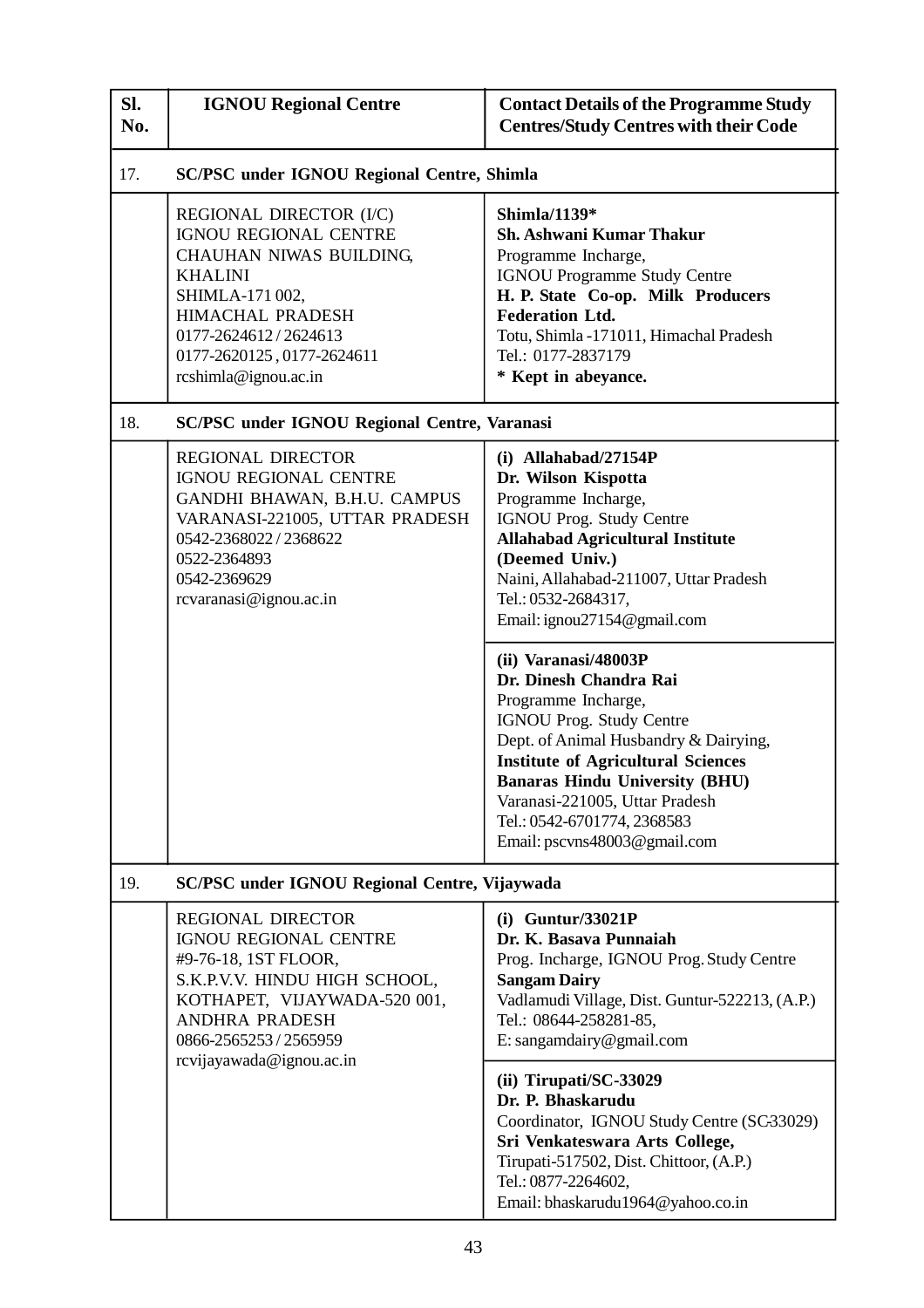| SI.<br>No. | <b>IGNOU Regional Centre</b>                                                                                                                                                                                                                        | <b>Contact Details of the Programme Study</b><br><b>Centres/Study Centres with their Code</b>                                                                                                                                                                                |  |  |
|------------|-----------------------------------------------------------------------------------------------------------------------------------------------------------------------------------------------------------------------------------------------------|------------------------------------------------------------------------------------------------------------------------------------------------------------------------------------------------------------------------------------------------------------------------------|--|--|
| 20.        | SC/PSC under IGNOU Regional Centre, Visakhapatnam                                                                                                                                                                                                   |                                                                                                                                                                                                                                                                              |  |  |
|            | REGIONAL DIRECTOR (I/C)<br><b>IGNOU REGIONAL CENTRE</b><br>2ND FLOOR, VUDA COMPLEX,<br>USHODAYA JUNCTION,<br>SECTOR 12, MVP COLONY COMPLEX,<br>VISAKHAPATNAM-530017,<br>ANDHRA PRADESH<br>0891-2511200, 0891-2511300<br>rcvisakhapatnam@ignou.ac.in | Visakhapatnam/84003P<br>Mr. Pandia Raj<br>Programme Incharge,<br><b>IGNOU Programme Study Centre</b><br>The Visakha Dairy Training Centre<br>Ramalakshmipuram, Chinnagadili,<br>Viskahapatnam-530 040, Andhra Pradesh<br>Mob.: 9963553824,<br>Email: pandiaraj.vet@gmail.com |  |  |

**\* Kept in abeyance/Non-active**

**Website links:**

**IGNOU website: http://www.ignou.ac.in/ IGNOU Regional Centres' website: http://www.ignou.ac.in/ignou/aboutignou/regional/website Whom to contact for what: http://www.ignou.ac.in/ignou/aboutignou/division/sed/activities/detail/163**

#### **8.4 Some Forms for Your Use**

In this section we are enclosing the samples of some forms, which are useful to you. Whenever you have to correspond with the University, please get the photocopy of the relevant form, fill it carefully and send as per instructions therein. The detailed instructions for all these forms are provided in this programme guide in different sections. The following forms are enclosed.

| Appendix I.    |       | Sample Form for Change/Correction of Address             |
|----------------|-------|----------------------------------------------------------|
| Appendix       | Ш.    | Sample Form for Non-receipt of Materials & Assignments   |
| Appendix III.  |       | Sample Form for Term-end Theory Examination              |
| Appendix IV.   |       | Sample Form for Early Declaration of Result              |
| Appendix V.    |       | Sample Form for Re-evaluation of Answer Scripts          |
| Appendix VI.   |       | Sample Form for Improvement in Division/Class            |
| Appendix VII.  |       | Sample Form for Obtaining Photocopy of the Answer Script |
| Appendix VIII. |       | Re-admission Form                                        |
| Appendix IX.   |       | Sample Form for Issue of Official Transcript             |
| Appendix X.    |       | Sample Form for Issue of Provisional Certificate         |
| Appendix XI.   |       | Sample Form for Issue of Migration Certificate           |
| Appendix       | XII.  | Sample Form for obtaining Duplicate Grade Card/Marksheet |
| Appendix       | XIII. | Evaluation Form No.1 to 3                                |
|                |       |                                                          |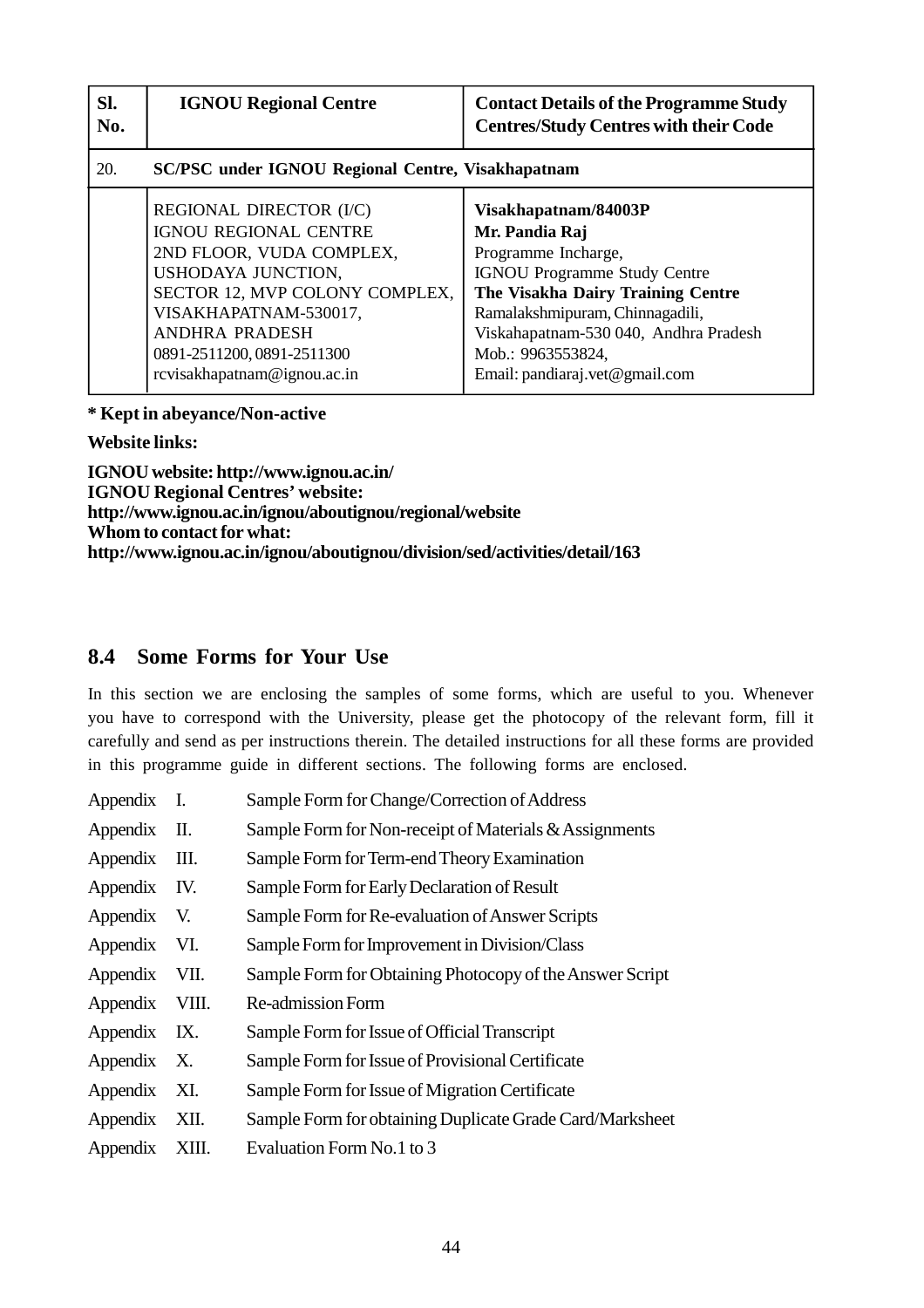Date: \_\_\_\_\_\_\_\_\_\_



#### **INDIRA GANDHI NATIONAL OPEN UNIVERSITY Application for Change of Address/Correction of Name**

*Please tick the appropriate box:*

To Change/Correction of Address

Correction of Name

Registrar, SRD IGNOU, Maidan Garhi New Delhi-110 068.

#### **THROUGH CONCERNED REGIONAL DIRECTOR**

Enrolment No ..................................................... Programme ........................................................

Name (in caps)...........................................................................................................................................

#### **1. DETAILS FOR CHANGE/CORRECTION OF MAILING ADDRESS**

|       | <b>New Address</b> | <b>Old Address</b>       |  |  |  |  |  |
|-------|--------------------|--------------------------|--|--|--|--|--|
|       |                    |                          |  |  |  |  |  |
| City  | Pin                | Pin<br>$\mathcal{C}$ ity |  |  |  |  |  |
| State |                    | State                    |  |  |  |  |  |

#### **2. CORRECTION OF NAME**

(*For correction in the spelling of name please attach an attested photocopy of 10th class Certificate)*

Name as recorded ................................................................................... (In CAPITAL LETTERS) Correct Name .......................................................................................... (In CAPITAL LETTERS)

Signature of Student

Phone/Mobile Number

\_\_\_\_\_\_\_\_\_\_\_\_\_\_\_\_\_\_\_\_\_\_\_\_\_\_\_\_\_\_\_\_\_\_\_\_\_\_\_\_\_\_\_\_\_

#### **FOR OFFICE USE**

CONTROL NUMBER .................................... LOTNO........................... DATE .............................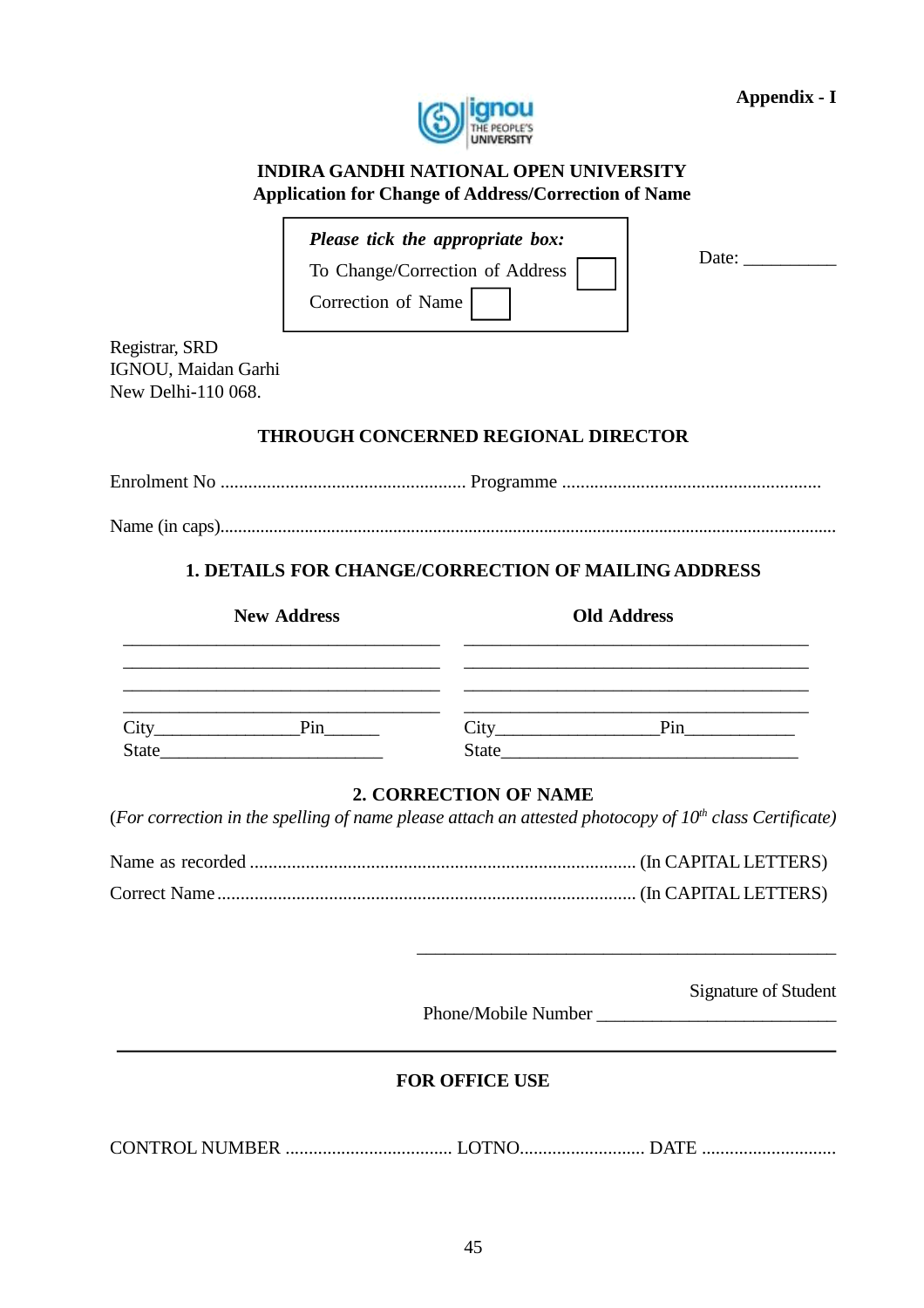## To

The Regional Director (concerned)

## **SUBJECT : NON-RECEIPT OF STUDY MATERIAL/ASSIGNMENT**

| Enrolment No. |  |  |  |  |                 |  |
|---------------|--|--|--|--|-----------------|--|
| Programme     |  |  |  |  | Medium of Study |  |

I have not received the Study Material / Assignments in respect of the following :

| Sl.No. | <b>Course Code</b> | <b>Blocks</b> | <b>Assignments</b> |
|--------|--------------------|---------------|--------------------|
|        |                    |               |                    |
|        |                    |               |                    |
|        |                    |               |                    |
|        |                    |               |                    |
|        |                    |               |                    |
|        |                    |               |                    |

I have remitted all the dues towards the course fee and there is NO CHANGE in my address given as follows :

#### **For Office Use**

Date of despatch of study material/assignments to students (You are advised to use the photocopy of this proforma) B-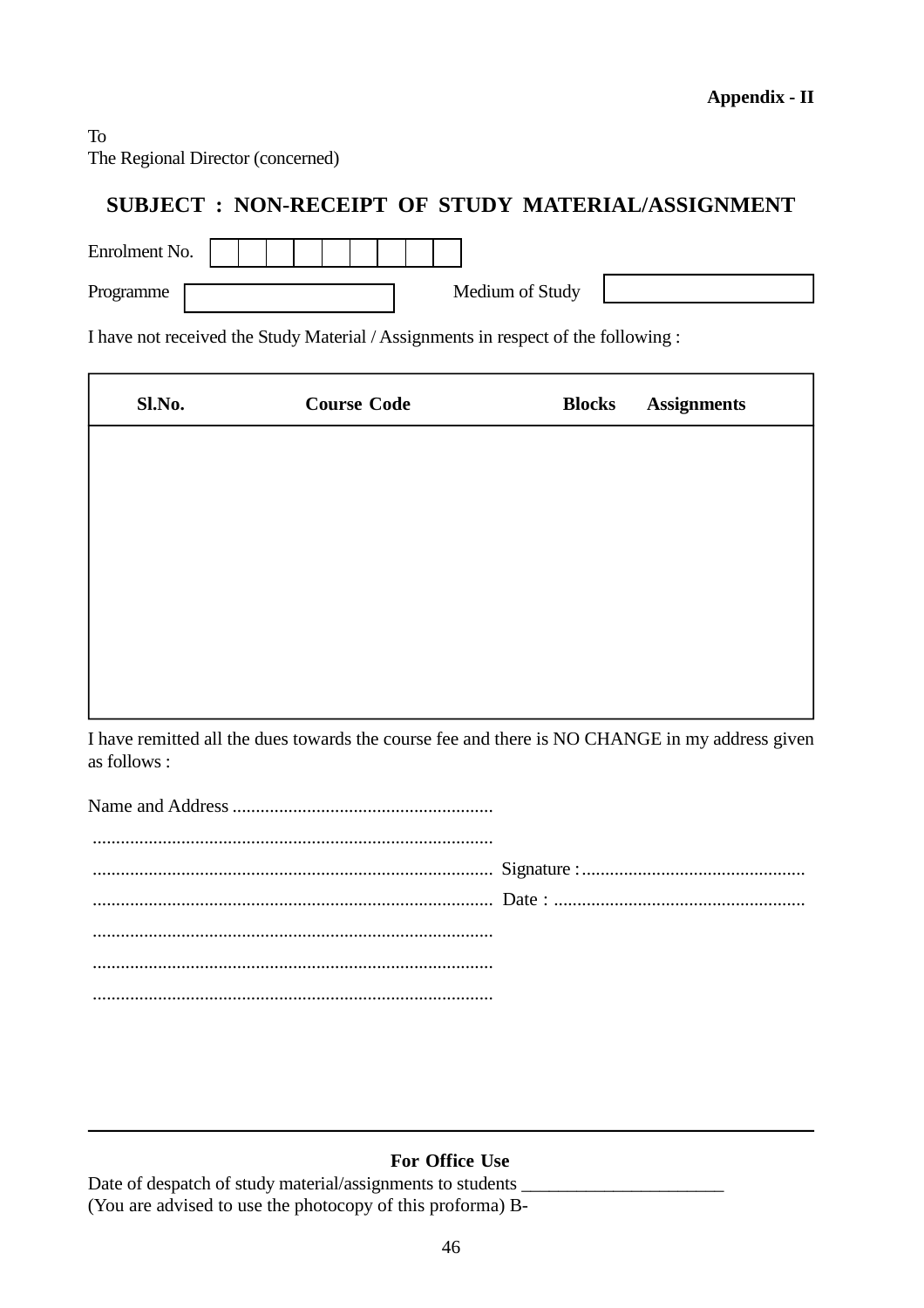**Appendix - III**

|                                                 |                                                                                                                                                                                                                                                                                                    | INDIRA GANDHI NATIONAL OPEN UNIVERSITY                                                                                                                                                                                                                                                        | <b>EXAM FORM</b> |
|-------------------------------------------------|----------------------------------------------------------------------------------------------------------------------------------------------------------------------------------------------------------------------------------------------------------------------------------------------------|-----------------------------------------------------------------------------------------------------------------------------------------------------------------------------------------------------------------------------------------------------------------------------------------------|------------------|
| nou<br><b>JNIVERSITY</b>                        | <b>STUDENT EVALUATION DIVISION</b><br><b>MAIDAN GARHI, NEW DELHI-110 068</b>                                                                                                                                                                                                                       |                                                                                                                                                                                                                                                                                               | Serial<br>No.    |
|                                                 | TERM-END EXAM JUNE / DECEMBER - 201                                                                                                                                                                                                                                                                |                                                                                                                                                                                                                                                                                               | Control No.      |
| <b>INSTRUCTIONS</b><br> 0                       | 1. Please submit your exam form at the concerned Regional Centre under which your examination centre falls.<br>2. Write in CAPITAL LETTERS only within the box without touching the lines as shown in the sample below.<br>$1 2 3 4 5 6 7 8 9 A B C D E F G H I J K L M N G P Q R S T U V W X Y Z$ |                                                                                                                                                                                                                                                                                               |                  |
| <b>Programme Code</b>                           | <b>Regional Centre Code</b>                                                                                                                                                                                                                                                                        | <b>Study Centre</b><br>Code                                                                                                                                                                                                                                                                   |                  |
| <b>Enrolment No.</b>                            |                                                                                                                                                                                                                                                                                                    | <b>Exam Centre Code</b><br>(Where you wish to appear in Exam)                                                                                                                                                                                                                                 |                  |
|                                                 | Name of the Candidate: (Leave one box empty between First Name, Middle Name and Surname)                                                                                                                                                                                                           |                                                                                                                                                                                                                                                                                               |                  |
|                                                 |                                                                                                                                                                                                                                                                                                    |                                                                                                                                                                                                                                                                                               |                  |
|                                                 |                                                                                                                                                                                                                                                                                                    | Address for Co0rrespondence (Do not give Post Box No. Leave box blank between each unit of address like House No., Street Name, PO, etc.                                                                                                                                                      |                  |
|                                                 |                                                                                                                                                                                                                                                                                                    |                                                                                                                                                                                                                                                                                               |                  |
|                                                 |                                                                                                                                                                                                                                                                                                    |                                                                                                                                                                                                                                                                                               |                  |
| City                                            |                                                                                                                                                                                                                                                                                                    | <b>District</b>                                                                                                                                                                                                                                                                               |                  |
|                                                 |                                                                                                                                                                                                                                                                                                    |                                                                                                                                                                                                                                                                                               |                  |
| <b>State</b>                                    |                                                                                                                                                                                                                                                                                                    |                                                                                                                                                                                                                                                                                               | <b>Pin Code</b>  |
|                                                 |                                                                                                                                                                                                                                                                                                    |                                                                                                                                                                                                                                                                                               |                  |
| MOBILE NO.                                      |                                                                                                                                                                                                                                                                                                    |                                                                                                                                                                                                                                                                                               |                  |
|                                                 |                                                                                                                                                                                                                                                                                                    |                                                                                                                                                                                                                                                                                               |                  |
| <b>COURSE OPTION:</b>                           |                                                                                                                                                                                                                                                                                                    |                                                                                                                                                                                                                                                                                               |                  |
|                                                 |                                                                                                                                                                                                                                                                                                    | Course codes for which appearing for the first time OR failed in the earlier TEEs including Practical Courses for BCA, MCA, BIT/ADIT/ PGDLAN/BLIS<br>Programmes FEE @ Rs. 60/- PER COURSE (Demand draft in favour of IGNOU and payable at Regional Centre under which your exam centre falls. |                  |
| S.No.<br>Course Code                            |                                                                                                                                                                                                                                                                                                    | <b>Course Code</b><br>S.No.                                                                                                                                                                                                                                                                   |                  |
| 1.                                              |                                                                                                                                                                                                                                                                                                    | 9.                                                                                                                                                                                                                                                                                            |                  |
| 2                                               |                                                                                                                                                                                                                                                                                                    | 10.                                                                                                                                                                                                                                                                                           |                  |
| 3.                                              |                                                                                                                                                                                                                                                                                                    | <b>AU</b>                                                                                                                                                                                                                                                                                     |                  |
| 4.                                              |                                                                                                                                                                                                                                                                                                    | 12.                                                                                                                                                                                                                                                                                           |                  |
| 5.                                              |                                                                                                                                                                                                                                                                                                    | 13.                                                                                                                                                                                                                                                                                           |                  |
| 6.                                              |                                                                                                                                                                                                                                                                                                    | 14.                                                                                                                                                                                                                                                                                           |                  |
| 7.                                              |                                                                                                                                                                                                                                                                                                    | 15.                                                                                                                                                                                                                                                                                           |                  |
|                                                 |                                                                                                                                                                                                                                                                                                    |                                                                                                                                                                                                                                                                                               |                  |
| 8.                                              |                                                                                                                                                                                                                                                                                                    | 16.                                                                                                                                                                                                                                                                                           |                  |
|                                                 | FEE DETAILS (Please write your Name & Enrolment No. at the back of the Draft)                                                                                                                                                                                                                      |                                                                                                                                                                                                                                                                                               |                  |
| Total No. of                                    | <b>Total Amount</b>                                                                                                                                                                                                                                                                                | 1. Draft No.                                                                                                                                                                                                                                                                                  |                  |
| Courses<br>$x \overline{z}$ 60                  |                                                                                                                                                                                                                                                                                                    | Amount                                                                                                                                                                                                                                                                                        |                  |
| <b>Practical Courses</b><br>$x \overline{z}$ 60 |                                                                                                                                                                                                                                                                                                    | 2. Draft No.                                                                                                                                                                                                                                                                                  |                  |
| Late Fee                                        |                                                                                                                                                                                                                                                                                                    | Amount                                                                                                                                                                                                                                                                                        |                  |
| <b>TOTAL</b>                                    |                                                                                                                                                                                                                                                                                                    | <b>Date</b>                                                                                                                                                                                                                                                                                   |                  |
| SIGNATURE OF THE STUDENT                        |                                                                                                                                                                                                                                                                                                    | <b>Issuing Branch</b> -                                                                                                                                                                                                                                                                       |                  |
| (within the Box only)                           |                                                                                                                                                                                                                                                                                                    | Payable at (Regional Centre under<br>which your exam centre falls)                                                                                                                                                                                                                            |                  |
| <b>ISSUING BANK</b>                             |                                                                                                                                                                                                                                                                                                    |                                                                                                                                                                                                                                                                                               |                  |
|                                                 |                                                                                                                                                                                                                                                                                                    |                                                                                                                                                                                                                                                                                               |                  |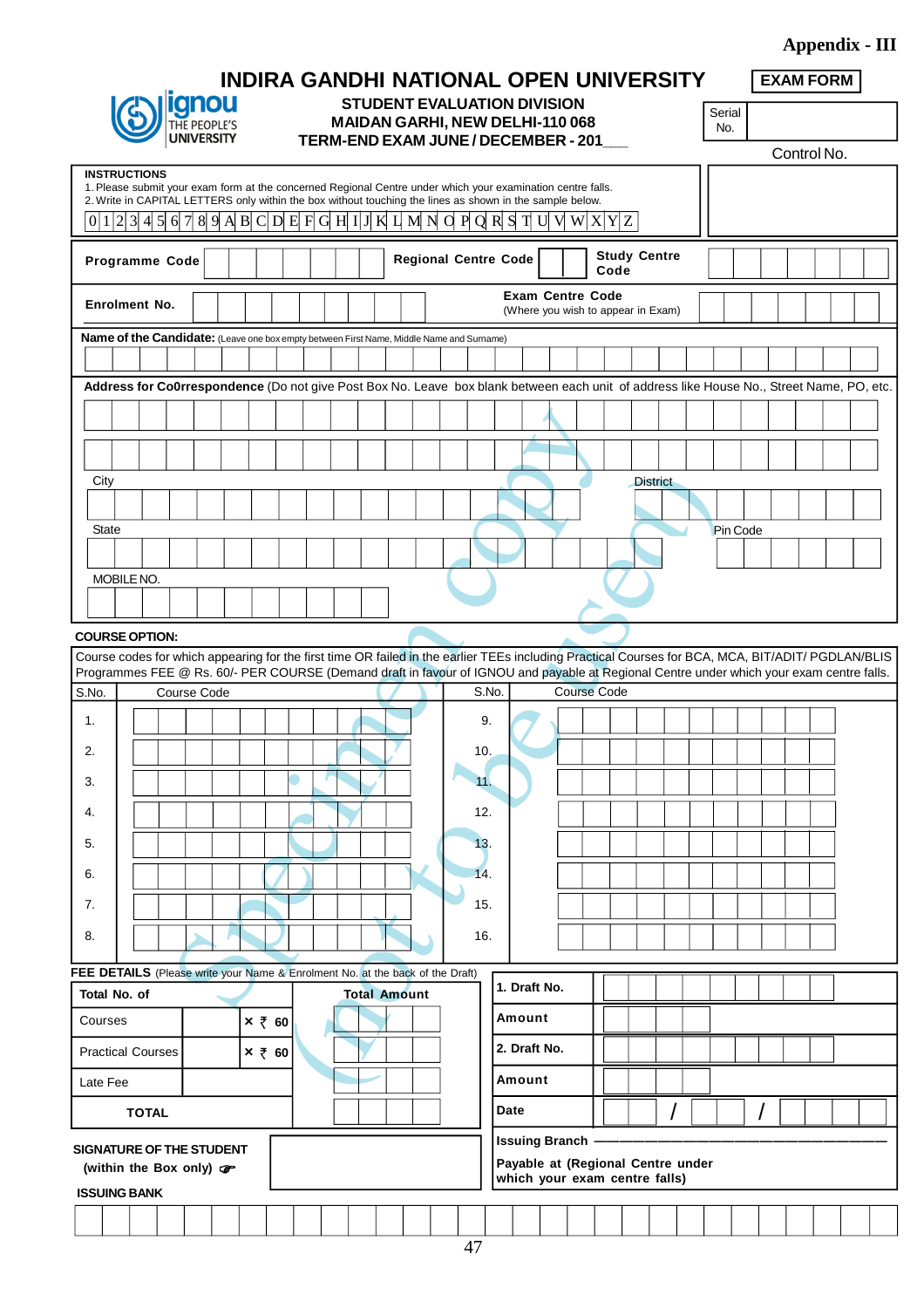| <b>Dates for Submission of Exam Form</b>                                                                                                                                                                                                                                                                                                                                                                                                                                                                                                                                                                                                                                                                                                                                                                                                                                                                                                                                                                 |         |                                                                                                                                                                                                                                                                                                                                                                                   |            |                                                                                                                                                                                                                                                                                                                                                                                                                                                                                                                                                                                                                                                                                                                                                                                                                                                                                                                                                                                                                                                                                                                                                                                                                                                                                                                                                                                               |  |  |  |  |  |  |  |  |
|----------------------------------------------------------------------------------------------------------------------------------------------------------------------------------------------------------------------------------------------------------------------------------------------------------------------------------------------------------------------------------------------------------------------------------------------------------------------------------------------------------------------------------------------------------------------------------------------------------------------------------------------------------------------------------------------------------------------------------------------------------------------------------------------------------------------------------------------------------------------------------------------------------------------------------------------------------------------------------------------------------|---------|-----------------------------------------------------------------------------------------------------------------------------------------------------------------------------------------------------------------------------------------------------------------------------------------------------------------------------------------------------------------------------------|------------|-----------------------------------------------------------------------------------------------------------------------------------------------------------------------------------------------------------------------------------------------------------------------------------------------------------------------------------------------------------------------------------------------------------------------------------------------------------------------------------------------------------------------------------------------------------------------------------------------------------------------------------------------------------------------------------------------------------------------------------------------------------------------------------------------------------------------------------------------------------------------------------------------------------------------------------------------------------------------------------------------------------------------------------------------------------------------------------------------------------------------------------------------------------------------------------------------------------------------------------------------------------------------------------------------------------------------------------------------------------------------------------------------|--|--|--|--|--|--|--|--|
| <b>FOR JUNETEE</b><br><b>LATE FEE</b><br><b>FOR DEC TEE</b><br>LATE 58<br><b>Submission of Exam Form</b>                                                                                                                                                                                                                                                                                                                                                                                                                                                                                                                                                                                                                                                                                                                                                                                                                                                                                                 |         |                                                                                                                                                                                                                                                                                                                                                                                   |            |                                                                                                                                                                                                                                                                                                                                                                                                                                                                                                                                                                                                                                                                                                                                                                                                                                                                                                                                                                                                                                                                                                                                                                                                                                                                                                                                                                                               |  |  |  |  |  |  |  |  |
| 1 March to 31 March                                                                                                                                                                                                                                                                                                                                                                                                                                                                                                                                                                                                                                                                                                                                                                                                                                                                                                                                                                                      | NIL     | 1 Sept. to 30 Sept.                                                                                                                                                                                                                                                                                                                                                               | <b>NIL</b> | ONLY AT THE CONCERNED                                                                                                                                                                                                                                                                                                                                                                                                                                                                                                                                                                                                                                                                                                                                                                                                                                                                                                                                                                                                                                                                                                                                                                                                                                                                                                                                                                         |  |  |  |  |  |  |  |  |
| 1 April to 20 April                                                                                                                                                                                                                                                                                                                                                                                                                                                                                                                                                                                                                                                                                                                                                                                                                                                                                                                                                                                      | ₹300/-  | 1 Oct. to 20 Oct.                                                                                                                                                                                                                                                                                                                                                                 | ₹300/-     | <b>REGIONAL CENTRE UNDER</b><br>WHICH YOUR EXAMINATION                                                                                                                                                                                                                                                                                                                                                                                                                                                                                                                                                                                                                                                                                                                                                                                                                                                                                                                                                                                                                                                                                                                                                                                                                                                                                                                                        |  |  |  |  |  |  |  |  |
| 21 April to 30 April                                                                                                                                                                                                                                                                                                                                                                                                                                                                                                                                                                                                                                                                                                                                                                                                                                                                                                                                                                                     | ₹500/-  | 21 Oct. to 31 Oct.                                                                                                                                                                                                                                                                                                                                                                | ₹500/-     | <b>CENTRE FALLS</b>                                                                                                                                                                                                                                                                                                                                                                                                                                                                                                                                                                                                                                                                                                                                                                                                                                                                                                                                                                                                                                                                                                                                                                                                                                                                                                                                                                           |  |  |  |  |  |  |  |  |
| 1 May to 15 May                                                                                                                                                                                                                                                                                                                                                                                                                                                                                                                                                                                                                                                                                                                                                                                                                                                                                                                                                                                          | ₹1000/- | 1 Nov. to 15 Nov.                                                                                                                                                                                                                                                                                                                                                                 | ₹1000/-    |                                                                                                                                                                                                                                                                                                                                                                                                                                                                                                                                                                                                                                                                                                                                                                                                                                                                                                                                                                                                                                                                                                                                                                                                                                                                                                                                                                                               |  |  |  |  |  |  |  |  |
| Before submitting the examination form please ensure that:<br>The required number of assignments as applicable for the course(s) filled in the examination form have been submitted.<br>$\bullet$<br>The authentication certificate is duly signed by the Coordinator/Incharge of your Study Centre/PSC/PIetc.<br>$\bullet$<br>Registration for the course(s) is valid and not time-barred.<br>Examination fee ₹ 60/- per course has been remitted and the relevant proof enclosed.<br>In case examination fee is submitted through demand draft please ensure that the demand draft is made in favour of IGNOU and<br>payable at the city of the Regional Centre where you are submitting your examination form.<br>The enrolment number, programme code, course code are correctly filled in the examination form.<br>٠<br>In case of non-compliance of any of the above conditions candidature for appearing in the Term-end Examination<br>will not be considered and no Hall Ticket will be issued. |         |                                                                                                                                                                                                                                                                                                                                                                                   |            |                                                                                                                                                                                                                                                                                                                                                                                                                                                                                                                                                                                                                                                                                                                                                                                                                                                                                                                                                                                                                                                                                                                                                                                                                                                                                                                                                                                               |  |  |  |  |  |  |  |  |
| <b>PLEASE NOTE:</b><br>₹ 60/- (Examination fee once paid will not be refunded/adjusted in any case)<br>Examination fee per course is<br>Examination form to be submitted at<br>Regional Centre under which your examination centre falls<br>Demand draft to be made in favour of<br>IGNOU and payable at the city where submitting the exam form                                                                                                                                                                                                                                                                                                                                                                                                                                                                                                                                                                                                                                                         |         |                                                                                                                                                                                                                                                                                                                                                                                   |            |                                                                                                                                                                                                                                                                                                                                                                                                                                                                                                                                                                                                                                                                                                                                                                                                                                                                                                                                                                                                                                                                                                                                                                                                                                                                                                                                                                                               |  |  |  |  |  |  |  |  |
| 1.<br>issued in case the assignments for the course(s) have not been submitted.<br>2.<br>for taking examination (For example ECO-01/MS-02).<br>3.<br>fee paid will not be refunded.<br>4.<br>5.<br>6.<br>examination form.<br>7.<br>this form will result in rejection of the examination form.<br>8.<br>9.<br>can take examination for a maximum of 8 courses at a time.<br>allotted another Examination Centre under the same Region.<br>your Identity Card.<br>12. Change of Examination Centre, once allotted, is not permissible under any circumstances.                                                                                                                                                                                                                                                                                                                                                                                                                                           |         | INSTRUCTIONS FOR FILLING UP THE EXAMINATION FORM<br>Examination form should be submitted only once for each Term-end Examination.<br>Please send the examination form by Registered/Speed Post and retain the proof of its mailing till you receive the Hall Ticket;<br>Examination form received without examination fee or late fee (if applicable) will similarly be rejected. |            | Please fill in the course(s) only for which the assignments have been submitted by you within the scheduled time. No Hall Ticket will be<br>Please write correct course code(s) as indicated in your Programme Guide, failing which the course(s) will not be included in Hall Ticket<br>In case wrong/invalid course code is mentioned in examination form, the course will not be included in the Hall Ticket and the examination<br>Term-end Examination result is also available on the University website (www.ignou.ac.in). Please see the result status before filling<br>It is advised to enclose/forward only the Examination Fee along with this form. Any other fee (registration/re-registration) forwarded with<br>Students of BA/B.Com./BCA/BTS Programme can take examination for courses up to 48 credits and those of Management Programme<br>10. Normally, the Study Centre is the Examination Centre. In case you wish to take examination at a particular centre, the code of your<br>choosen centre be filled up as Examination Centre Code. However, if Examination Centre chosen by you is not activated, you will be<br>11. In case you fail to receive Examination Intimation Slip/Hall Ticket one week before the commencement of examination<br>you may visit our website (www.ignou.ac.in) and download the Hall Ticket and report at the Examination Centre with |  |  |  |  |  |  |  |  |
| regulations of the University.<br>Date_________                                                                                                                                                                                                                                                                                                                                                                                                                                                                                                                                                                                                                                                                                                                                                                                                                                                                                                                                                          |         | <b>DECLARATION</b>                                                                                                                                                                                                                                                                                                                                                                |            | I hereby declare that I have read and understood the instructions given above. I also affirm that I have submitted all the required number of<br>assignments as applicable for the course(s) filled in the examination form and my registration for the course(s) is valid and not time barred.<br>If any of my statements is found to be untrue, I will have no claim for taking examination. I undertake that I shall abide by the rules and<br>(Signature of the student)                                                                                                                                                                                                                                                                                                                                                                                                                                                                                                                                                                                                                                                                                                                                                                                                                                                                                                                  |  |  |  |  |  |  |  |  |
|                                                                                                                                                                                                                                                                                                                                                                                                                                                                                                                                                                                                                                                                                                                                                                                                                                                                                                                                                                                                          |         |                                                                                                                                                                                                                                                                                                                                                                                   |            |                                                                                                                                                                                                                                                                                                                                                                                                                                                                                                                                                                                                                                                                                                                                                                                                                                                                                                                                                                                                                                                                                                                                                                                                                                                                                                                                                                                               |  |  |  |  |  |  |  |  |
|                                                                                                                                                                                                                                                                                                                                                                                                                                                                                                                                                                                                                                                                                                                                                                                                                                                                                                                                                                                                          |         |                                                                                                                                                                                                                                                                                                                                                                                   |            |                                                                                                                                                                                                                                                                                                                                                                                                                                                                                                                                                                                                                                                                                                                                                                                                                                                                                                                                                                                                                                                                                                                                                                                                                                                                                                                                                                                               |  |  |  |  |  |  |  |  |
| (with STD code)                                                                                                                                                                                                                                                                                                                                                                                                                                                                                                                                                                                                                                                                                                                                                                                                                                                                                                                                                                                          |         |                                                                                                                                                                                                                                                                                                                                                                                   |            |                                                                                                                                                                                                                                                                                                                                                                                                                                                                                                                                                                                                                                                                                                                                                                                                                                                                                                                                                                                                                                                                                                                                                                                                                                                                                                                                                                                               |  |  |  |  |  |  |  |  |
| It is to certify that the student has submitted all the assignment(s) for the course(s) filled in the examination form.                                                                                                                                                                                                                                                                                                                                                                                                                                                                                                                                                                                                                                                                                                                                                                                                                                                                                  |         | AUTHENTICATION BY CO-ORDINATOR/INCHARGE OF<br>STUDY CENTRE/PROGRAMME STUDY CENTRE/PARTNER INSTITUTION/<br><b>COMMUNITY COLLEGE</b>                                                                                                                                                                                                                                                |            |                                                                                                                                                                                                                                                                                                                                                                                                                                                                                                                                                                                                                                                                                                                                                                                                                                                                                                                                                                                                                                                                                                                                                                                                                                                                                                                                                                                               |  |  |  |  |  |  |  |  |
|                                                                                                                                                                                                                                                                                                                                                                                                                                                                                                                                                                                                                                                                                                                                                                                                                                                                                                                                                                                                          |         |                                                                                                                                                                                                                                                                                                                                                                                   |            | (Signature & Stamp of Co-ordinator/Incharge)                                                                                                                                                                                                                                                                                                                                                                                                                                                                                                                                                                                                                                                                                                                                                                                                                                                                                                                                                                                                                                                                                                                                                                                                                                                                                                                                                  |  |  |  |  |  |  |  |  |
|                                                                                                                                                                                                                                                                                                                                                                                                                                                                                                                                                                                                                                                                                                                                                                                                                                                                                                                                                                                                          |         |                                                                                                                                                                                                                                                                                                                                                                                   |            | <b>Study Centre/PSC/PI/Community College</b>                                                                                                                                                                                                                                                                                                                                                                                                                                                                                                                                                                                                                                                                                                                                                                                                                                                                                                                                                                                                                                                                                                                                                                                                                                                                                                                                                  |  |  |  |  |  |  |  |  |
|                                                                                                                                                                                                                                                                                                                                                                                                                                                                                                                                                                                                                                                                                                                                                                                                                                                                                                                                                                                                          |         | $\Lambda$ O                                                                                                                                                                                                                                                                                                                                                                       |            |                                                                                                                                                                                                                                                                                                                                                                                                                                                                                                                                                                                                                                                                                                                                                                                                                                                                                                                                                                                                                                                                                                                                                                                                                                                                                                                                                                                               |  |  |  |  |  |  |  |  |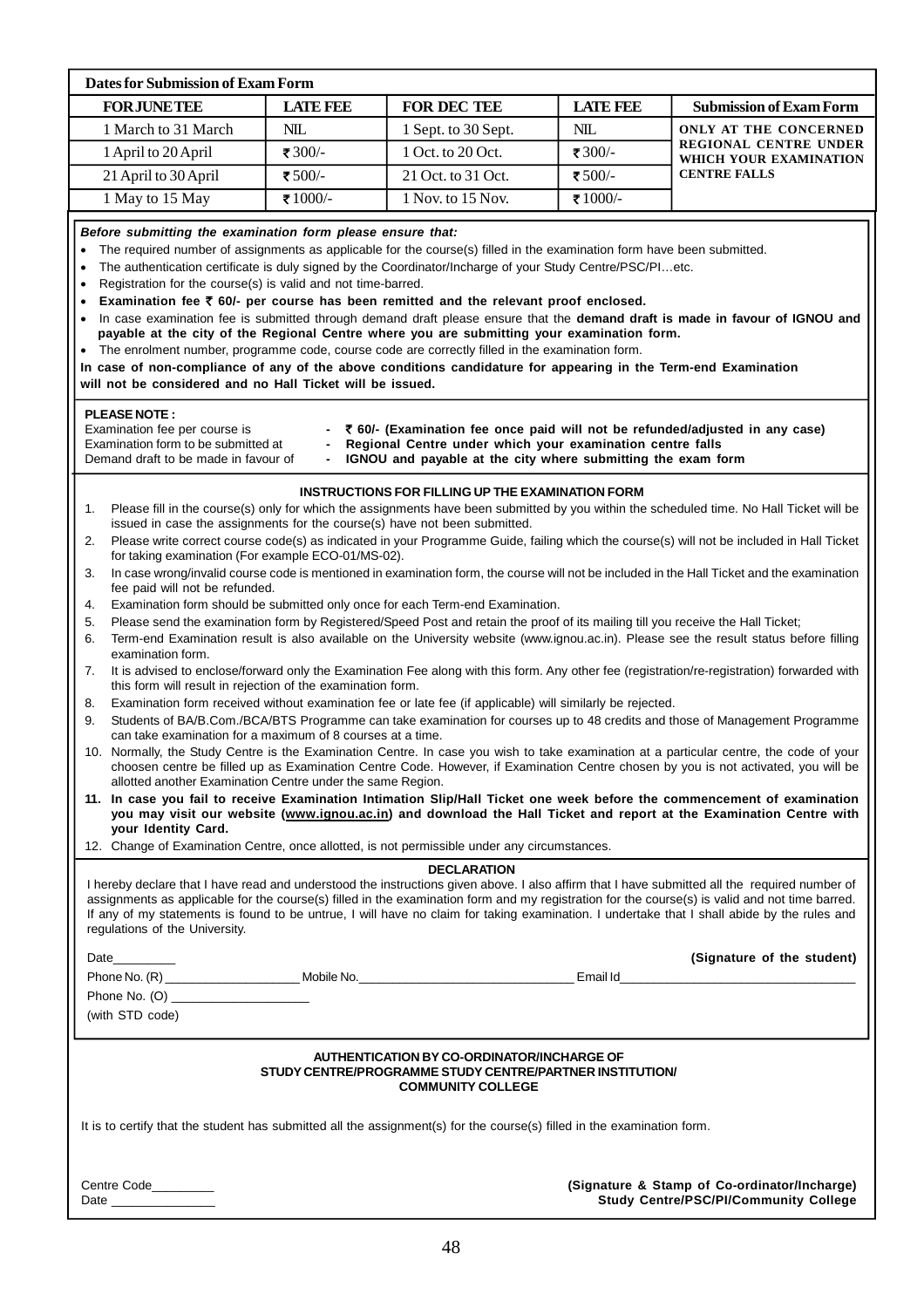

## **INDIRA GANDHI NATIONAL OPEN UNIVERSITY STUDENT EVALUATION DIVISION**

#### **APPLICATION FORM FOR EARLY DECLARATION OF RESULT OF TERM-END EXAMINATION**

(Rules & regulations are mentioned on the reverse side of this form. Please go through them carefully before filling up the form).

| 1.     |                                                                                                                                                                                      |                          |                     |                            |  |  |  |  |
|--------|--------------------------------------------------------------------------------------------------------------------------------------------------------------------------------------|--------------------------|---------------------|----------------------------|--|--|--|--|
| 2.     | Programme:                                                                                                                                                                           |                          | Enrolment No:       |                            |  |  |  |  |
| 3.     |                                                                                                                                                                                      |                          |                     |                            |  |  |  |  |
|        |                                                                                                                                                                                      |                          |                     |                            |  |  |  |  |
|        |                                                                                                                                                                                      |                          |                     |                            |  |  |  |  |
| 4.     |                                                                                                                                                                                      |                          |                     |                            |  |  |  |  |
|        | (enclose a copy of the documentary evidence specifying the reason for early declaration)                                                                                             |                          |                     |                            |  |  |  |  |
| 5.     | Courses(s) detail for early evaluation:-                                                                                                                                             |                          |                     |                            |  |  |  |  |
| S. No. | <b>Course Code</b>                                                                                                                                                                   |                          | Date of Examination |                            |  |  |  |  |
| 1.     |                                                                                                                                                                                      |                          |                     |                            |  |  |  |  |
| 2.     |                                                                                                                                                                                      |                          |                     |                            |  |  |  |  |
| 3.     |                                                                                                                                                                                      |                          |                     |                            |  |  |  |  |
| 4.     |                                                                                                                                                                                      |                          |                     |                            |  |  |  |  |
| 6.     | Exam. Centre details, from where you have to appear/appeared at Term-end Examination:-                                                                                               |                          |                     |                            |  |  |  |  |
|        | Exam. Centre Code:                                                                                                                                                                   | Address of Exam. Centre: |                     |                            |  |  |  |  |
|        |                                                                                                                                                                                      |                          |                     |                            |  |  |  |  |
|        |                                                                                                                                                                                      |                          |                     |                            |  |  |  |  |
|        |                                                                                                                                                                                      |                          |                     |                            |  |  |  |  |
| 7.     | Fee detail:                                                                                                                                                                          |                          |                     |                            |  |  |  |  |
|        | (The fee for early declaration of result is Rs. 700/- per course, which is to be paid through demand draft<br>drawn in favour of 'IGNOU' & payable at the City of Evaluation Centre) |                          |                     |                            |  |  |  |  |
|        | No. of Course(s):  X Rs. 700/-                                                                                                                                                       | $=$                      |                     |                            |  |  |  |  |
|        |                                                                                                                                                                                      |                          |                     |                            |  |  |  |  |
|        |                                                                                                                                                                                      |                          |                     |                            |  |  |  |  |
|        |                                                                                                                                                                                      |                          |                     |                            |  |  |  |  |
|        |                                                                                                                                                                                      |                          |                     | (Signature of the student) |  |  |  |  |

(P.T.O.)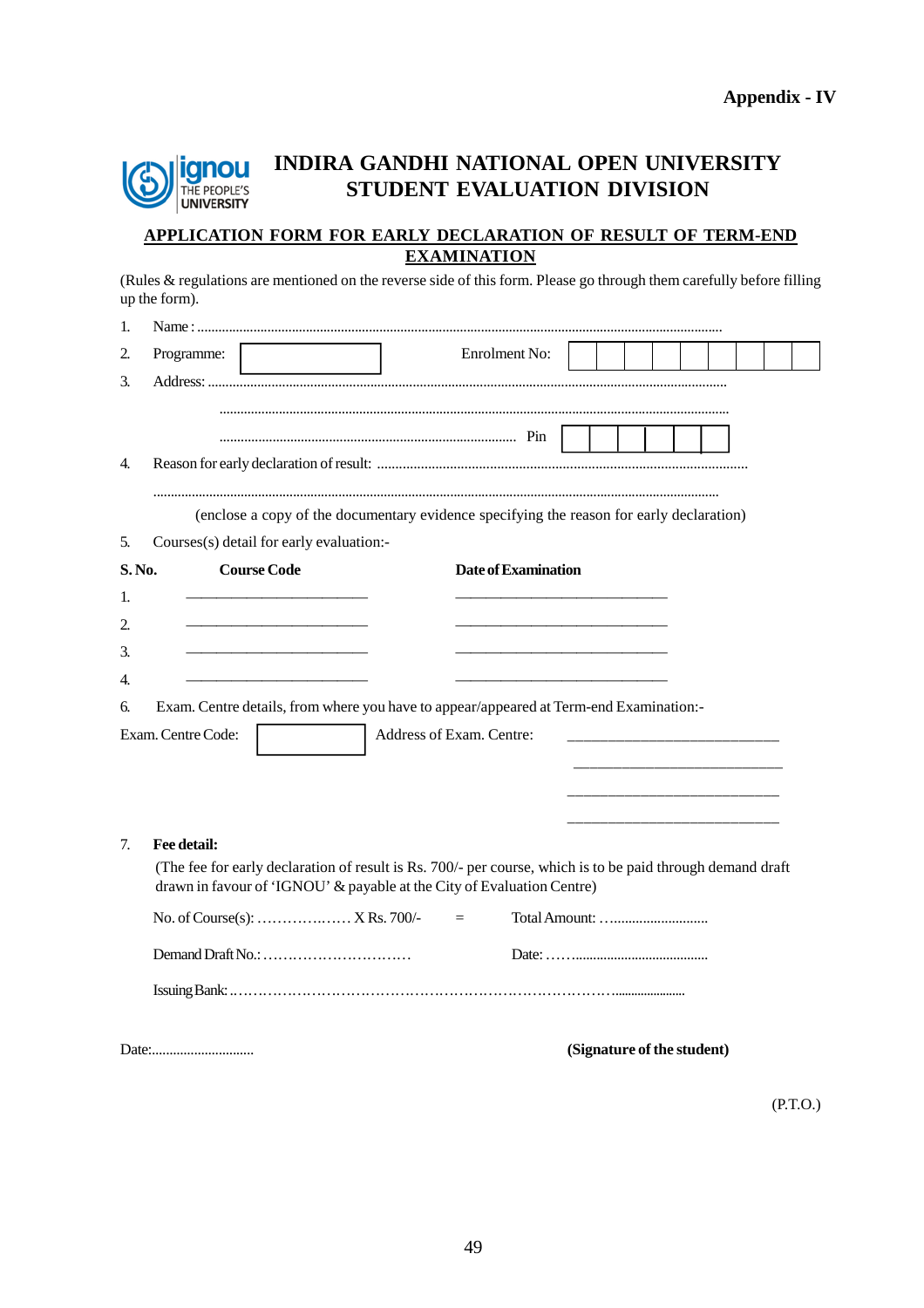#### **RULES & REGULATIONS FOR EARLY DECLARATION OFRESULTS**

- 1. Request for early declaration of results will be entertained for final semester/year or maximum of 4 backlog courses only, subject to the following conditions:
	- i) The student has been selected for higher study/employment and statement of marks/grade card is required to be produced to the institute by a particular date, which is before the prescribed dates of declaration of the University's results.
	- ii) The student has completed all the other prescribed components except the term-end examination of the courses, for which early evaluation has been sought.
- 2. Application for early declaration, for the reasons such as to apply for recruitment/higher study/post and promotion purpose etc. will not be entertained.
- 3. Application without enclosing documentary evidence specifying the reason for early declaration will not be entertained.
- 4. Application form must reach at the following address before the date of the examination for the course (s) for which early evaluation is sought:-

| Sl.No.           | <b>Address of Evaluation Centre</b>                                                                                                                     | <b>Jurisdiction of Evaluation Centre</b>                                                                                                                    |
|------------------|---------------------------------------------------------------------------------------------------------------------------------------------------------|-------------------------------------------------------------------------------------------------------------------------------------------------------------|
| 1.               | Dy. Registrar<br><b>Evaluation Centre</b><br>Block-5, IGNOU, Maidan Garhi<br>New Delhi-110068                                                           | All Examination Centres within Delhi-1, Delhi-2,<br>Delhi-3, All Schools and Divisions at Hqs.                                                              |
| $\overline{2}$ . | Dy. Registrar<br><b>Evaluation Centre, Periyar Thidal</b><br>No.50, EVK Sampath Road<br>Vepery Chennai - 600 007                                        | All Examination Centres in Chennai,<br>Hyderabad, Port Blair, Vijayawada, Trivandrum,<br>Cochin, Bangalore, Madurai, Panaji, Nagpur<br>and Sub-RC Vatakara. |
| $\overline{3}$ . | Dy. Registrar<br><b>Evaluation Centre</b><br><b>IGNOU Regional Centre</b><br>2 <sup>nd</sup> Floor, Biscomaun Tower<br>W. Gandhi Maidan, Patna -800 001 | All Examination Centres in Patna, Raipur,<br>Bhuvneshwar, Koraput, Siliguri and<br>Raghunathganj.                                                           |
| $\overline{4}$ . | Dy. Registrar<br><b>Evaluation Centre, IGNOU Regional</b><br>Centre, B-1/33, Sector-H, Aliganj<br>Lucknow-226024                                        | All Examination Centres in Lucknow, Varanasi,<br>Aligarh, Dehradun, Noida, Karnal, Chandigarh,<br>Khanna, Shimla, Jammu and Srinagar,                       |
| 5 <sub>1</sub>   | Dy. Registrar<br><b>Evaluation Centre, IGNOU Regional</b><br>Centre, 1st Floor, MSFC Building<br>270, Senapati Bapat Road, Pune-411016                  | All Examination Centres in Pune, Ahmedabad,<br>Bhopal, Jabalpur, Jaipur, Rajkot and Mumbai.                                                                 |
| 6.               | Dy. Registrar<br><b>Evaluation Centre, IGNOU Regional</b><br>Centre, H/No.71, GMC Road<br>Christian Basti, Guwahati - 781 005                           | All Examination Centres in Guwahati, Itanagar,<br>Imphal, Shilong, Agartala, Gangtok, Kohima<br>and Aizwal.                                                 |
| 7.               | Dy. Registrar<br><b>IGNOU Regional Evaluation Centre</b><br>Mangolik, H/H-19/1, Baguipara,<br>Baguiah, P.O. Aswininagar, VIP Road,<br>Kolkata-700159.   | All Examination Centres in Kolkata, Darbhanga<br>and Ranchi.                                                                                                |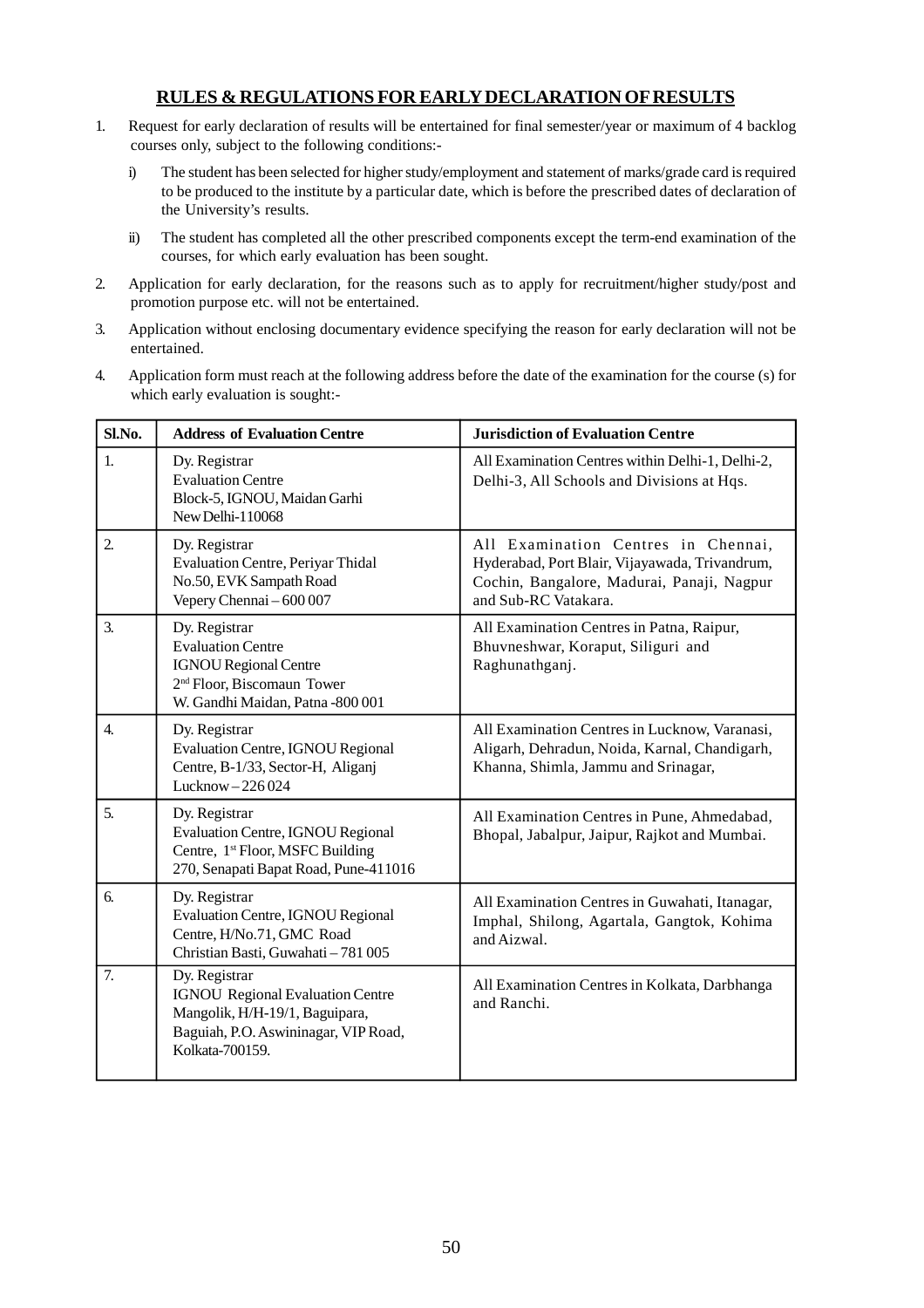

## **INDIRA GANDHI NATIONAL OPEN UNIVERSITY MAIDAN GARHI, NEW DELHI-110068**

#### APPLICATION FORM FOR RE-EVALUATION OF ANSWER SCRIPTS

(Rules & regulations are mentioned on the reverse side of this form. Please go through them carefully before filling up the form).

Prescribed date for submission of form : within one month of declaration of result.

| PIN: |                                                                                                                                                                                                                                                                                                                                                                              |  |  |  |  |  |  |  |  |  |  |                                 |
|------|------------------------------------------------------------------------------------------------------------------------------------------------------------------------------------------------------------------------------------------------------------------------------------------------------------------------------------------------------------------------------|--|--|--|--|--|--|--|--|--|--|---------------------------------|
|      |                                                                                                                                                                                                                                                                                                                                                                              |  |  |  |  |  |  |  |  |  |  |                                 |
|      |                                                                                                                                                                                                                                                                                                                                                                              |  |  |  |  |  |  |  |  |  |  |                                 |
|      |                                                                                                                                                                                                                                                                                                                                                                              |  |  |  |  |  |  |  |  |  |  |                                 |
|      | <b>COURSE CODE</b><br><b>TITLE OF THE COURSE</b>                                                                                                                                                                                                                                                                                                                             |  |  |  |  |  |  |  |  |  |  |                                 |
|      |                                                                                                                                                                                                                                                                                                                                                                              |  |  |  |  |  |  |  |  |  |  |                                 |
|      |                                                                                                                                                                                                                                                                                                                                                                              |  |  |  |  |  |  |  |  |  |  |                                 |
|      |                                                                                                                                                                                                                                                                                                                                                                              |  |  |  |  |  |  |  |  |  |  |                                 |
|      |                                                                                                                                                                                                                                                                                                                                                                              |  |  |  |  |  |  |  |  |  |  |                                 |
|      |                                                                                                                                                                                                                                                                                                                                                                              |  |  |  |  |  |  |  |  |  |  |                                 |
|      |                                                                                                                                                                                                                                                                                                                                                                              |  |  |  |  |  |  |  |  |  |  |                                 |
|      |                                                                                                                                                                                                                                                                                                                                                                              |  |  |  |  |  |  |  |  |  |  |                                 |
|      | Enrolment No.<br><b>Examination Centre Code:</b><br>Course, in which<br>Re-evaluation is sought<br>Fee detail:<br>(The fee for Re-evaluation of answer script is Rs. 500/- per course, which is to be paid through<br>demand draft drawn in favour of 'IGNOU' & payable at the City of Evaluation Centre)<br>No. of Course(s): $\times$ Rs. 500/-<br>$=$<br>Demand Draft No. |  |  |  |  |  |  |  |  |  |  |                                 |
|      |                                                                                                                                                                                                                                                                                                                                                                              |  |  |  |  |  |  |  |  |  |  |                                 |
|      |                                                                                                                                                                                                                                                                                                                                                                              |  |  |  |  |  |  |  |  |  |  |                                 |
|      |                                                                                                                                                                                                                                                                                                                                                                              |  |  |  |  |  |  |  |  |  |  | <b>Signature of the student</b> |
|      |                                                                                                                                                                                                                                                                                                                                                                              |  |  |  |  |  |  |  |  |  |  |                                 |

 $(P.T.O.)$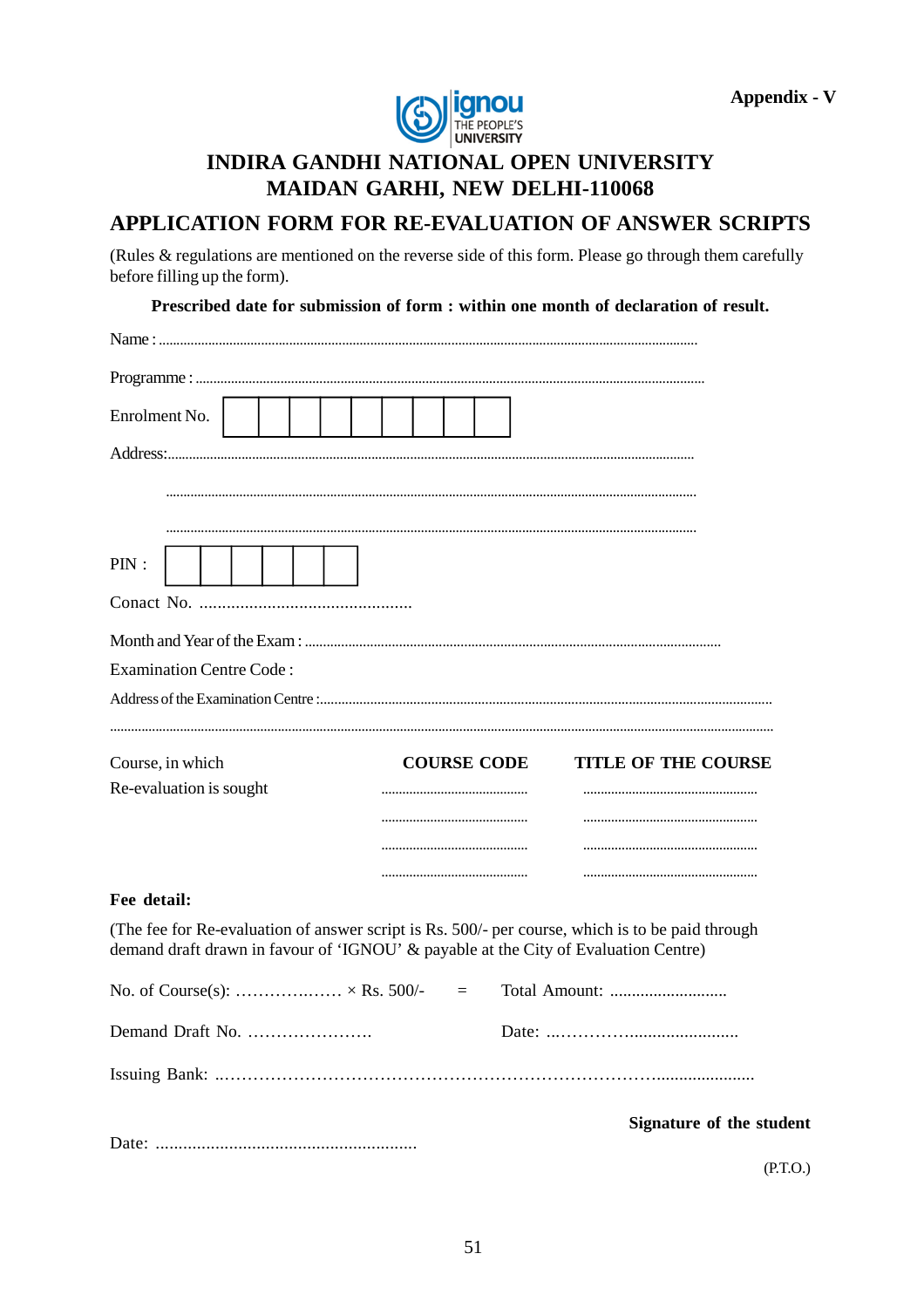#### **RULES & REGULATION FOR RE-EVALUATION OFANSWER SCRIPTS**

- 1) The request for re-evaluation by the student must be made before 31st March for December TEE and 30th September for June TEE or within one month of declaration of results, whichever is later.
- 2) The date of declaration of result will be calculated from the date on which the result are placed on the IGNOU website.
- 3) After re-evaluation, the better of the two scores of original marks/grade and marks/grade after reevaluation will be considered.
- 4) The revised marks/grade after re-evaluation shall be communicated to the student on receipt of reevaluation result and result of re-evaluation will also made available on the IGNOU website at www.ignou.ac.in. The minimum time required for re-evaluation shall be 30 days from the date of receipt of application.
- 5) Re-evaluation is permissible in TEE only and not in the Project/Dissertation Practicals/Lab courses, Workshops, Assignments & Seminar etc.
- 6) On the top of the envelope containing the prescribed application form,

#### Please mention **'APPLICATION FORM FOR RE-EVALUATION OF ANSWER SCRIPTS'**

7) Application form must reach within the prescribed dates at the following address:-

| Sl.No. | <b>Address of Evaluation Centre</b>                                                                                                                     | <b>Jurisdiction of Evaluation Centre</b>                                                                                                                      |
|--------|---------------------------------------------------------------------------------------------------------------------------------------------------------|---------------------------------------------------------------------------------------------------------------------------------------------------------------|
| 1.     | Dy. Registrar<br><b>Evaluation Centre</b><br>Block-5, IGNOU, Maidan Garhi<br>New Delhi-110068                                                           | All Examination Centres within Delhi-1, Delhi-2,<br>Delhi-3, All Schools and Divisions at Hqs.                                                                |
| 2.     | Dy. Registrar<br><b>Evaluation Centre, Periyar Thidal</b><br>No.50, EVK Sampath Road<br>Vepery Chennai - 600 007                                        | All Examination Centres in Chennai, Hyderabad,<br>Port Blair, Vijayawada, Trivandrum, Cochin, Ban-<br>galore, Madurai, Panaji, Nagpur and Sub-RC<br>Vatakara. |
| 3.     | Dy. Registrar<br><b>Evaluation Centre</b><br><b>IGNOU Regional Centre</b><br>2 <sup>nd</sup> Floor, Biscomaun Tower<br>W. Gandhi Maidan, Patna -800 001 | All Examination Centres in Patna, Raipur,<br>Bhuvneshwar, Koraput, Siliguri and<br>Raghunathganj.                                                             |
| 4.     | Dy. Registrar<br>Evaluation Centre, IGNOU Regional<br>Centre, B-1/33, Sector-H, Aliganj<br>Lucknow-226024                                               | All Examination Centres in Lucknow, Varanasi,<br>Aligarh, Dehradun, Noida, Karnal, Chandigarh,<br>Khanna, Shimla, Jammu and Srinagar,                         |
| 5.     | Dy. Registrar<br><b>Evaluation Centre, IGNOU Regional</b><br>Centre, 1st Floor, MSFC Building<br>270, Senapati Bapat Road, Pune-411016                  | All Examination Centres in Pune, Ahmedabad,<br>Bhopal, Jabalpur, Jaipur, Rajkot and Mumbai.                                                                   |
| б.     | Dy. Registrar<br><b>Evaluation Centre, IGNOU Regional</b><br>Centre, H/No.71, GMC Road<br>Christian Basti, Guwahati - 781 005                           | All Examination Centres in Guwahati, Itanagar,<br>Imphal, Shilong, Agartala, Gangtok, Kohima and<br>Aizwal.                                                   |
| 7.     | Dy. Registrar<br><b>IGNOU Regional Evaluation Centre</b><br>Mangolik, H/H-19/1, Baguipara,<br>Baguiah, P.O. Aswininagar, VIP Road,<br>Kolkata-700159.   | All Examination Centres in Kolkata, Darbhanga and<br>Ranchi.                                                                                                  |

For the photocopy (ies) of the answer script(s) of CPE & DPE programmes, the application form may be sent to the Regional Centre concerned.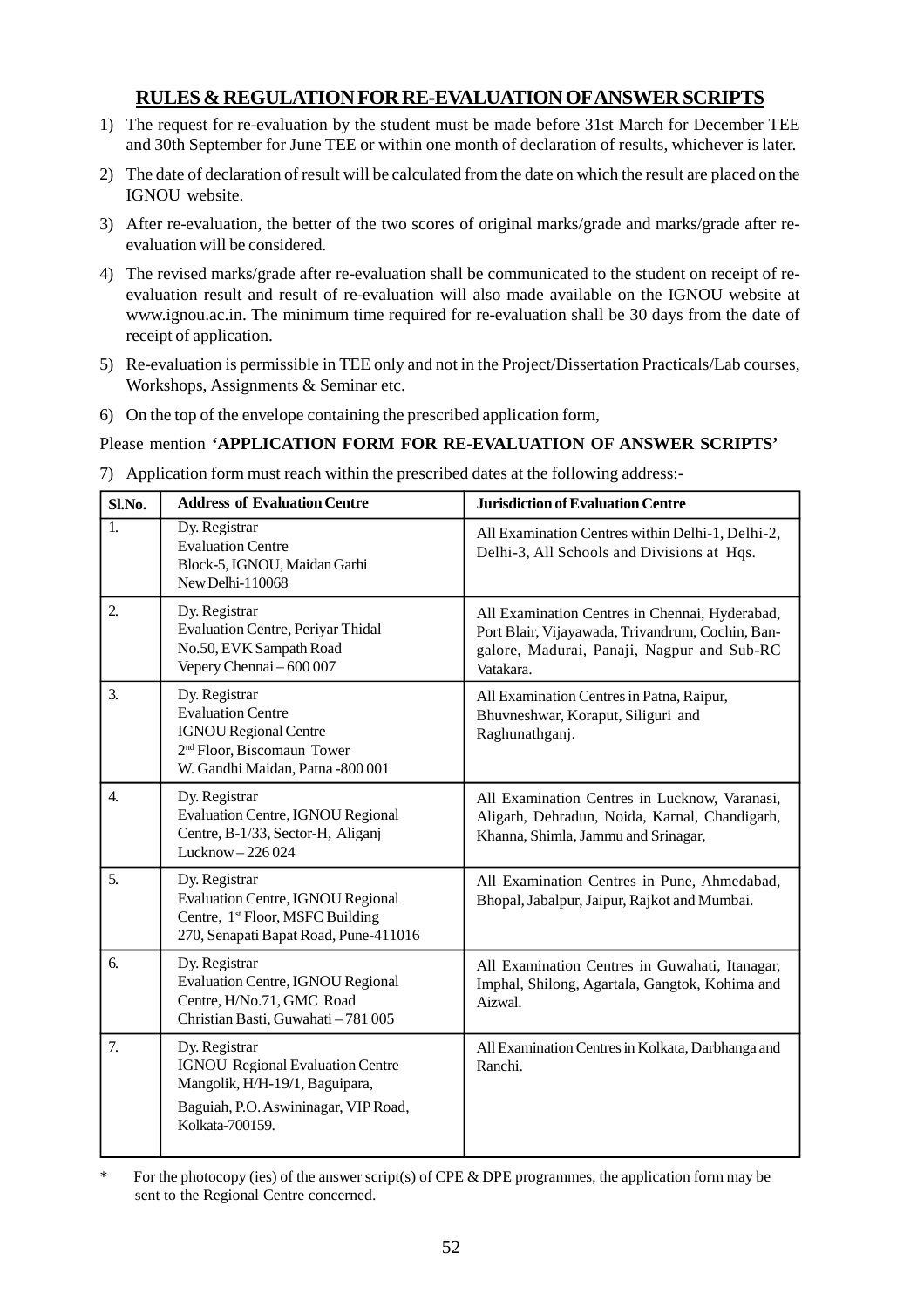

## **INDIRA GANDHI NATIONAL OPEN UNIVERSITY STUDENT EVALUATION DIVISION APPLICATION FORM FOR IMPROVEMENT IN DIVISION/CLASS**

(Rules & regulations are mentioned on the reverse side of this form. Please go through them carefully before filling up the form).

**Prescribed dates for submission of form:- 1st to 30th April for June Term-end Exam.**

**1 st to 31st October for December Term- end Exam.**

| 1. |                        |                                          |                                                                   |                                                                                                      |
|----|------------------------|------------------------------------------|-------------------------------------------------------------------|------------------------------------------------------------------------------------------------------|
| 2. | Programme:             |                                          | Enrolment No:                                                     |                                                                                                      |
| 3. |                        |                                          |                                                                   |                                                                                                      |
|    |                        |                                          |                                                                   |                                                                                                      |
| 4. |                        | Total marks/Overall point grade obtained |                                                                   | Term-end examination, in which programme completed June and December<br><b>Percentage obtained</b>   |
|    |                        |                                          | (Please enclosed photocopy of the statement of marks/grades card) |                                                                                                      |
| 5. | Courses(s), in which   |                                          | <b>COURSE CODE</b>                                                | <b>COURSE CODE</b>                                                                                   |
|    | improvement is sought: |                                          |                                                                   |                                                                                                      |
|    |                        |                                          |                                                                   | 4.                                                                                                   |
|    |                        |                                          |                                                                   | $5.$ $-$                                                                                             |
|    |                        | $3.$ $\overline{\phantom{a}}$            |                                                                   |                                                                                                      |
| 6. | Fee details:-          |                                          |                                                                   |                                                                                                      |
|    |                        |                                          | demand draft drawn in favour of IGNOU & payable at New Delhi)     | (The fee for Improvement in Division/Class is Rs. 500/- per course, which is to be paid through      |
|    |                        |                                          |                                                                   |                                                                                                      |
|    |                        |                                          |                                                                   |                                                                                                      |
|    |                        |                                          |                                                                   |                                                                                                      |
| 7. |                        |                                          |                                                                   | Term-end examination, in which you wish to appear:- June/December                                    |
| 8. |                        |                                          |                                                                   | Examination centre details, where you wish to appear in term-end examination:-                       |
|    |                        | Exam. Centre Code                        |                                                                   |                                                                                                      |
|    |                        |                                          | <b>UNDERTAKING</b>                                                |                                                                                                      |
|    | imm                    |                                          |                                                                   | I hereby undertake that I shall abide by the rules $\&$ regulations prescribed by the University for |

improvement in Division/Class.

| $Place: \ldots \ldots \ldots \ldots \ldots$ |  |
|---------------------------------------------|--|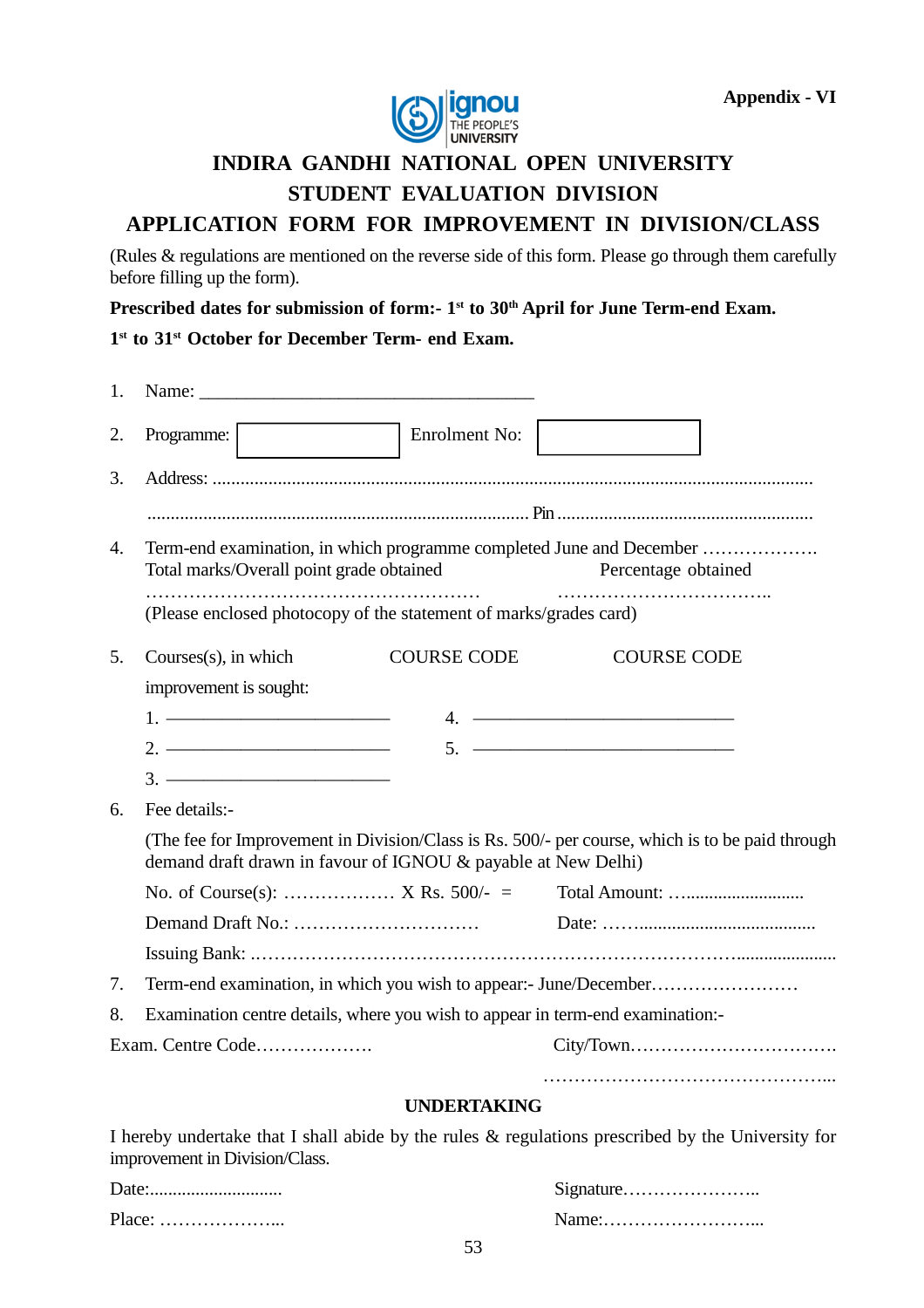## **RULES & REGULATION FOR IMPROVEMENT IN DIVISION/CLASS**

- 1) The request for improvement in division/class by the student must be made before 31st March for December TEE and 30th September for June TEE or within one month of declaration of results, whichever is later.
- 2) The date of declaration of result will be calculated from the date on which the result are placed on the IGNOU website.
- 3) After improvement in division/class the better of the two scores of original marks/grade and marks/ grade after re-evaluation will be considered.
- 4) The revised marks/grade after improvement in division / class shall be communicated to the student on receipt of re-evaluation result and result of re-evaluation will also made available on the IGNOU website at www.ignou.ac.in. The minimum time required for re-evaluation shall be 30 days from the date of receipt of application.
- 5) Re-evaluation is permissible in TEE only and not in the Project/Dissertation Practicals/Lab courses, Workshops, Assignments & Seminar etc.
- 6) On the top of the envelope containing the prescribed application form,

#### Please mention **'APPLICATION FORM FOR RE-EVALUATION OF ANSWER SCRIPTS'**

7) Application form must reach within the prescribed dates at the following address:-

| Sl.No.           | <b>Address of Evaluation Centre</b>                                                                                                                     | <b>Jurisdiction of Evaluation Centre</b>                                                                                                                      |
|------------------|---------------------------------------------------------------------------------------------------------------------------------------------------------|---------------------------------------------------------------------------------------------------------------------------------------------------------------|
| 1.               | Dy. Registrar<br><b>Evaluation Centre</b><br>Block-5, IGNOU, Maidan Garhi<br>New Delhi-110068                                                           | All Examination Centres within Delhi-1,<br>Delhi-2, Delhi-3, All Schools and Divisions at Hqs.                                                                |
| 2.               | Dy. Registrar<br><b>Evaluation Centre, Periyar Thidal</b><br>No.50, EVK Sampath Road<br>Vepery Chennai - 600 007                                        | All Examination Centres in Chennai, Hyderabad,<br>Port Blair, Vijayawada, Trivandrum, Cochin, Ban-<br>galore, Madurai, Panaji, Nagpur and Sub-RC<br>Vatakara. |
| $\overline{3}$ . | Dy. Registrar<br><b>Evaluation Centre</b><br><b>IGNOU Regional Centre</b><br>2 <sup>nd</sup> Floor, Biscomaun Tower<br>W. Gandhi Maidan, Patna -800 001 | All Examination Centres in Patna, Raipur,<br>Bhuvneshwar, Koraput,<br>Siliguri<br>and<br>Raghunathganj.                                                       |
| $\overline{4}$ . | Dy. Registrar<br><b>Evaluation Centre, IGNOU Regional</b><br>Centre, B-1/33, Sector-H, Aliganj<br>Lucknow-226024                                        | All Examination Centres in Lucknow, Varanasi,<br>Aligarh, Dehradun, Noida, Karnal, Chandigarh,<br>Khanna, Shimla, Jammu and Srinagar,                         |
| 5.               | Dy. Registrar<br><b>Evaluation Centre, IGNOU Regional</b><br>Centre, 1st Floor, MSFC Building<br>270, Senapati Bapat Road, Pune-411016                  | All Examination Centres in Pune, Ahmedabad,<br>Bhopal, Jabalpur, Jaipur, Rajkot and Mumbai.                                                                   |
| 6.               | Dy. Registrar<br><b>Evaluation Centre, IGNOU Regional</b><br>Centre, H/No.71, GMC Road<br>Christian Basti, Guwahati - 781 005                           | All Examination Centres in Guwahati, Itanagar,<br>Imphal, Shilong, Agartala, Gangtok, Kohima and<br>Aizwal.                                                   |
| 7.               | Dy. Registrar<br><b>IGNOU Regional Evaluation Centre</b><br>Mangolik, H/H-19/1, Baguipara,<br>Baguiah, P.O. Aswininagar, VIP Road,<br>Kolkata-700159.   | All Examination Centres in Kolkata, Darbhanga<br>and Ranchi.                                                                                                  |

For the photocopy (ies) of the answer script(s) of CPE & DPE programmes, the application form may be sent to the Regional Centre concerned.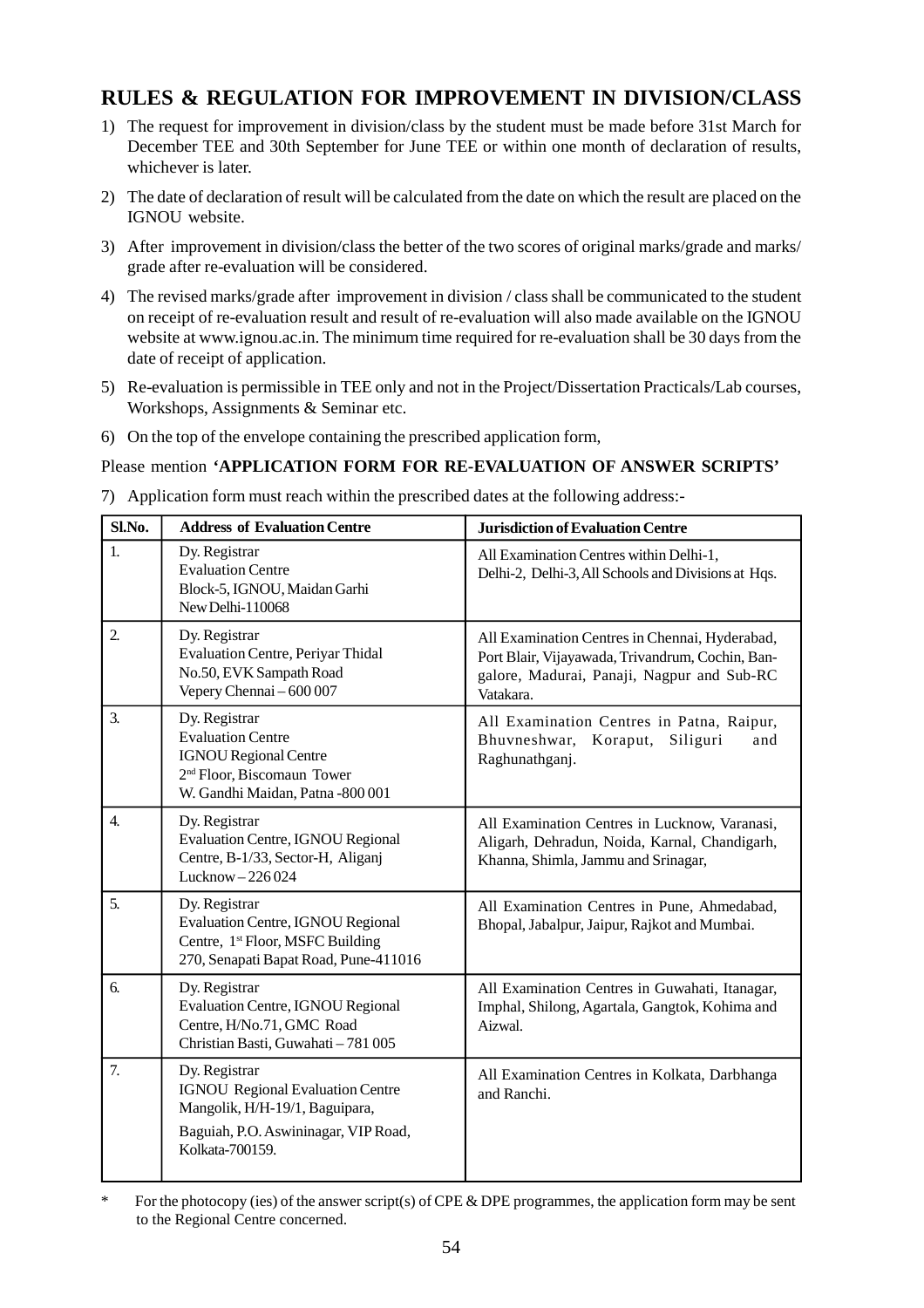

## **INDIRA GANDHI NATIONAL OPEN UNIVERSITY MAIDAN GARHI, NEW DELHI-110068**

#### **APPLICATION FORM FOR OBTAININGPHOTOCOPY OFTHEANSWER SCRIPT**

(Rules & regulations are mentioned on the reverse side of this form. Please go through them carefully before filling up the form).

| 1. |                                                                                                                                                                     |
|----|---------------------------------------------------------------------------------------------------------------------------------------------------------------------|
| 2. | Enrolment No:<br>Programme:                                                                                                                                         |
| 3. |                                                                                                                                                                     |
|    |                                                                                                                                                                     |
|    |                                                                                                                                                                     |
| 4. |                                                                                                                                                                     |
| 5. | Detail of the course(s), for which photocopy of the answer script(s) is/are required:                                                                               |
|    |                                                                                                                                                                     |
|    |                                                                                                                                                                     |
|    | $\mathbf{c}$                                                                                                                                                        |
|    |                                                                                                                                                                     |
|    |                                                                                                                                                                     |
|    |                                                                                                                                                                     |
|    |                                                                                                                                                                     |
| 5. | Fee details:                                                                                                                                                        |
|    | (The fee for this purpose is Rs. 100/- per course, which is to be paid through demand draft drawn<br>in favour of IGNOU & payable at the City of Evaluation Centre) |
|    |                                                                                                                                                                     |
|    |                                                                                                                                                                     |
|    |                                                                                                                                                                     |
| 6. | Self attested photocopy of the Identity Card : Attached/Not attached<br>issued by the University                                                                    |

#### **UNDERTAKING**

I hereby undertake that the answer script(s), for which photocopy(ies), applied for, belongs to me. For this purpose, I am enclosing self attested photocopy of my Identity Card issued by the University. In case, my statement is found false, the Universitymaytake action against me as deemed fit.

| Place: |  |
|--------|--|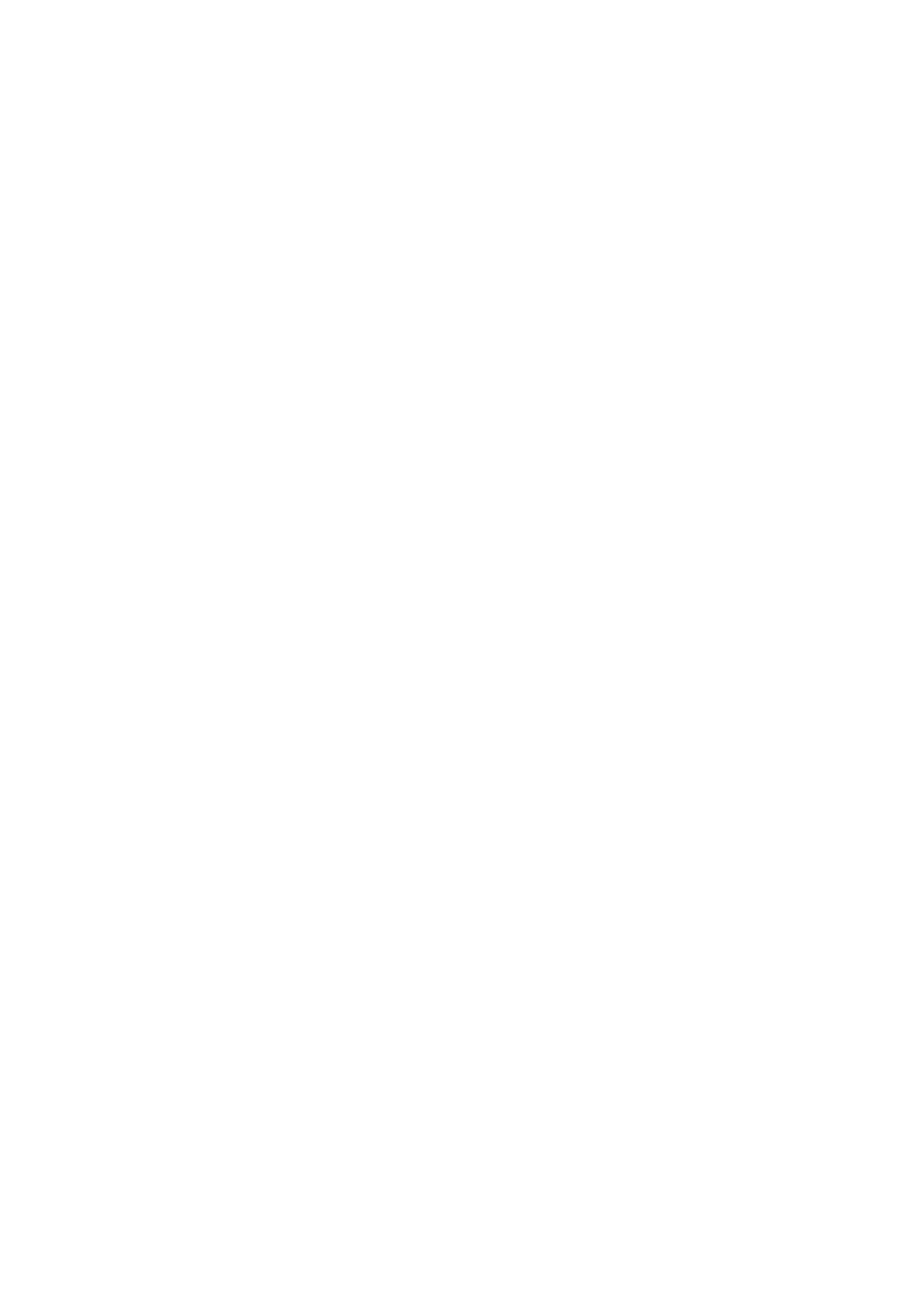#### **RULES & GUIDELINES FOR RE-ADMISSION**

- 1. Re-admission is permissible in the following cases :
	- (a) Students who failed to complete the requirements in full or in part within the maximum span period prescribed.
	- (b) Students who failed to complete the requirement of attendance in practicals as prescribed in Programme curriculum within the maximum span period prescribed.
- 2. **Students who do not register for all years/semesters of a Programme and fail to pay the prescribed full Programme fee during the maximum duration of the Programme are also eligible for Re-admission, provided they pay full fee for the missed year(s)/ semester(s) as per rate applicable for the session for which they seek re-admission, in addition to the** *pro-rata course fee for re-admission* **as per rate given in Table-A for each of the course(s) they failed to successfully complete within the maximum period prescribed**.
- 3. Course fee paid for re-admission would be valid for a period of **six months/one year/two consecutive academic years or four consecutive semesters** only, as given below:
	- a) **Six months - for all Certificate Programmes of six months duration**
	- b) **One year - for all Diploma/PG Dip. Programmes of one year duration (including BLIS, MLIS, MADE etc.)**
	- c) **Two years - for all undergraduate and post-graduate programmes whose minimum duration is of 2 years and above.**
- 4. **The additional period indicated at point no.3 above will commence fromthe date of completion of the maximum duration of the Programme for which the registration was done initially.**
- 5. Students shall not be on rolls of the university beyond the additional period indicated at point no.3 above.
- 6. The credit earned by the student towards his/her courses and assignments successfully completed shall be retained for the revalidated period, provided the syllabus and methodology now in vogue are similar to the course(s) successfully completed earlier.
- 7. No study material (SLMs) will be supplied on re-admission, including for the missed semester/year. If the earlier SLMs is replaced, the student will be required to buy changed course material. For that matter SLMs will not be provided for the courses re-registered as missed semester/year. Students will have to make their own arrangement for the SLMs.
- 8. The students will be allowed to take re-admission in the old course(s) as long as the examination in the old course(s) is conducted by the University.
- 9. For the Programmes containing practical component, the norms of fee payable will be as decided by the respective Schools.
- 10. Students are required to pay the *pro-rata Re-admission fee* as per details given in Table-A, in **lump sum**, for all the courses they failed to successfully complete earlier. **Fee once paid will not be refunded under any circumstances.** Students of *BCA-MCA Intg. Prog.* should pay the *pro-rata re-admission fee*, in lump sum, for **all those courses of BCA as well as MCA that have not been successfully completed during the maximum duration of 8 years.**
- 11. *Pro-rata fee* for Re-admission would be changed as and when the University revises the Programme fee for various Programmes.
- 12. Other conditions as prescribed by the University relating to the admission and re-admission shall remain the same.
- 13. The Demand Draft for Re-admission fee together with the re-registration fee of the missed year(s)/semester(s), if any, should be drawn in favour of IGNOU payable at New Delhi. Please write your Enrol. No., Name and Programme code and also the words *'Re-admission'* on the reverse of the DD.
- **P.S.**
- **1. Students can check their Re-admission status from the website (www.ignou.ac.in> STUDENTS ZONE> Admission> Registration Status> CHECK READMISSION Status >).**
- **2. The following programmes have been wound-up and term-end examination will no longer be conducted in the old syllabus courses, hence re-admission not allowed:**
	- **(i) BCA(old sylb) [Jan.1996, Jan.1997 & Jan.1998 batches]**
	- **(ii) MCA(old syllabus) [pre-Jan. 2005 batches]**
	- **(iii) CIC (However Re-admss will be applicable for CIC-2 & CIC-5 for B.Com& CBS students)**
	- **(iv) BIT, (v) ADIT, (vi) MLIS (old sylb.) , (vii) BLIS (old sylb.) & (viii) B.Sc(N) (old sylb.)**

**\* \* \* \* \***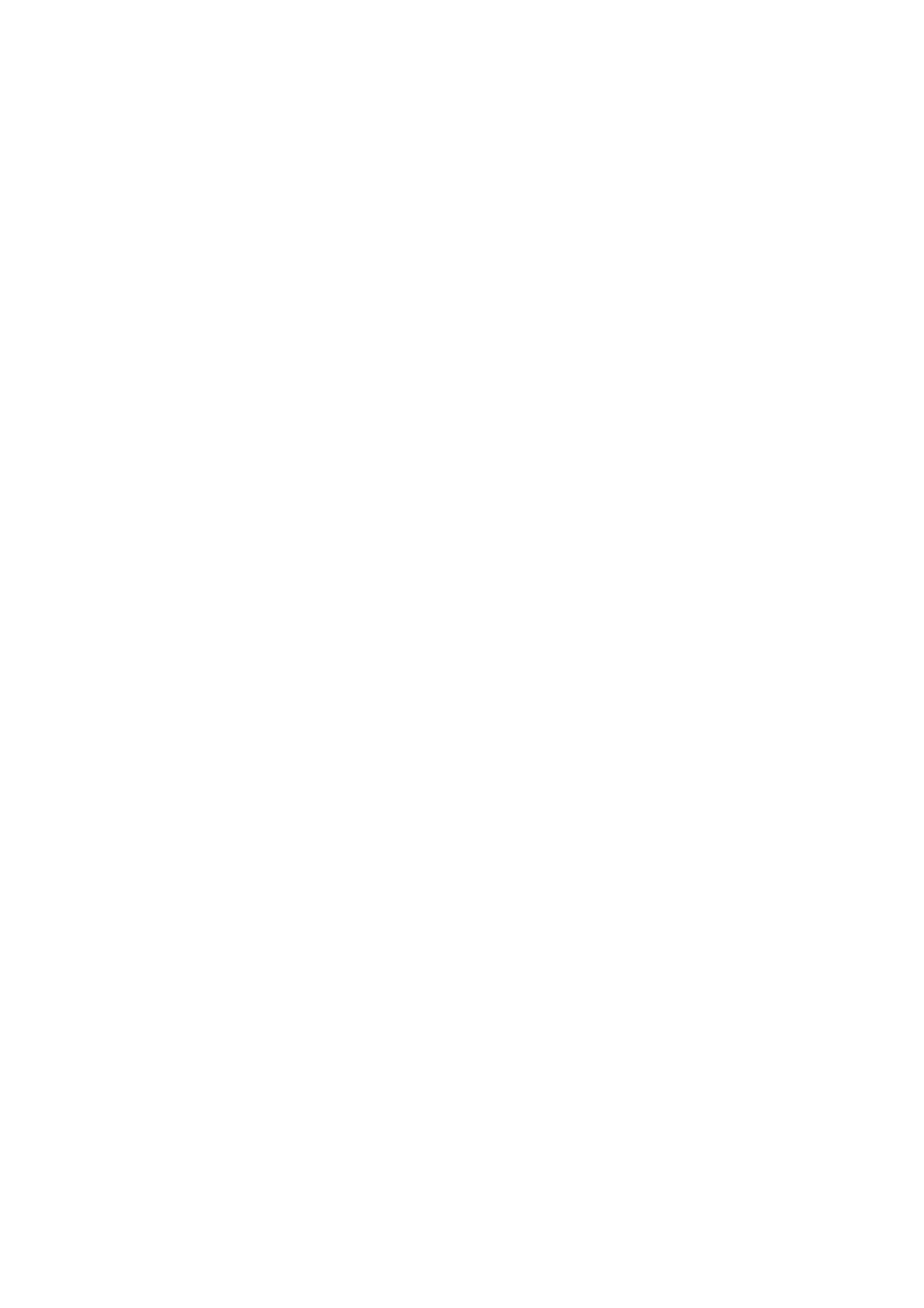



#### **INDIRA GANDHI NATIONAL OPEN UNIVERSITY STUDENT EVALUATION DIVISION** Maidan Garhi, New Delhi-110 068

#### APPLICATION FORM FOR ISSUE OF PROVISIONAL CERTIFICATE

| Enrolment No.:                                                               |  |  |  |  |  |  |  |  |
|------------------------------------------------------------------------------|--|--|--|--|--|--|--|--|
|                                                                              |  |  |  |  |  |  |  |  |
|                                                                              |  |  |  |  |  |  |  |  |
|                                                                              |  |  |  |  |  |  |  |  |
|                                                                              |  |  |  |  |  |  |  |  |
| Month and year of last examination in which you have completed the Programme |  |  |  |  |  |  |  |  |
|                                                                              |  |  |  |  |  |  |  |  |
| Mailing address:                                                             |  |  |  |  |  |  |  |  |
|                                                                              |  |  |  |  |  |  |  |  |
|                                                                              |  |  |  |  |  |  |  |  |

(Please Enclose a copy of your complete grade card.)

Filled in application Form should be sent to:

**Registrar (SED) IGNOU** Maidan Garhi, New Delhi-110 068

Date:.............................

Signature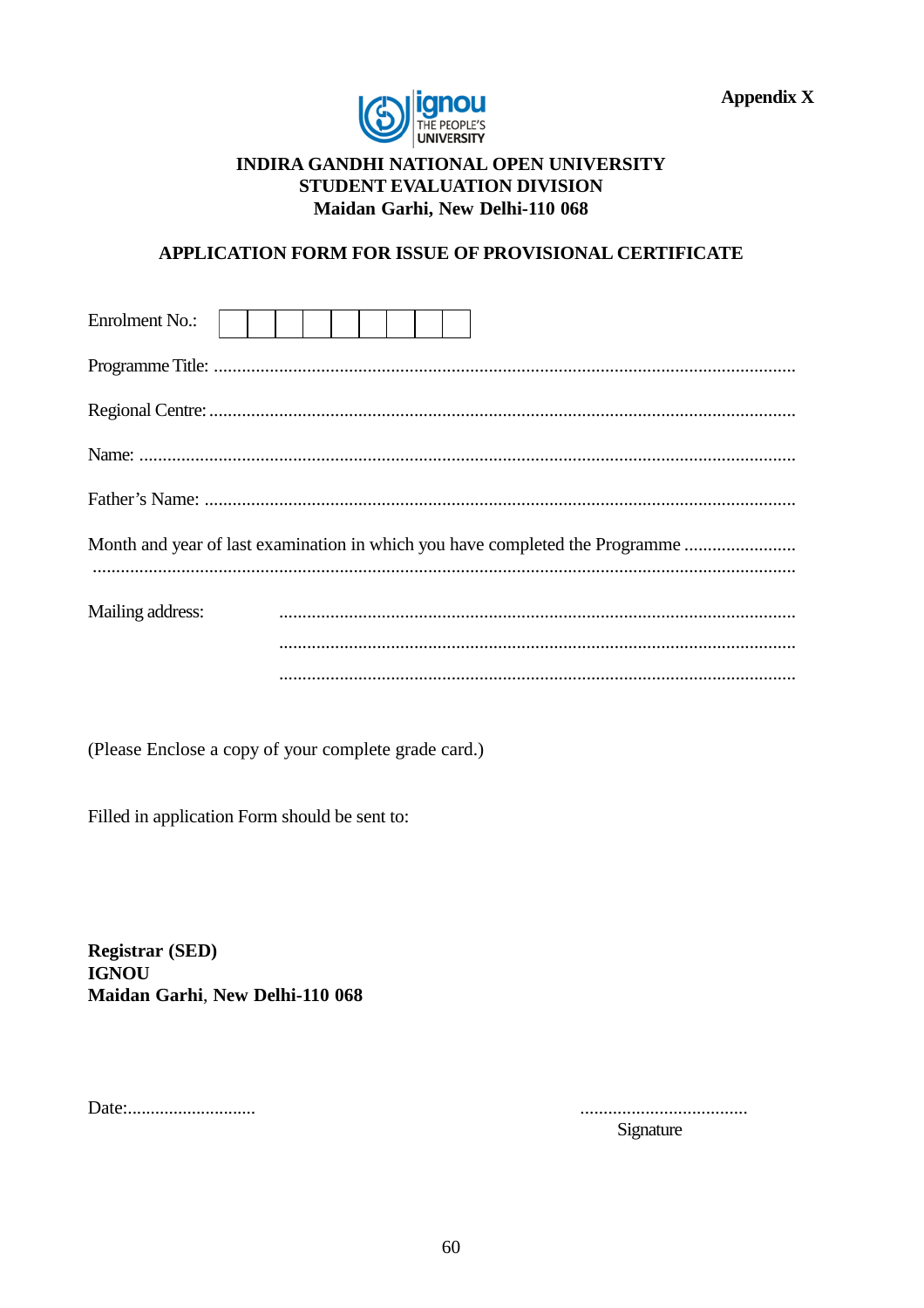

#### **INDIRA GANDHI NATIONAL OPEN UNIVERSITY (to be submitted to the concerned Regional Director)**

#### **APPLICATION FORM FOR ISSUE OF MIGRATION CERTIFICATE (To be filled-in by the Applicant. Please see instructions on reverse before filling the form)**

- 1. Name ..................................................................................................................................
- 2. Father's Name ....................................................................................................................
- 3. Address...............................................................................................................................
- 4. Particulars of last examination

| <b>Examination Passed</b> | Year of | Enrolment No. | <b>Marks</b> | Grades   |
|---------------------------|---------|---------------|--------------|----------|
| (programme)               | Passing |               | Obtained     | Obtained |
|                           |         |               |              |          |

5. Name of the Regional Centre and Study Centre to which the candidate attached

..................................................................................................................................................

6. Name of the University to which the candidate wants to migrate

..................................................................................................................................................

#### **Draft Details** Amount Rs. …………………….. D.D. No………………… Date…………………

Bank Name & ……………………….. Place of Issue ……………………………………

- 1. I hereby declare that the information provided is correct to the best of my knowledge and I have paid all the fee due to the University.
- 2. I have not taken any migration certificate from the University before this.
- 3. I further certify that I have not enrolled with any other university/Institution after passing out from IGNOU up to this date.
- 4. **I also undertake that I am not enrolled in any other programme of IGNOU at present**.
- 5. In the event of any of the above information being found incorrect, the Certificate shall be liable for cancellation by the University.

Signature of the Applicant

(To be filled in by the Regional Centre) 1. The information furnished by Shri/Smt./Km. ……………………………………………. is correct as per Grade Card enclosed. 2. He/She may be issued the Migration Certificate applied for ……………………………… Date ……...............… Dealing Assistant ………………. Section Officer ……………………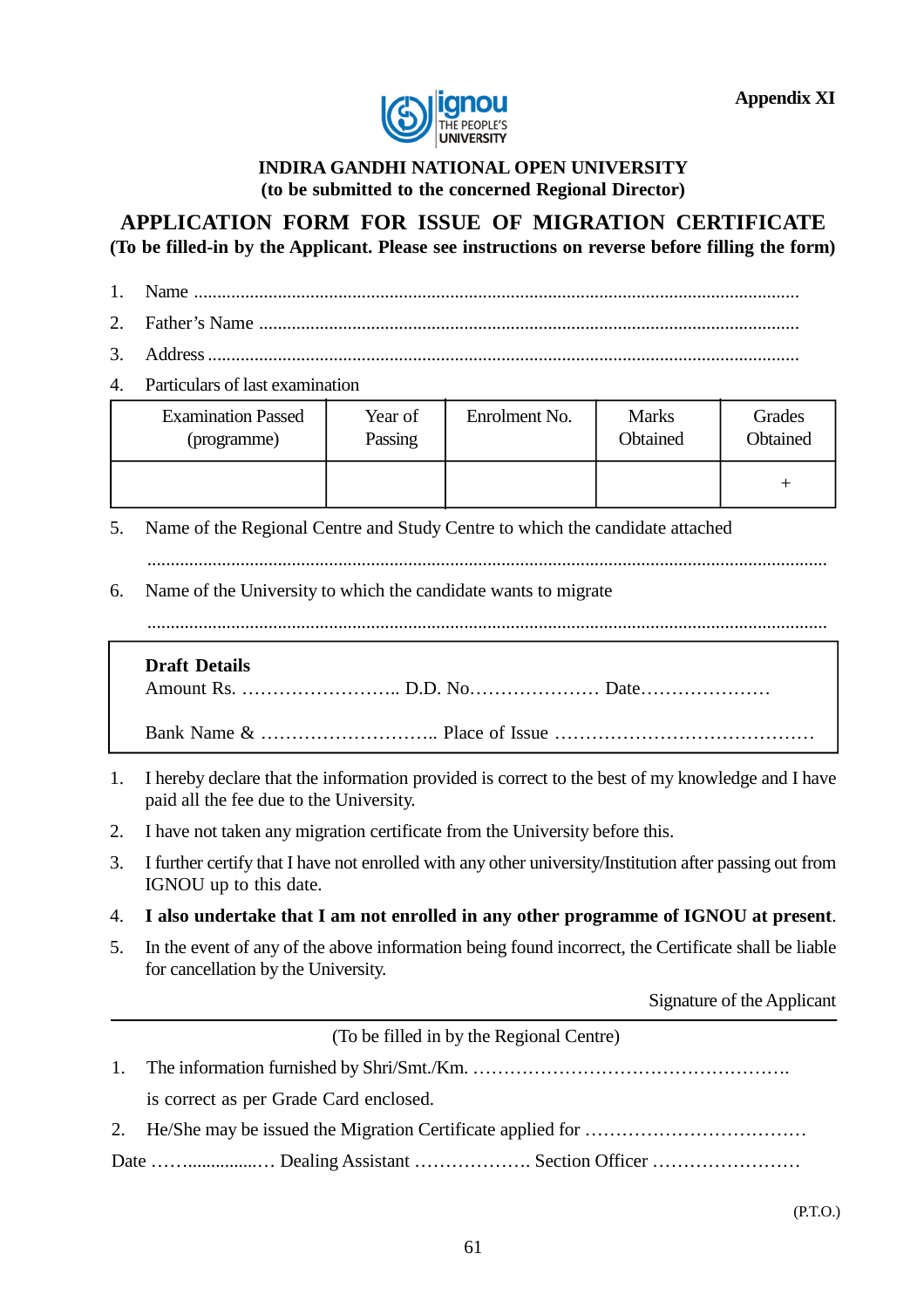#### **INSTRUCTIONS**

- 1. A fee **Rs.400/-** should be remitted by way of a Demand Draft drawn in favour of IGNOU and payable at the city of Regional Centre concerned.
- 2. At the time of submission of the application for issue of Migration Certificate, the applicant should attach duly attested Xerox copy of consolidated Statement of Marks and the Degree Certificate/ Provisional Certificate issued by this University.
- 3. It should be submitted at the Regional Centre to which the student was last attached with.
- 4. Duplicate Migration Certificate can be issued on payment of **Rs. 400/-**, in case the same has been lost, destroyed or mutilated, on submission of an Affidavit drawn upon a non-judicial stamp paper the value of **Rs.10/-** to be sworn in before a Magistrate on the following format :

#### **AFFIDAVIT**

"I, …...………..…..........................................…. , son/daughter of ….………….........................................………., resident of………………..………………………………………………………….…………………………herebysolemnlydeclarethat the Migration Certificate No…………………. dated……..……………issued to me by the …………………………….………………. to enable me to join …………………………………………… University has been lost and that I did not join any other University on the basis of the same nor have I submitted the same for joining any other University."

(DEPONENT)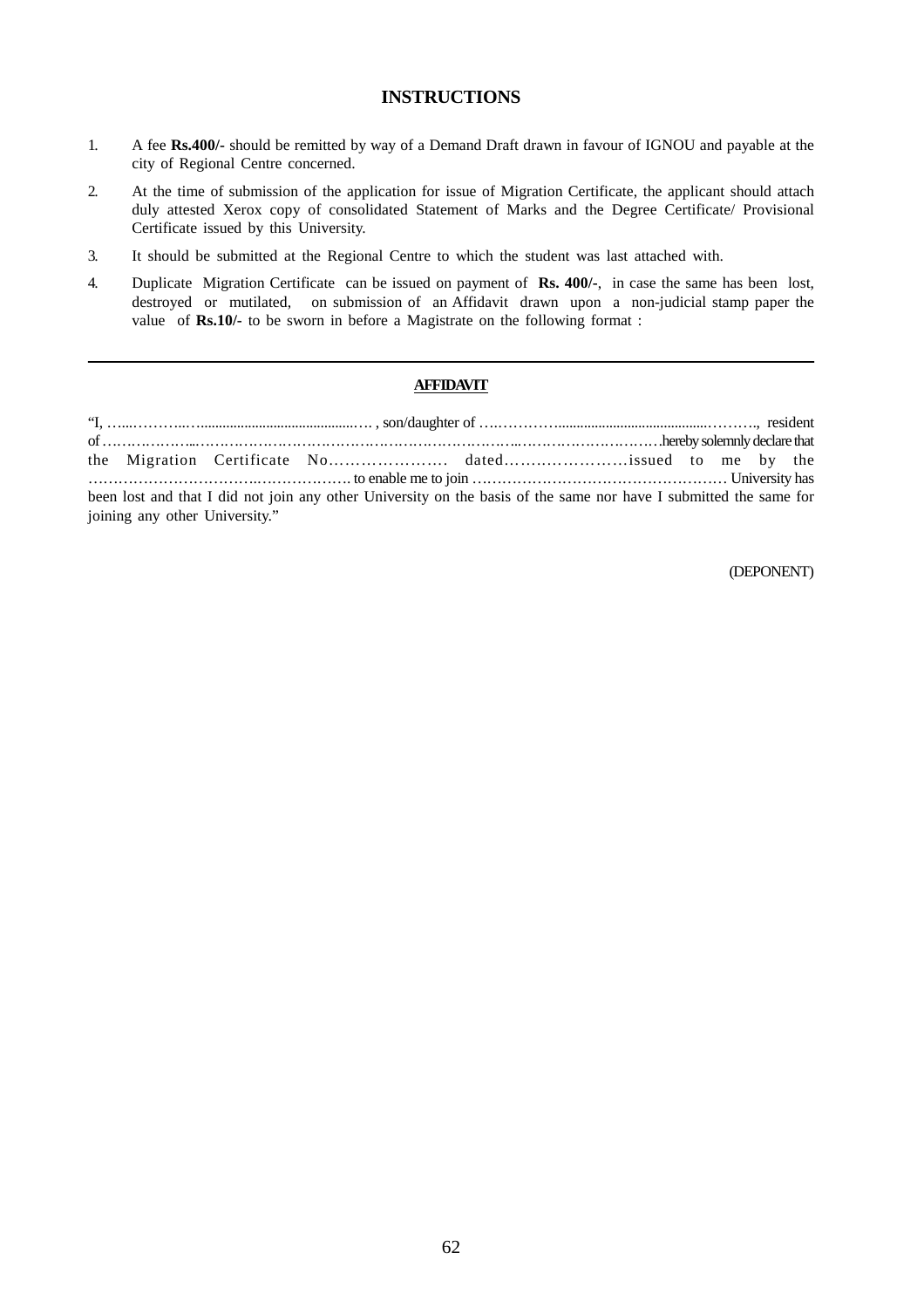

#### **INDIRA GANDHI NATIONAL OPEN UNIVERSITY Maidan Garhi, New Delhi-110 068**

## **APPLICATION FORM FOR OBTAINING DUPLICATE GRADE CARD/ MARKSHEET**

| Enrolment No. |     |  |  |  |  |
|---------------|-----|--|--|--|--|
| Address       |     |  |  |  |  |
|               |     |  |  |  |  |
|               |     |  |  |  |  |
|               |     |  |  |  |  |
|               | Pin |  |  |  |  |

| Centre from where appeared at |  |
|-------------------------------|--|
|                               |  |
|                               |  |

.................................................................. Signature

Dated .......................................................................

**Note :** Fee for duplicate grade card Rs.150/-. The duplicate grade card/mark sheet will be sent by Registered post.

The filled in form with the requisite fee is to be sent to :

The Registrar (Student Evaluation Division) Indira Gandhi National Open University Maidan Garhi, New Delhi-110 068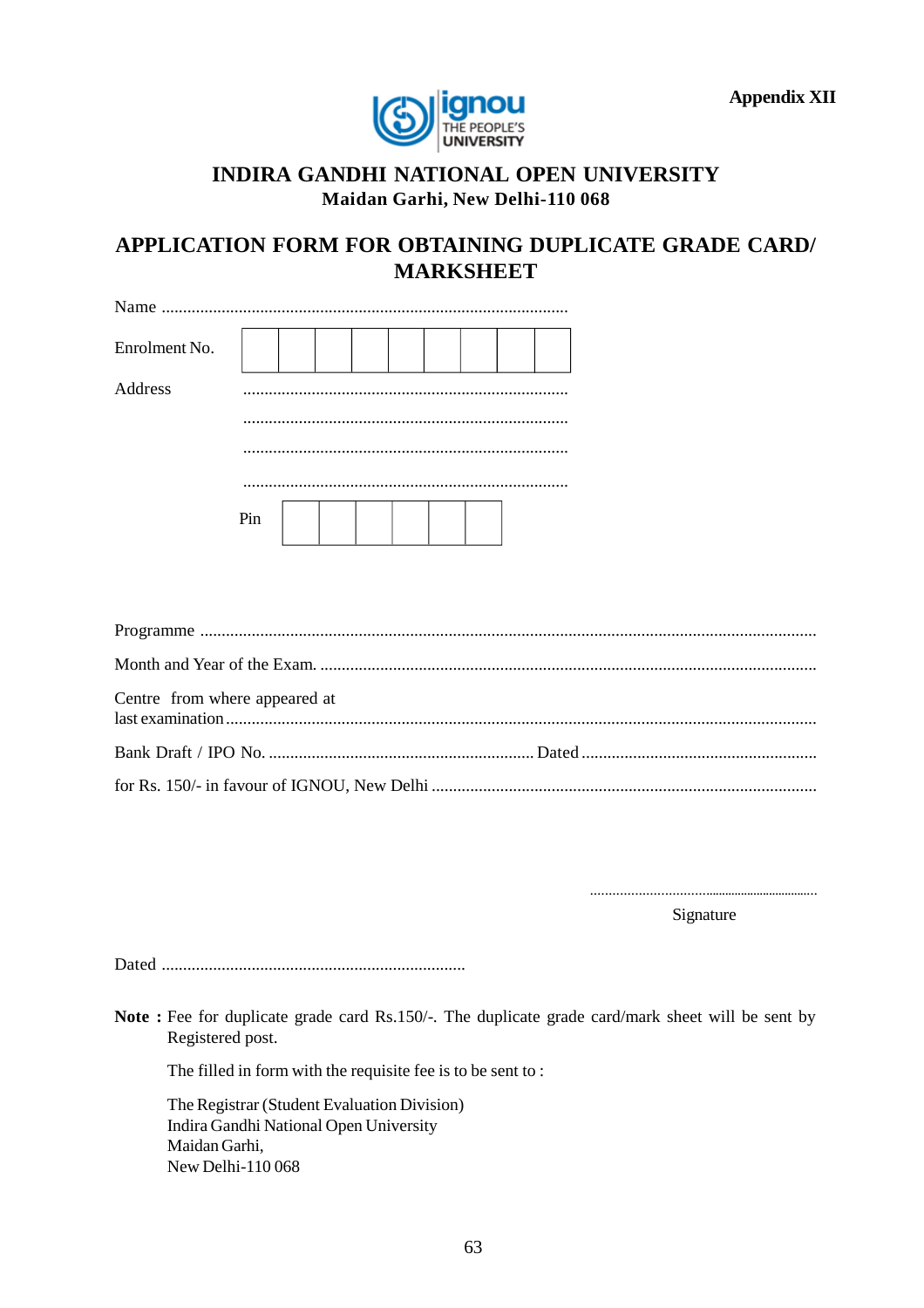# Blank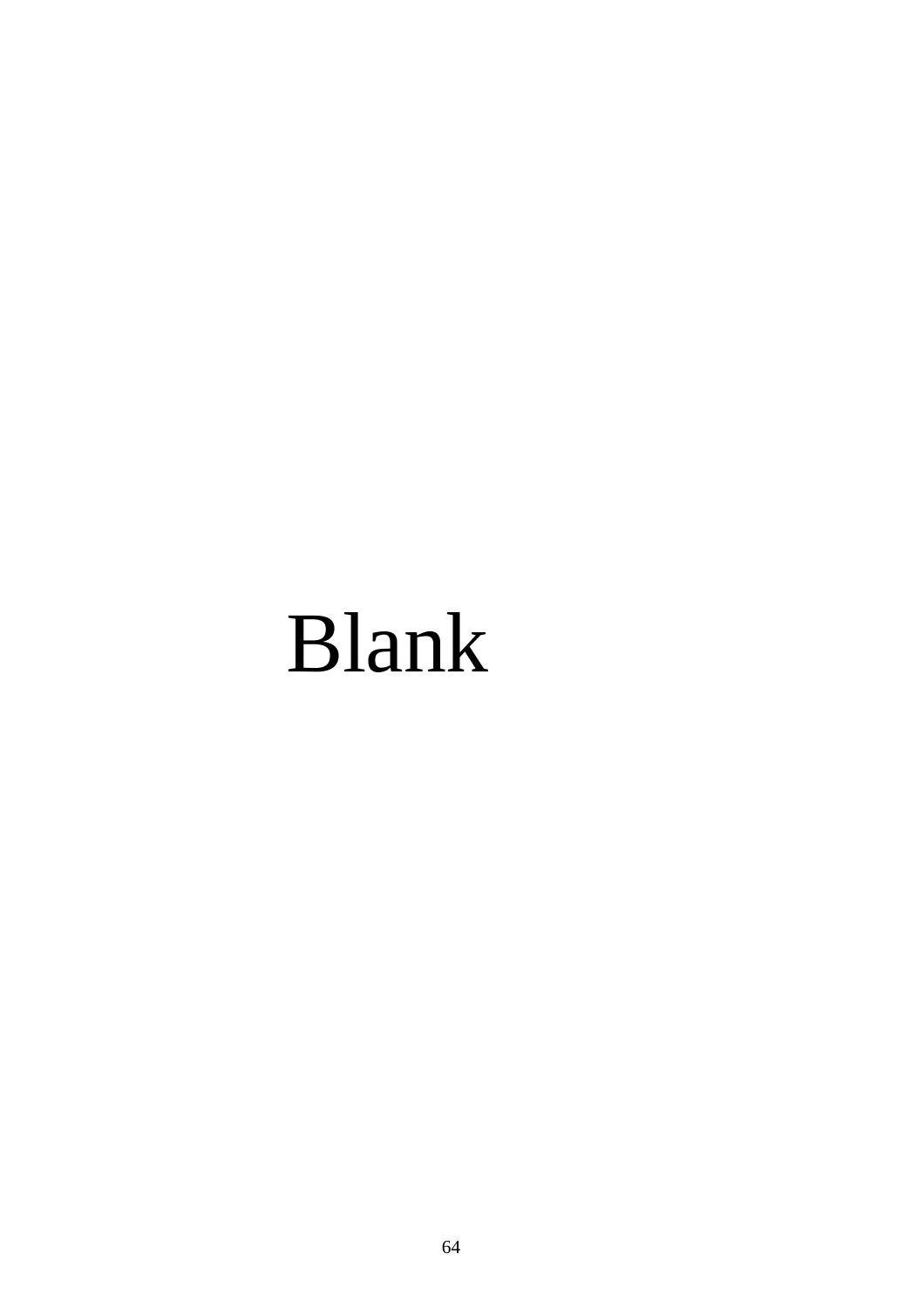## **Evaluation Form No.1**

#### *Evaluation Sheet for Guided Experiments (for 35 Marks)*

| Programme and Course |  |  |  |
|----------------------|--|--|--|
|----------------------|--|--|--|

Name of the Student :

Enrolment No. :

Residential Address :

| Sl.<br>No. | Date | Title<br>of the<br>Experiment                                      | Evaluation of guided<br>experiment |           |        |               | marks | Total Remarks |
|------------|------|--------------------------------------------------------------------|------------------------------------|-----------|--------|---------------|-------|---------------|
|            |      |                                                                    | Performance &<br>Observations      | Reporting | Record | Viva-<br>Voce |       |               |
|            |      |                                                                    | (4)                                | (2)       | $(2)$  | (2)           | (10)  |               |
| 1.         |      |                                                                    |                                    |           |        |               |       |               |
| 2.         |      |                                                                    |                                    |           |        |               |       |               |
| 3.         |      |                                                                    |                                    |           |        |               |       |               |
| 4.         |      |                                                                    |                                    |           |        |               |       |               |
| 5.         |      |                                                                    |                                    |           |        |               |       |               |
| 6.         |      |                                                                    |                                    |           |        |               |       |               |
| 7.         |      |                                                                    |                                    |           |        |               |       |               |
| 8.         |      |                                                                    |                                    |           |        |               |       |               |
| 9.         |      |                                                                    |                                    |           |        |               |       |               |
| 10.        |      |                                                                    |                                    |           |        |               |       |               |
| 11.        |      |                                                                    |                                    |           |        |               |       |               |
| 12.        |      |                                                                    |                                    |           |        |               |       |               |
|            |      | $\mathbf{m}$ . The state $\mathbf{r}$ is the state of $\mathbf{r}$ |                                    |           |        |               |       |               |

Total Marks in experiments

|         | Total (out of 35)                                                                                                            |                         |
|---------|------------------------------------------------------------------------------------------------------------------------------|-------------------------|
| Date :  |                                                                                                                              |                         |
| Place : |                                                                                                                              | Signature of Counsellor |
|         | <b><i>Note:</i></b> Kindly use this proforma for each student individually.<br>Kindly use separate proforma for each course. |                         |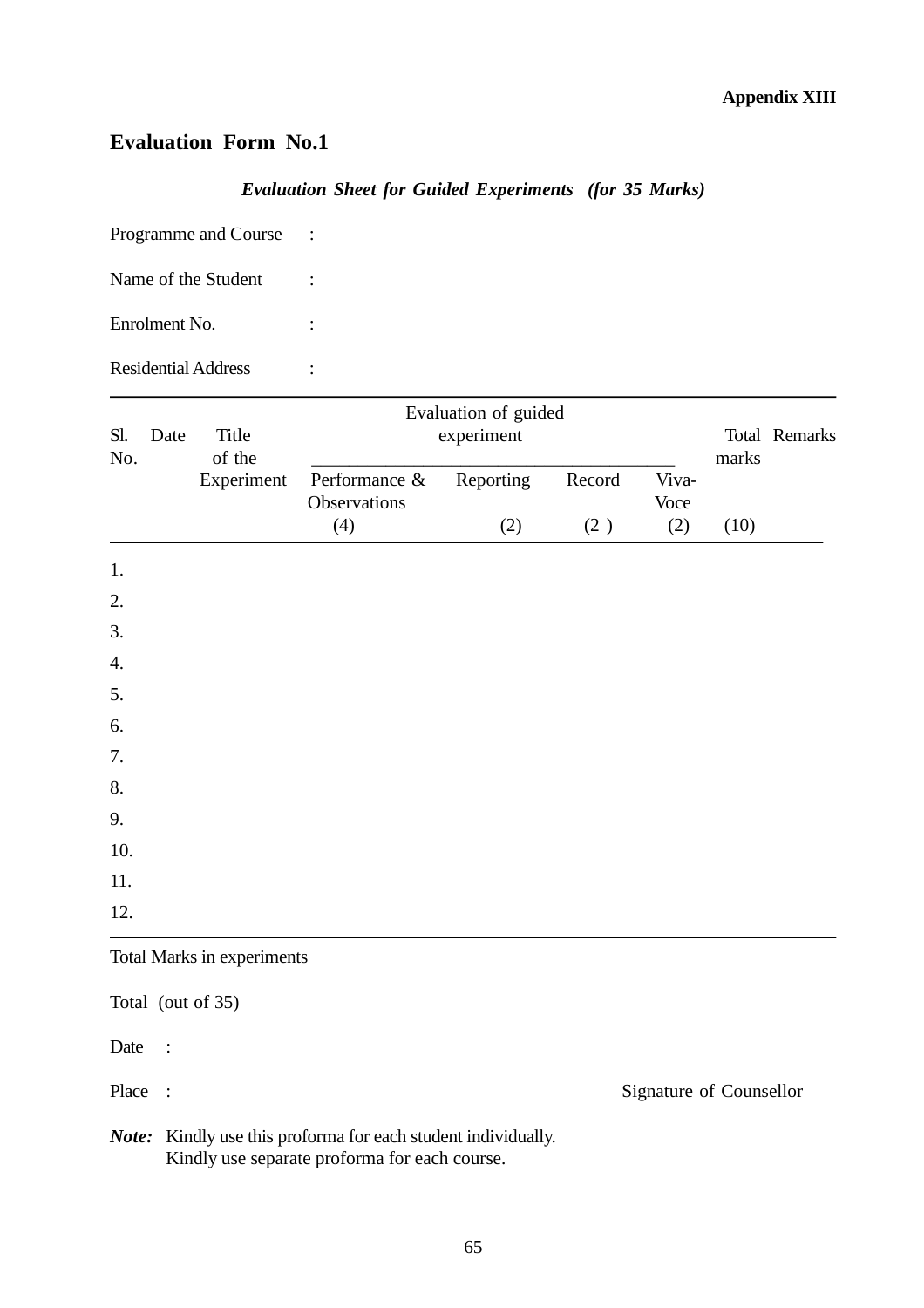## **Evaluation Form No.2**

#### *Evaluation Sheet for Unguided Experiments (for 15 Marks)*

Programme and Course : Name of the Student : Enrolment No. : Residential Address : Evaluation of guided

| Sl.<br>No. | Date | Title<br>of the | Lydiadion of guidea<br>experiment |                   |       | Total<br>marks | Remarks |
|------------|------|-----------------|-----------------------------------|-------------------|-------|----------------|---------|
|            |      | Experiment      | Performance &<br>Observations     | Reporting Viva-   | Voce  |                |         |
|            |      |                 | (8)                               | $\left( 2\right)$ | I C J | (15)           |         |

*Total Marks (out of 15)*

Date :

Place : Signature of Counsellor

*Note:* Kindly use this proforma for each student individually. Kindly use separate proforma for each course.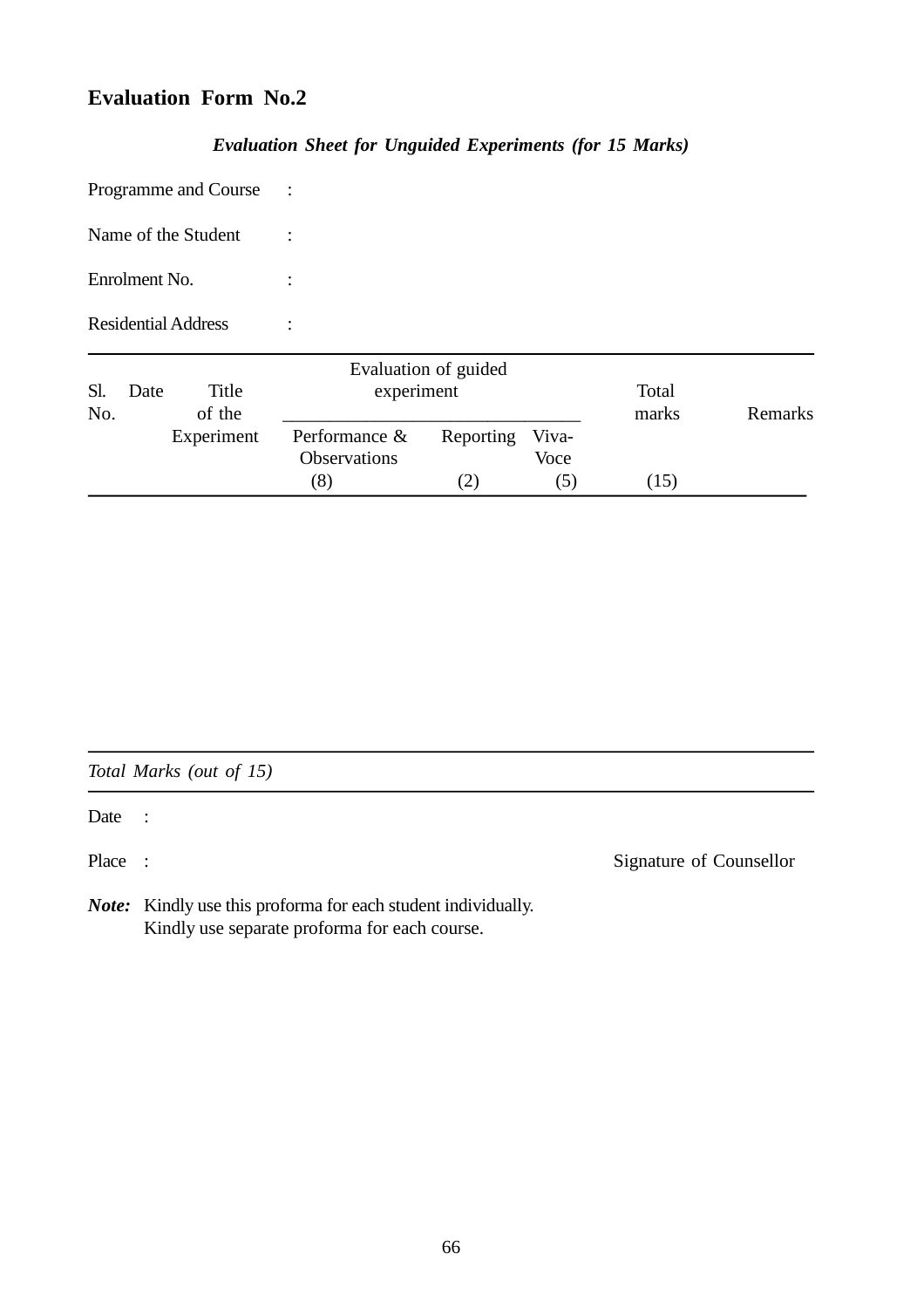## **Evaluation Form No. 3**

## *Proforma for Consolidated mark list*

|              | Programme and Course<br>$\ddot{\phantom{0}}$ |                                            |                                                      |                         |
|--------------|----------------------------------------------|--------------------------------------------|------------------------------------------------------|-------------------------|
| Centre Code  |                                              |                                            |                                                      |                         |
|              | Name of the Centre                           |                                            |                                                      |                         |
| Year & Month |                                              |                                            |                                                      |                         |
| Sl.<br>No.   | Enrolment No.<br>of the<br>Student           | Marks obtained<br>in guided<br>experiments | Marks obtained in<br>assigned unguided<br>experiment | Total<br>(out of $50$ ) |

(Out of 35) (out of 15)

| Date    |                                               | Signature of the Counsellor                                                                                                                                                                                                             |
|---------|-----------------------------------------------|-----------------------------------------------------------------------------------------------------------------------------------------------------------------------------------------------------------------------------------------|
| Place : |                                               | Signature of the Coordinator                                                                                                                                                                                                            |
| Note:   | $\ddot{1}$<br>$\ddot{u}$<br>$\overline{111})$ | This is a collective statement for all the students.<br>Only the consolidated mark-list must be forwarded to the <b>concerned Regional Centre.</b><br>The evaluation sheets for guided experiments and for assigned unguided experiment |
|         | 1V)                                           | must be handed over to the Coordinator of the study centre.<br>Kindly use the separate Evaluation Form No. 3 for each course.                                                                                                           |